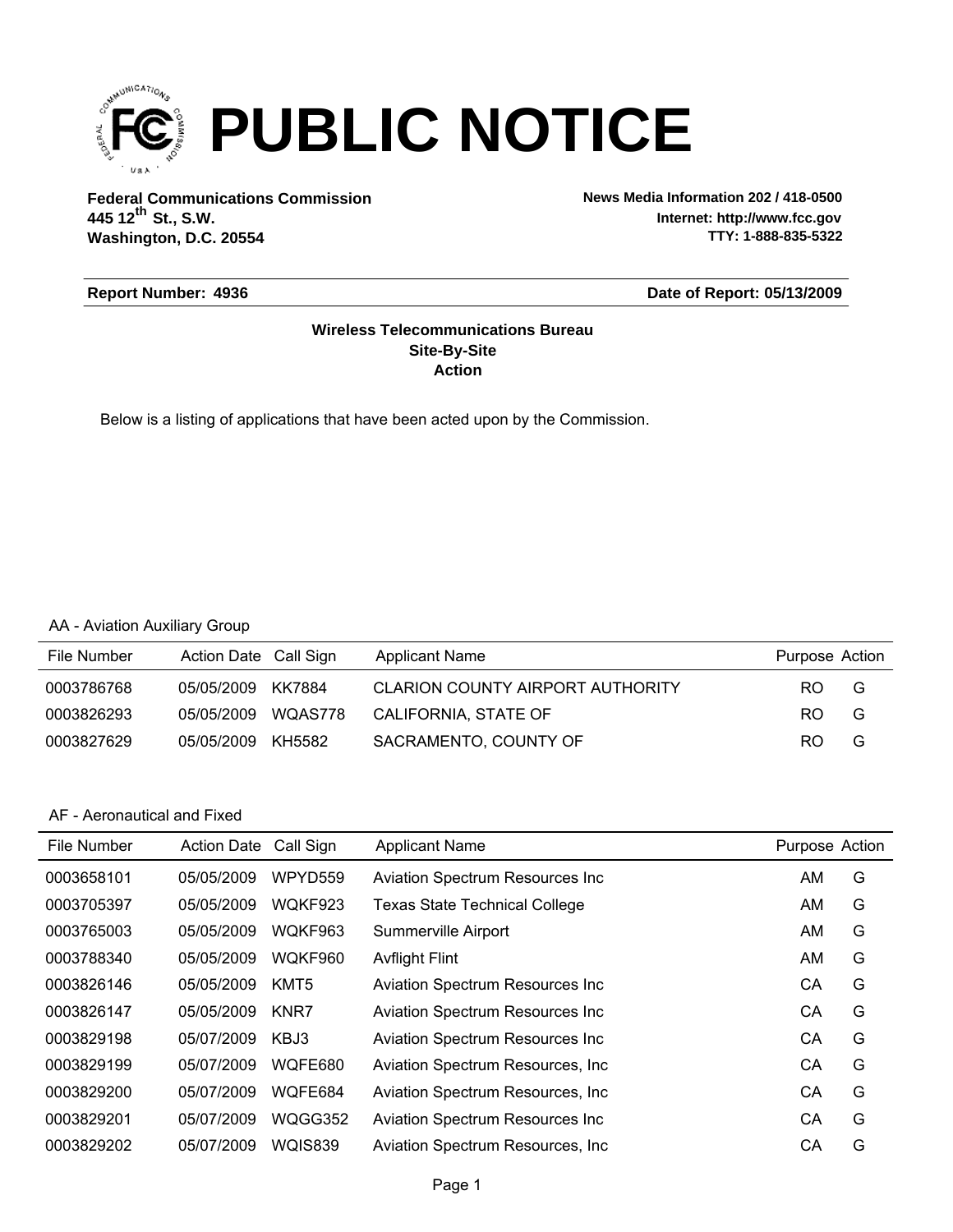| File Number | Action Date Call Sign |         | <b>Applicant Name</b>              | Purpose Action |   |
|-------------|-----------------------|---------|------------------------------------|----------------|---|
| 0003831654  | 05/09/2009            | KAZ3    | Aviation Spectrum Resources Inc    | CA             | G |
| 0003831655  | 05/09/2009            | KFE9    | Aviation Spectrum Resources Inc    | CA             | G |
| 0003831656  | 05/09/2009            | WNX5    | Aviation Spectrum Resources Inc    | CA             | G |
| 0003831657  | 05/09/2009            | WQGZ722 | Aviation Spectrum Resources, Inc.  | CA             | G |
| 0003831658  | 05/09/2009            | WQHZ392 | Aviation Spectrum Resources, Inc.  | CA             | G |
| 0003832043  | 05/09/2009            | WRO7    | AERA ENERGY LLC                    | CA             | G |
| 0003785517  | 05/05/2009            | WQKA753 | Aviation Spectrum Resources, Inc.  | <b>MD</b>      | G |
| 0003785520  | 05/05/2009            | WQCU942 | Aviation Spectrum Resources Inc    | MD             | G |
| 0003785522  | 05/05/2009            | WRT9    | Aviation Spectrum Resources Inc    | <b>MD</b>      | G |
| 0003743626  | 05/09/2009            |         | Manistee Blacker Airport Authority | <b>NE</b>      | D |
| 0003784961  | 05/05/2009            | WQKF944 | Aviation Spectrum Resources, Inc.  | <b>NE</b>      | G |
| 0003784989  | 05/05/2009            | WQKF945 | Aviation Spectrum Resources, Inc.  | <b>NE</b>      | G |
| 0003785013  | 05/05/2009            | WQKF946 | Aviation Spectrum Resources, Inc.  | <b>NE</b>      | G |
| 0003785049  | 05/05/2009            | WQKF947 | Aviation Spectrum Resources, Inc.  | <b>NE</b>      | G |
| 0003785077  | 05/05/2009            | WQKF948 | Aviation Spectrum Resources, Inc.  | <b>NE</b>      | G |
| 0003785099  | 05/05/2009            | WQKF949 | Aviation Spectrum Resources, Inc.  | <b>NE</b>      | G |
| 0003785166  | 05/05/2009            | WQKF950 | Aviation Spectrum Resources, Inc.  | <b>NE</b>      | G |
| 0003785211  | 05/05/2009            | WQKF951 | Aviation Spectrum Resources, Inc.  | <b>NE</b>      | G |
| 0003785248  | 05/05/2009            | WQKF952 | Aviation Spectrum Resources, Inc.  | <b>NE</b>      | G |
| 0003785339  | 05/05/2009            | WQKF953 | Aviation Spectrum Resources, Inc.  | <b>NE</b>      | G |
| 0003785347  | 05/05/2009            | WQKF954 | Aviation Spectrum Resources, Inc.  | <b>NE</b>      | G |
| 0003785385  | 05/05/2009            | WQKF929 | Aviation Spectrum Resources, Inc.  | <b>NE</b>      | G |
| 0003785412  | 05/05/2009            | WQKF941 | Aviation Spectrum Resources, Inc.  | <b>NE</b>      | G |
| 0003785416  | 05/05/2009            | WQKF955 | Aviation Spectrum Resources, Inc.  | <b>NE</b>      | G |
| 0003785420  | 05/05/2009            | WQKF956 | Aviation Spectrum Resources, Inc   | <b>NE</b>      | G |
| 0003785428  | 05/05/2009            | WQKF957 | Aviation Spectrum Resources, Inc.  | <b>NE</b>      | G |
| 0003785432  | 05/05/2009            | WQKF958 | Aviation Spectrum Resources, Inc.  | <b>NE</b>      | G |
| 0003788310  | 05/05/2009            | WQKF959 | <b>Avflight Lansing</b>            | <b>NE</b>      | G |
| 0003820989  | 05/08/2009            | WQKG367 | BroadBay Group, Inc.               | <b>NE</b>      | G |
| 0003822244  | 05/08/2009            | WQAD376 | <b>CESSNA AIRCRAFT COMPANY</b>     | <b>RM</b>      | G |
| 0003781943  | 05/05/2009            | KAB3    | Aviation Spectrum Resources Inc    | <b>RO</b>      | G |
| 0003781944  | 05/05/2009            | KDT7    | Aviation Spectrum Resources Inc    | <b>RO</b>      | G |
| 0003781945  | 05/05/2009            | KII9    | Aviation Spectrum Resources Inc    | <b>RO</b>      | G |
| 0003781946  | 05/05/2009            | KJA3    | Aviation Spectrum Resources Inc    | <b>RO</b>      | G |
| 0003781947  | 05/05/2009            | KKJ2    | Aviation Spectrum Resources Inc    | <b>RO</b>      | G |
| 0003781948  | 05/05/2009            | KMP7    | Aviation Spectrum Resources Inc    | <b>RO</b>      | G |
| 0003781949  | 05/05/2009            | KNQ8    | Aviation Spectrum Resources Inc    | <b>RO</b>      | G |
| 0003781950  | 05/05/2009            | KSL8    | Aviation Spectrum Resources Inc    | <b>RO</b>      | G |
| 0003781951  | 05/05/2009            | KVJ82   | Aviation Spectrum Resources Inc    | <b>RO</b>      | G |
| 0003781952  | 05/05/2009            | KVJ9    | Aviation Spectrum Resources Inc    | <b>RO</b>      | G |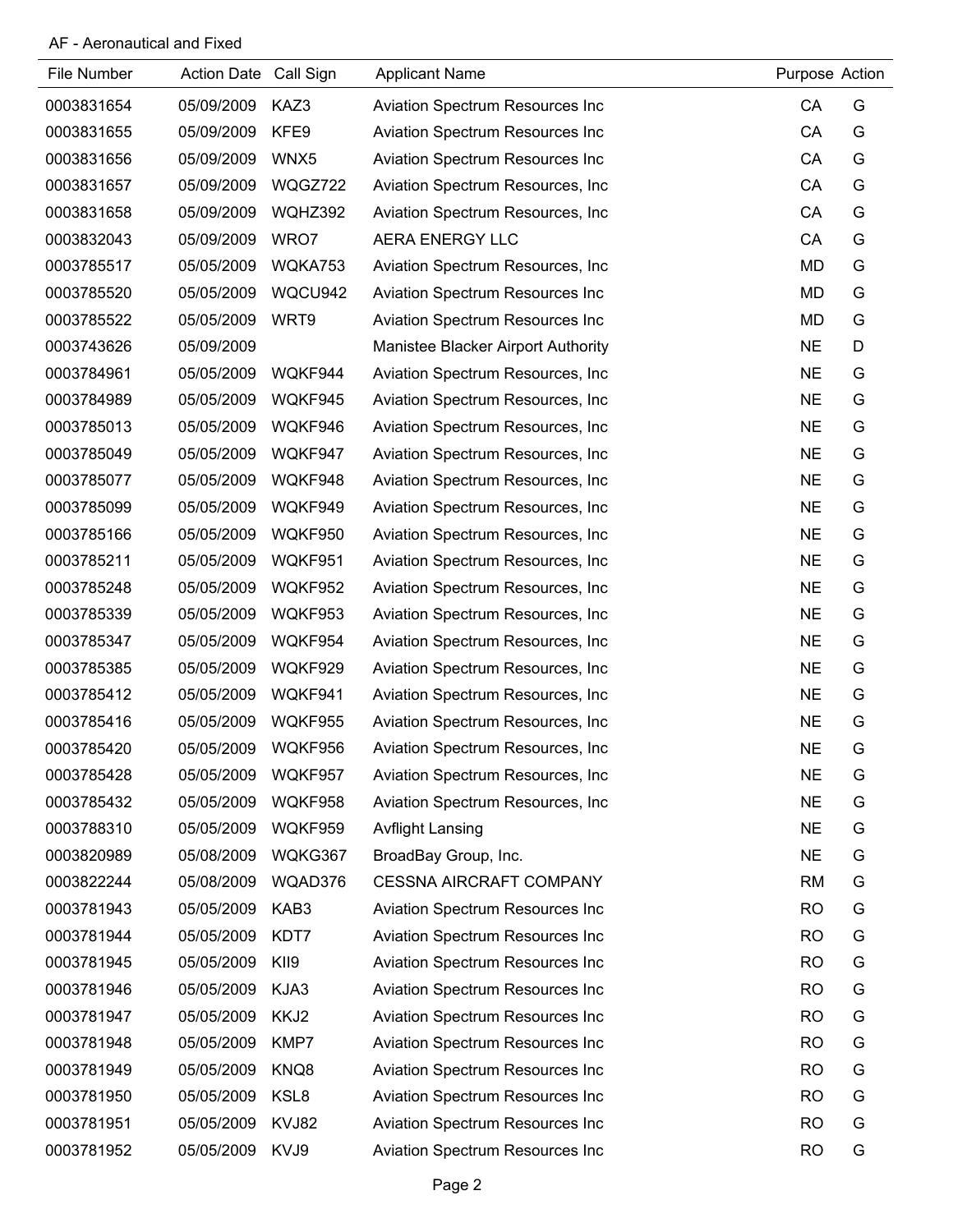| File Number | Action Date Call Sign |         | <b>Applicant Name</b>                   | Purpose Action |   |
|-------------|-----------------------|---------|-----------------------------------------|----------------|---|
| 0003781953  | 05/05/2009            | KWC21   | Aviation Spectrum Resources Inc         | <b>RO</b>      | G |
| 0003781954  | 05/05/2009            | KWK4    | Aviation Spectrum Resources Inc         | <b>RO</b>      | G |
| 0003781955  | 05/05/2009            | KXX87   | Aviation Spectrum Resources Inc         | <b>RO</b>      | G |
| 0003781956  | 05/05/2009            | WAW5    | Aviation Spectrum Resources Inc         | <b>RO</b>      | G |
| 0003781957  | 05/05/2009            | WFR7    | Aviation Spectrum Resources Inc         | <b>RO</b>      | G |
| 0003781958  | 05/05/2009            | WFV7    | Aviation Spectrum Resources Inc         | <b>RO</b>      | G |
| 0003781959  | 05/05/2009            | WKE97   | Aviation Spectrum Resources Inc         | <b>RO</b>      | G |
| 0003781960  | 05/05/2009            | WLW5    | Aviation Spectrum Resources Inc         | <b>RO</b>      | G |
| 0003781961  | 05/05/2009            | WMH4    | Aviation Spectrum Resources Inc         | <b>RO</b>      | G |
| 0003781962  | 05/05/2009            | WXK7    | <b>Aviation Spectrum Resources Inc</b>  | <b>RO</b>      | G |
| 0003781963  | 05/05/2009            | WYS2    | <b>Aviation Spectrum Resources Inc</b>  | <b>RO</b>      | G |
| 0003781964  | 05/05/2009            | WQAC983 | Aviation Spectrum Resources Inc         | <b>RO</b>      | G |
| 0003781965  | 05/05/2009            | WQAC985 | Aviation Spectrum Resources Inc         | <b>RO</b>      | G |
| 0003781966  | 05/05/2009            | WQAC986 | Aviation Spectrum Resources Inc         | <b>RO</b>      | G |
| 0003781967  | 05/05/2009            | WQAD399 | Aviation Spectrum Resources Inc         | <b>RO</b>      | G |
| 0003781968  | 05/05/2009            | WQAD400 | Aviation Spectrum Resources Inc         | <b>RO</b>      | G |
| 0003781969  | 05/05/2009            | WQAD402 | Aviation Spectrum Resources Inc         | <b>RO</b>      | G |
| 0003781970  | 05/05/2009            | WQAD407 | Aviation Spectrum Resources Inc         | <b>RO</b>      | G |
| 0003781971  | 05/05/2009            | WQAD414 | Aviation Spectrum Resources Inc         | <b>RO</b>      | G |
| 0003781972  | 05/05/2009            | WQAD420 | Aviation Spectrum Resources Inc         | <b>RO</b>      | G |
| 0003781973  | 05/05/2009            | WQAD489 | Aviation Spectrum Resources Inc         | <b>RO</b>      | G |
| 0003781974  | 05/05/2009            | WQAD490 | Aviation Spectrum Resources Inc         | <b>RO</b>      | G |
| 0003781975  | 05/05/2009            | WQAD491 | Aviation Spectrum Resources Inc         | <b>RO</b>      | G |
| 0003781976  | 05/05/2009            | WQAD701 | Aviation Spectrum Resources Inc         | <b>RO</b>      | G |
| 0003781977  | 05/05/2009            | WQAE534 | <b>Aviation Spectrum Resources Inc</b>  | <b>RO</b>      | G |
| 0003781978  | 05/05/2009            | WQAE536 | <b>Aviation Spectrum Resources Inc.</b> | <b>RO</b>      | G |
| 0003781979  | 05/05/2009            | WQAE540 | Aviation Spectrum Resources Inc         | <b>RO</b>      | G |
| 0003781980  | 05/05/2009            | WQAE541 | Aviation Spectrum Resources Inc         | <b>RO</b>      | G |
| 0003781981  | 05/05/2009            | WQAE542 | Aviation Spectrum Resources Inc         | <b>RO</b>      | G |
| 0003781982  | 05/05/2009            | WQAF625 | Aviation Spectrum Resources Inc         | <b>RO</b>      | G |
| 0003781983  | 05/05/2009            | WQAF626 | Aviation Spectrum Resources Inc         | <b>RO</b>      | G |
| 0003781984  | 05/05/2009            | WQAF630 | Aviation Spectrum Resources Inc         | <b>RO</b>      | G |
| 0003781985  | 05/05/2009            | WQAF631 | Aviation Spectrum Resources Inc         | <b>RO</b>      | G |
| 0003781986  | 05/05/2009            | WQAF636 | Aviation Spectrum Resources Inc         | <b>RO</b>      | G |
| 0003781987  | 05/05/2009            | KGQ8    | Aviation Spectrum Resources Inc         | <b>RO</b>      | G |
| 0003781988  | 05/05/2009            | WAB5    | Aviation Spectrum Resources Inc         | <b>RO</b>      | G |
| 0003781989  | 05/05/2009            | WKG6    | Aviation Spectrum Resources Inc         | <b>RO</b>      | G |
| 0003781990  | 05/05/2009            | WQAC984 | Aviation Spectrum Resources Inc         | <b>RO</b>      | G |
| 0003781991  | 05/05/2009            | KMV9    | Aviation Spectrum Resources Inc         | <b>RO</b>      | G |
| 0003781992  | 05/05/2009            | WDG8    | Aviation Spectrum Resources Inc         | <b>RO</b>      | G |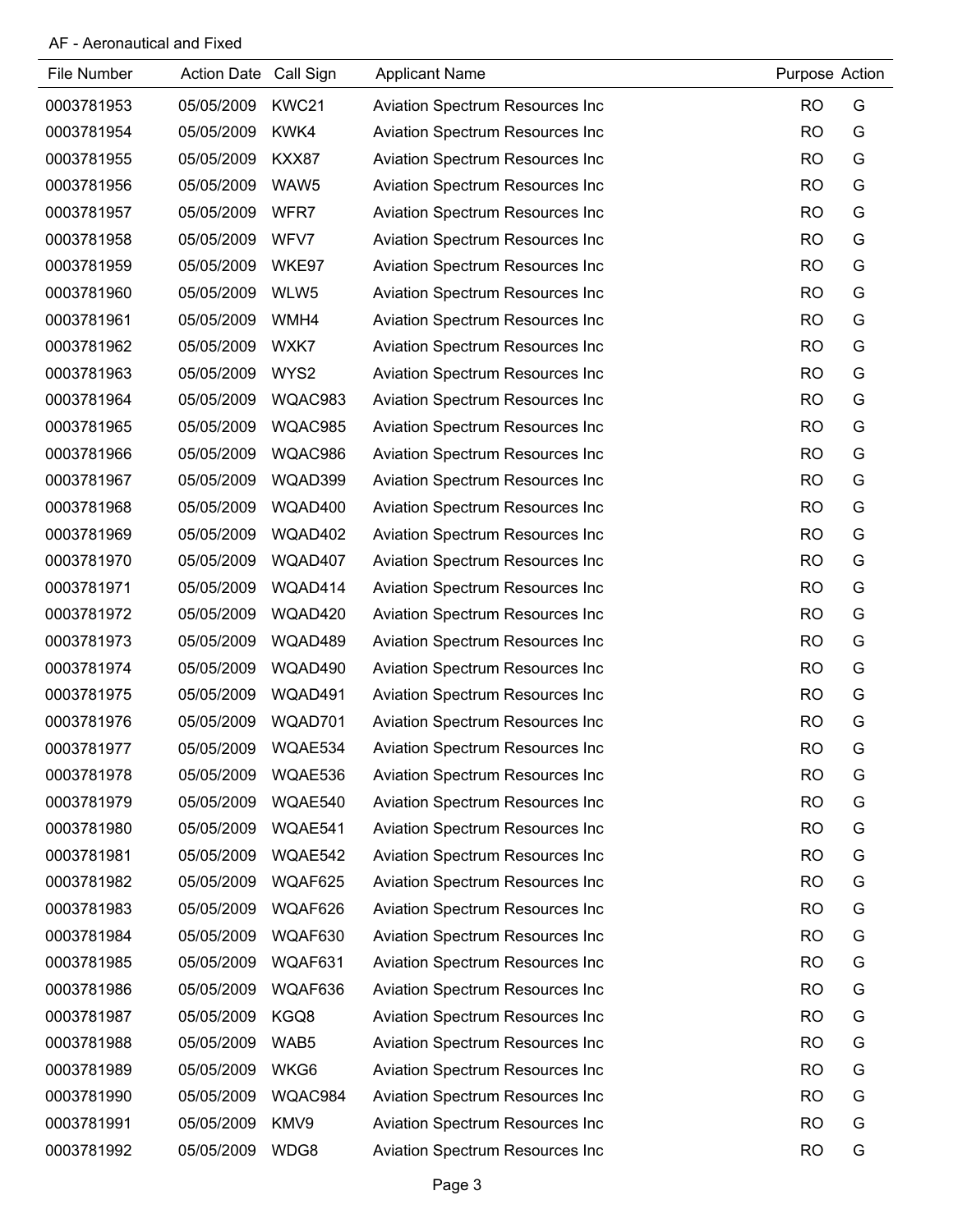| File Number | Action Date Call Sign |                  | <b>Applicant Name</b>                                          | Purpose Action |   |
|-------------|-----------------------|------------------|----------------------------------------------------------------|----------------|---|
| 0003781993  | 05/05/2009            | WQAC982          | <b>Aviation Spectrum Resources Inc</b>                         | <b>RO</b>      | G |
| 0003781994  | 05/05/2009            | WQAE531          | Aviation Spectrum Resources Inc                                | <b>RO</b>      | G |
| 0003781995  | 05/05/2009            | WQAF635          | Aviation Spectrum Resources Inc                                | <b>RO</b>      | G |
| 0003781996  | 05/05/2009            | KRX4             | Aviation Spectrum Resources Inc                                | <b>RO</b>      | G |
| 0003781997  | 05/05/2009            | WHM85            | Aviation Spectrum Resources Inc                                | <b>RO</b>      | G |
| 0003781998  | 05/05/2009            | WQAD413          | Aviation Spectrum Resources Inc                                | <b>RO</b>      | G |
| 0003781999  | 05/05/2009            | WQAE548          | Aviation Spectrum Resources Inc                                | <b>RO</b>      | G |
| 0003782000  | 05/05/2009            | KGU2             | Aviation Spectrum Resources Inc                                | <b>RO</b>      | G |
| 0003782001  | 05/05/2009            | WHS5             | Aviation Spectrum Resources Inc                                | <b>RO</b>      | G |
| 0003782002  | 05/05/2009            | WQAD401          | Aviation Spectrum Resources Inc                                | <b>RO</b>      | G |
| 0003782003  | 05/05/2009            | WQAF627          | Aviation Spectrum Resources Inc                                | <b>RO</b>      | G |
| 0003782004  | 05/05/2009            | KIC <sub>6</sub> | Aviation Spectrum Resources Inc                                | <b>RO</b>      | G |
| 0003782005  | 05/05/2009            | KSK6             | <b>Aviation Spectrum Resources Inc</b>                         | <b>RO</b>      | G |
| 0003782006  | 05/05/2009            | WBM2             | Aviation Spectrum Resources Inc                                | <b>RO</b>      | G |
| 0003782007  | 05/05/2009            | WQE3             | Aviation Spectrum Resources Inc                                | <b>RO</b>      | G |
| 0003782008  | 05/05/2009            | WQAD404          | Aviation Spectrum Resources Inc                                | <b>RO</b>      | G |
| 0003782009  | 05/05/2009            | WQAD500          | Aviation Spectrum Resources Inc                                | <b>RO</b>      | G |
| 0003782010  | 05/05/2009            | WQAE546          | Aviation Spectrum Resources Inc                                | <b>RO</b>      | G |
| 0003782011  | 05/05/2009            | KRN3             | Aviation Spectrum Resources Inc                                | <b>RO</b>      | G |
| 0003782012  | 05/05/2009            | KDF9             | <b>Aviation Spectrum Resources Inc.</b>                        | <b>RO</b>      | G |
| 0003782013  | 05/05/2009            | KSH4             | Aviation Spectrum Resources Inc                                | <b>RO</b>      | G |
| 0003782014  | 05/05/2009            | WDK5             | Aviation Spectrum Resources Inc                                | <b>RO</b>      | G |
| 0003782015  | 05/05/2009            | WZZ3             | Aviation Spectrum Resources Inc                                | <b>RO</b>      | G |
| 0003782016  | 05/05/2009            | WQAD405          | Aviation Spectrum Resources Inc                                | <b>RO</b>      | G |
| 0003782017  | 05/05/2009            | WQAE529          | <b>Aviation Spectrum Resources Inc</b>                         | <b>RO</b>      | G |
| 0003782018  | 05/05/2009            | WQAF628          | <b>Aviation Spectrum Resources Inc.</b>                        | <b>RO</b>      | G |
| 0003782100  | 05/05/2009            | KTE62            | AMES, CITY OF                                                  | <b>RO</b>      | G |
| 0003782488  | 05/05/2009            | KND4             | <b>Western Shore Aviation Inc</b>                              | <b>RO</b>      | G |
| 0003783095  | 05/05/2009            | WJQ2             | MADISONVILLE FLYING SERVICE INC                                | <b>RO</b>      | G |
| 0003783201  | 05/05/2009            | WQAI961          | Pepperell Airport                                              | <b>RO</b>      | G |
| 0003785204  | 05/05/2009            | WOS2             | <b>HERGIN AVIATION INC</b>                                     | <b>RO</b>      | G |
| 0003785812  | 05/05/2009            | KCF9             | State of New Hampshire, Department of Transportation, Divis RO |                | G |
| 0003785815  | 05/05/2009            | KCR <sub>9</sub> | State of New Hampshire, Department of Transportation, Divis RO |                | G |
| 0003785858  | 05/05/2009            | KNW4             | CUBA, CITY OF                                                  | <b>RO</b>      | G |
| 0003785860  | 05/05/2009            | KHW3             | PETROLEUM HELICOPTERS INC                                      | <b>RO</b>      | G |
| 0003786767  | 05/05/2009            | KDY7             | <b>CLARION COUNTY AIRPORT AUTHORITY</b>                        | <b>RO</b>      | G |
| 0003786781  | 05/05/2009            | WFB6             | CITY OF GLENWOOD SPRINGS                                       | <b>RO</b>      | G |
| 0003787873  | 05/05/2009            | WQAA497          | <b>Flagler County Airport</b>                                  | <b>RO</b>      | G |
| 0003788056  | 05/05/2009            | KYP7             | <b>SIKORSKY AIRCRAFT</b>                                       | <b>RO</b>      | G |
| 0003788505  | 05/05/2009            | KDU4             | County of Cortland<br>Sheriff's Department                     | <b>RO</b>      | G |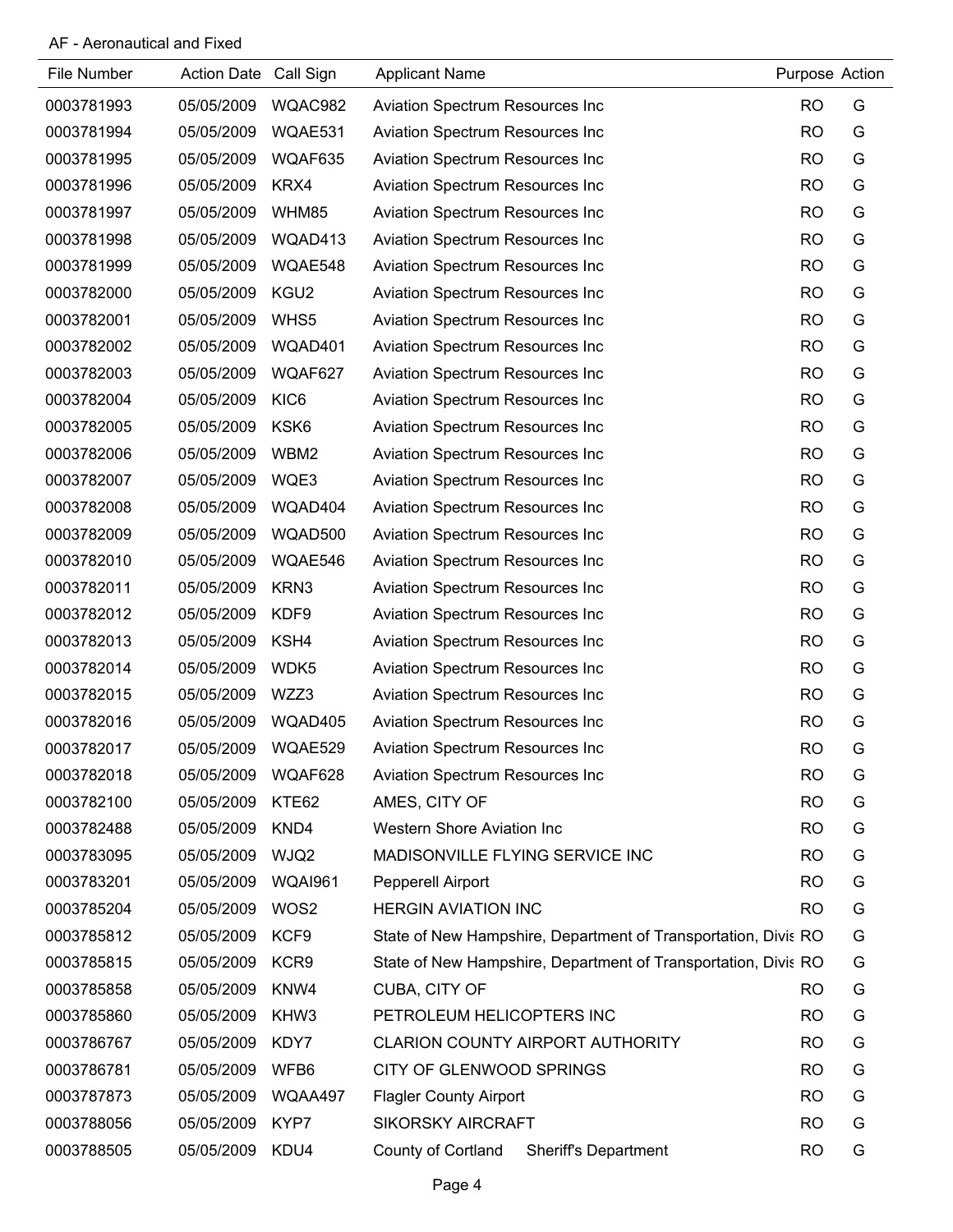| File Number | Action Date Call Sign |                | <b>Applicant Name</b>          | Purpose Action |   |
|-------------|-----------------------|----------------|--------------------------------|----------------|---|
| 0003788790  | 05/05/2009            | <b>WOAI439</b> | <b>MARSHALL COUNTY AIRPORT</b> | RO.            | G |
| 0003824192  | 05/04/2009            | WDX2           | NEBRASKA, STATE OF             | RO.            | G |
| 0003824232  | 05/04/2009            | WBN8           | NEBRASKA, STATE OF             | RO.            | G |
| 0003825825  | 05/08/2009            | WQA.J969       | Commemorative Air Force        | RO.            | G |

# AI - Aural Intercity Relay

| File Number | Action Date Call Sign |               | Applicant Name                          | Purpose Action |   |
|-------------|-----------------------|---------------|-----------------------------------------|----------------|---|
| 0003812829  | 05/08/2009            | <b>WLF863</b> | SAGA COMMUNICATIONS OF NEW ENGLAND, LLC | MD.            | G |

# AR - Aviation Radionavigation

| File Number | Action Date Call Sign |                 | <b>Applicant Name</b>          | Purpose Action |   |
|-------------|-----------------------|-----------------|--------------------------------|----------------|---|
| 0002994427  | 05/05/2009            | WOKF982         | <b>ITT Industries</b>          | AM.            | G |
| 0003728816  | 05/05/2009            | WOKF921         | <b>CESSNA AIRCRAFT COMPANY</b> | <b>NE</b>      | G |
| 0003767561  | 05/08/2009            | <b>WRLB2115</b> | MINNESOTA, STATE OF            | RO.            | G |
| 0003767562  | 05/08/2009            | <b>WRLB2214</b> | MINNESOTA, STATE OF            | RO             | G |
| 0003773042  | 05/08/2009            | <b>WRLB2076</b> | City of Levelland              | RO             | G |
| 0003777037  | 05/08/2009            | WQAH355         | <b>Hinds Community College</b> | RO             | G |

#### AS - Aural Studio Transmitter Link

| File Number | Action Date Call Sign |               | <b>Applicant Name</b>               | Purpose Action |   |
|-------------|-----------------------|---------------|-------------------------------------|----------------|---|
| 0003812655  | 05/08/2009            | WLP386        | DLC MEDIA, INC.                     | MD.            | G |
| 0003812672  | 05/08/2009            | <b>WLF514</b> | DLC MEDIA, INC.                     | MD             | G |
| 0003813141  | 05/08/2009            | <b>WCO539</b> | CAPSTAR TX LIMITED PARTNERSHIP      | MD             | G |
| 0003815982  | 05/08/2009            | WQKG376       | BLUEWATER BROADCASTING COMPANY, LLC | <b>NE</b>      | G |
| 0003816029  | 05/08/2009            | WQKG377       | BLUEWATER BROADCASTING COMPANY, LLC | NE             | G |

| File Number | Action Date Call Sign |                | <b>Applicant Name</b>                    | Purpose Action |   |
|-------------|-----------------------|----------------|------------------------------------------|----------------|---|
| 0003827903  | 05/06/2009            | KSV940         | Lebanon Mobilefone, Inc.                 | CА             | D |
| 0003828508  | 05/06/2009            | <b>KNK1849</b> | SNYDER KENNETH DBA: RADIO COMMUNICATIONS | СA             | D |
| 0003764732  | 05/06/2009            | KLF601         | American Messaging Services, LLC         | RM             | G |
| 0003764708  | 05/06/2009            | <b>KNKI963</b> | INDIANA PAGING NETWORK, INC.             | RO             | G |
| 0003782127  | 05/05/2009            | <b>KKB618</b>  | ATLANTIC COMMUNICATIONS, INC.            | RO             | G |
| 0003782646  | 05/09/2009            | KNKK268        | Bell Industries, Inc.                    | RO             | G |
| 0003782647  | 05/09/2009            | <b>KNKK945</b> | Bell Industries, Inc.                    | RO             | G |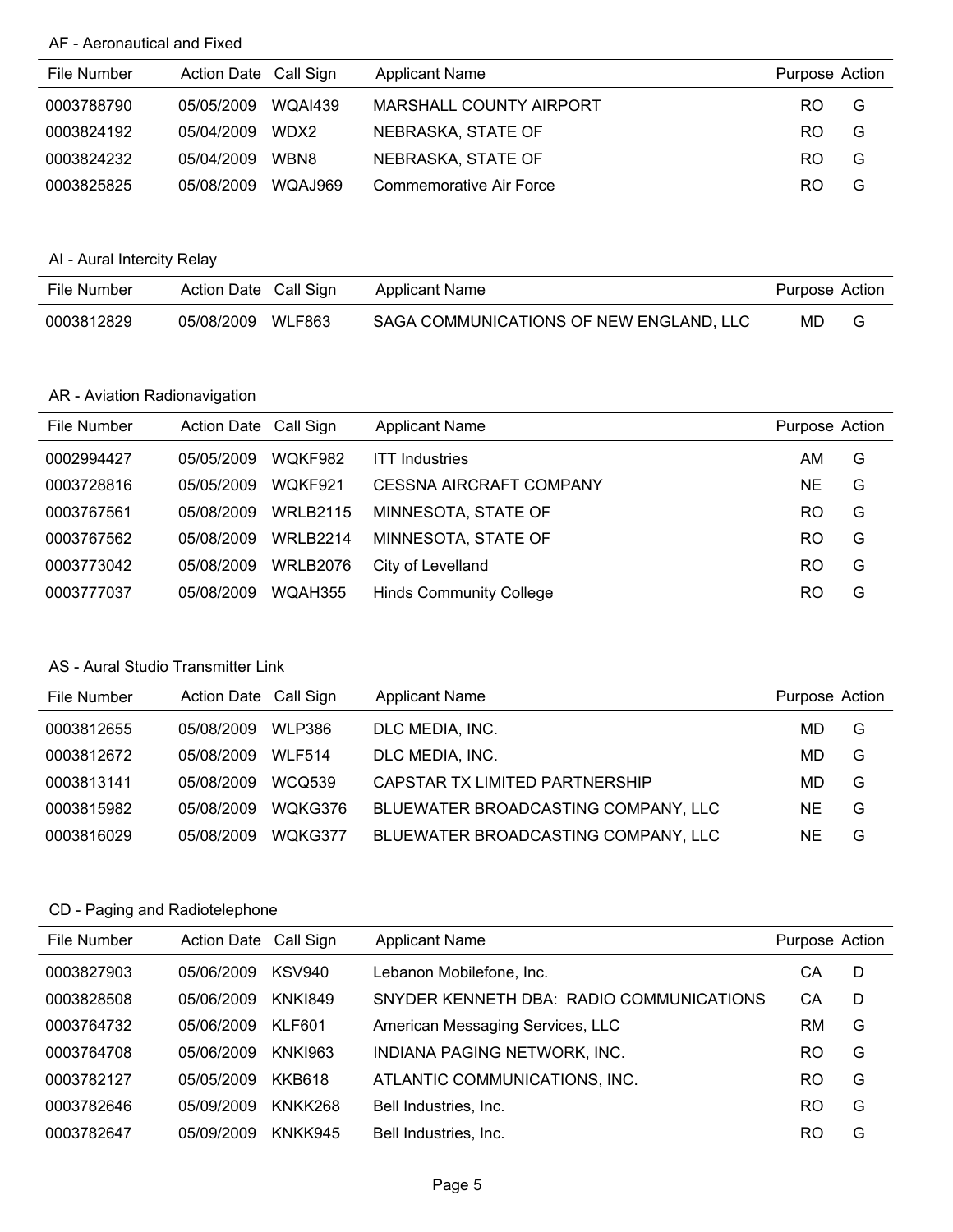| File Number | Action Date Call Sign |                | <b>Applicant Name</b> | Purpose Action |   |
|-------------|-----------------------|----------------|-----------------------|----------------|---|
| 0003782648  | 05/09/2009            | KNKK953        | Bell Industries, Inc. | <b>RO</b>      | G |
| 0003782649  | 05/09/2009            | KNKK970        | Bell Industries, Inc. | <b>RO</b>      | G |
| 0003782650  | 05/09/2009            | KNKK971        | Bell Industries, Inc. | <b>RO</b>      | G |
| 0003782651  | 05/09/2009            | KNKK973        | Bell Industries, Inc. | <b>RO</b>      | G |
| 0003782652  | 05/09/2009            | KNKK979        | Bell Industries, Inc. | <b>RO</b>      | G |
| 0003782653  | 05/09/2009            | KNKL328        | Bell Industries, Inc. | <b>RO</b>      | G |
| 0003782654  | 05/09/2009            | KNKL338        | Bell Industries, Inc. | <b>RO</b>      | G |
| 0003782655  | 05/09/2009            | KNKL345        | Bell Industries, Inc. | <b>RO</b>      | G |
| 0003782656  | 05/09/2009            | KNKL360        | Bell Industries, Inc. | <b>RO</b>      | G |
| 0003782657  | 05/09/2009            | KNKL361        | Bell Industries, Inc. | <b>RO</b>      | G |
| 0003782658  | 05/09/2009            | KNKL368        | Bell Industries, Inc. | <b>RO</b>      | G |
| 0003782659  | 05/09/2009            | KNKL371        | Bell Industries, Inc. | <b>RO</b>      | G |
| 0003782660  | 05/09/2009            | KNKL372        | Bell Industries, Inc. | <b>RO</b>      | G |
| 0003782661  | 05/09/2009            | KNKL380        | Bell Industries, Inc. | <b>RO</b>      | G |
| 0003782662  | 05/09/2009            | KNKL385        | Bell Industries, Inc. | <b>RO</b>      | G |
| 0003782663  | 05/09/2009            | KNKL419        | Bell Industries, Inc. | <b>RO</b>      | G |
| 0003782664  | 05/09/2009            | KNKL499        | Bell Industries, Inc. | <b>RO</b>      | G |
| 0003782665  | 05/09/2009            | KNKL571        | Bell Industries, Inc. | <b>RO</b>      | G |
| 0003782667  | 05/09/2009            | KNKL579        | Bell Industries, Inc. | <b>RO</b>      | G |
| 0003782668  | 05/09/2009            | KNKL643        | Bell Industries, Inc. | <b>RO</b>      | G |
| 0003782669  | 05/09/2009            | KNKL738        | Bell Industries, Inc. | <b>RO</b>      | G |
| 0003782670  | 05/09/2009            | KNKL915        | Bell Industries, Inc. | <b>RO</b>      | G |
| 0003782671  | 05/09/2009            | KNKL986        | Bell Industries, Inc. | <b>RO</b>      | G |
| 0003782672  | 05/09/2009            | <b>KNKM202</b> | Bell Industries, Inc. | <b>RO</b>      | G |
| 0003782673  | 05/09/2009            | KNKM203        | Bell Industries, Inc. | <b>RO</b>      | G |
| 0003782674  | 05/09/2009            | <b>KNKM211</b> | Bell Industries, Inc. | <b>RO</b>      | G |
| 0003782675  | 05/09/2009            | KNKM262        | Bell Industries, Inc. | <b>RO</b>      | G |
| 0003782676  | 05/09/2009            | KNKM264        | Bell Industries, Inc. | <b>RO</b>      | G |
| 0003782677  | 05/09/2009            | <b>KNKM296</b> | Bell Industries, Inc. | <b>RO</b>      | G |
| 0003782678  | 05/09/2009            | KNKM466        | Bell Industries, Inc. | <b>RO</b>      | G |
| 0003782679  | 05/09/2009            | KNKM788        | Bell Industries, Inc. | <b>RO</b>      | G |
| 0003782680  | 05/09/2009            | KNKO204        | Bell Industries, Inc. | <b>RO</b>      | G |
| 0003782681  | 05/09/2009            | KNKO426        | Bell Industries, Inc. | <b>RO</b>      | G |
| 0003782682  | 05/09/2009            | KNKP266        | Bell Industries, Inc. | <b>RO</b>      | G |
| 0003782683  | 05/09/2009            | KNKP420        | Bell Industries, Inc. | <b>RO</b>      | G |
| 0003782684  | 05/09/2009            | KNKP537        | Bell Industries, Inc. | <b>RO</b>      | G |
| 0003782685  | 05/09/2009            | KNKP538        | Bell Industries, Inc. | <b>RO</b>      | G |
| 0003782686  | 05/09/2009            | KNKP600        | Bell Industries, Inc. | <b>RO</b>      | G |
| 0003782687  | 05/09/2009            | KNKP759        | Bell Industries, Inc. | <b>RO</b>      | G |
| 0003782688  | 05/09/2009            | <b>KNKS221</b> | Bell Industries, Inc. | <b>RO</b>      | G |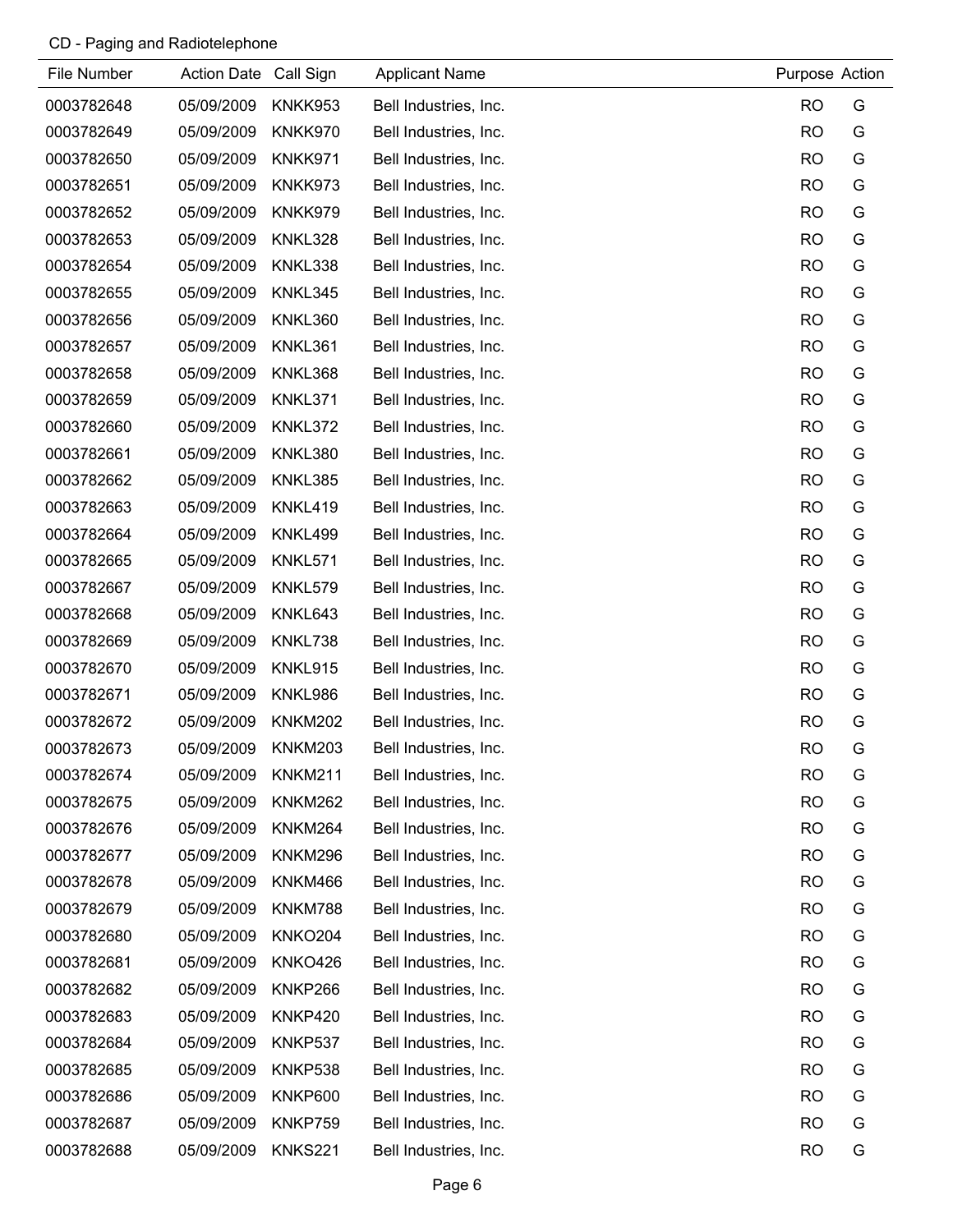| File Number | Action Date Call Sign |                | <b>Applicant Name</b> | Purpose Action |   |
|-------------|-----------------------|----------------|-----------------------|----------------|---|
| 0003782689  | 05/09/2009            | KNKG859        | Bell Industries, Inc. | <b>RO</b>      | G |
| 0003782690  | 05/09/2009            | KNKK967        | Bell Industries, Inc. | <b>RO</b>      | G |
| 0003782691  | 05/09/2009            | KNKK978        | Bell Industries, Inc. | <b>RO</b>      | G |
| 0003782692  | 05/09/2009            | <b>KNKO353</b> | Bell Industries, Inc. | <b>RO</b>      | G |
| 0003782693  | 05/09/2009            | <b>KNKI478</b> | Bell Industries, Inc. | <b>RO</b>      | G |
| 0003782694  | 05/09/2009            | KNKK975        | Bell Industries, Inc. | <b>RO</b>      | G |
| 0003782695  | 05/09/2009            | KNKL352        | Bell Industries, Inc. | <b>RO</b>      | G |
| 0003782696  | 05/09/2009            | KNKL381        | Bell Industries, Inc. | <b>RO</b>      | G |
| 0003782697  | 05/09/2009            | <b>KNKO539</b> | Bell Industries, Inc. | <b>RO</b>      | G |
| 0003782698  | 05/09/2009            | KNKP622        | Bell Industries, Inc. | <b>RO</b>      | G |
| 0003782699  | 05/09/2009            | KNKL369        | Bell Industries, Inc. | <b>RO</b>      | G |
| 0003782700  | 05/09/2009            | KNKL325        | Bell Industries, Inc. | <b>RO</b>      | G |
| 0003782701  | 05/09/2009            | KNKL377        | Bell Industries, Inc. | <b>RO</b>      | G |
| 0003782702  | 05/09/2009            | <b>KNKM417</b> | Bell Industries, Inc. | <b>RO</b>      | G |
| 0003782703  | 05/09/2009            | KNKP566        | Bell Industries, Inc. | <b>RO</b>      | G |
| 0003782704  | 05/09/2009            | KNKL347        | Bell Industries, Inc. | <b>RO</b>      | G |
| 0003782705  | 05/09/2009            | KNKL640        | Bell Industries, Inc. | <b>RO</b>      | G |
| 0003782706  | 05/09/2009            | KNKL988        | Bell Industries, Inc. | <b>RO</b>      | G |
| 0003782707  | 05/09/2009            | KNKP200        | Bell Industries, Inc. | <b>RO</b>      | G |
| 0003782708  | 05/09/2009            | KNKL783        | Bell Industries, Inc. | <b>RO</b>      | G |
| 0003782709  | 05/09/2009            | KNKL346        | Bell Industries, Inc. | <b>RO</b>      | G |
| 0003782710  | 05/09/2009            | <b>KNKO455</b> | Bell Industries, Inc. | <b>RO</b>      | G |
| 0003782711  | 05/09/2009            | KNKL322        | Bell Industries, Inc. | <b>RO</b>      | G |
| 0003782712  | 05/09/2009            | KNKL364        | Bell Industries, Inc. | <b>RO</b>      | G |
| 0003782713  | 05/09/2009            | KNKL477        | Bell Industries, Inc. | <b>RO</b>      | G |
| 0003782714  | 05/09/2009            | KNKL917        | Bell Industries, Inc. | <b>RO</b>      | G |
| 0003782715  | 05/09/2009            | KNKM268        | Bell Industries, Inc. | <b>RO</b>      | G |
| 0003782716  | 05/09/2009            | KNKP370        | Bell Industries, Inc. | <b>RO</b>      | G |
| 0003782717  | 05/09/2009            | <b>KNLM310</b> | Bell Industries, Inc. | <b>RO</b>      | G |
| 0003782718  | 05/09/2009            | KNKK942        | Bell Industries, Inc. | <b>RO</b>      | G |
| 0003782719  | 05/09/2009            | KNKL334        | Bell Industries, Inc. | <b>RO</b>      | G |
| 0003782720  | 05/09/2009            | KNKL375        | Bell Industries, Inc. | <b>RO</b>      | G |
| 0003782721  | 05/09/2009            | KNKL647        | Bell Industries, Inc. | <b>RO</b>      | G |
| 0003782722  | 05/09/2009            | KNKM201        | Bell Industries, Inc. | <b>RO</b>      | G |
| 0003782723  | 05/09/2009            | <b>KNKM550</b> | Bell Industries, Inc. | <b>RO</b>      | G |
| 0003782724  | 05/09/2009            | KNKP539        | Bell Industries, Inc. | <b>RO</b>      | G |
| 0003782725  | 05/09/2009            | KNKP265        | Bell Industries, Inc. | <b>RO</b>      | G |
| 0003782726  | 05/09/2009            | KNKL649        | Bell Industries, Inc. | <b>RO</b>      | G |
| 0003782727  | 05/09/2009            | KNKK735        | Bell Industries, Inc. | <b>RO</b>      | G |
| 0003782728  | 05/09/2009            | KNKK941        | Bell Industries, Inc. | <b>RO</b>      | G |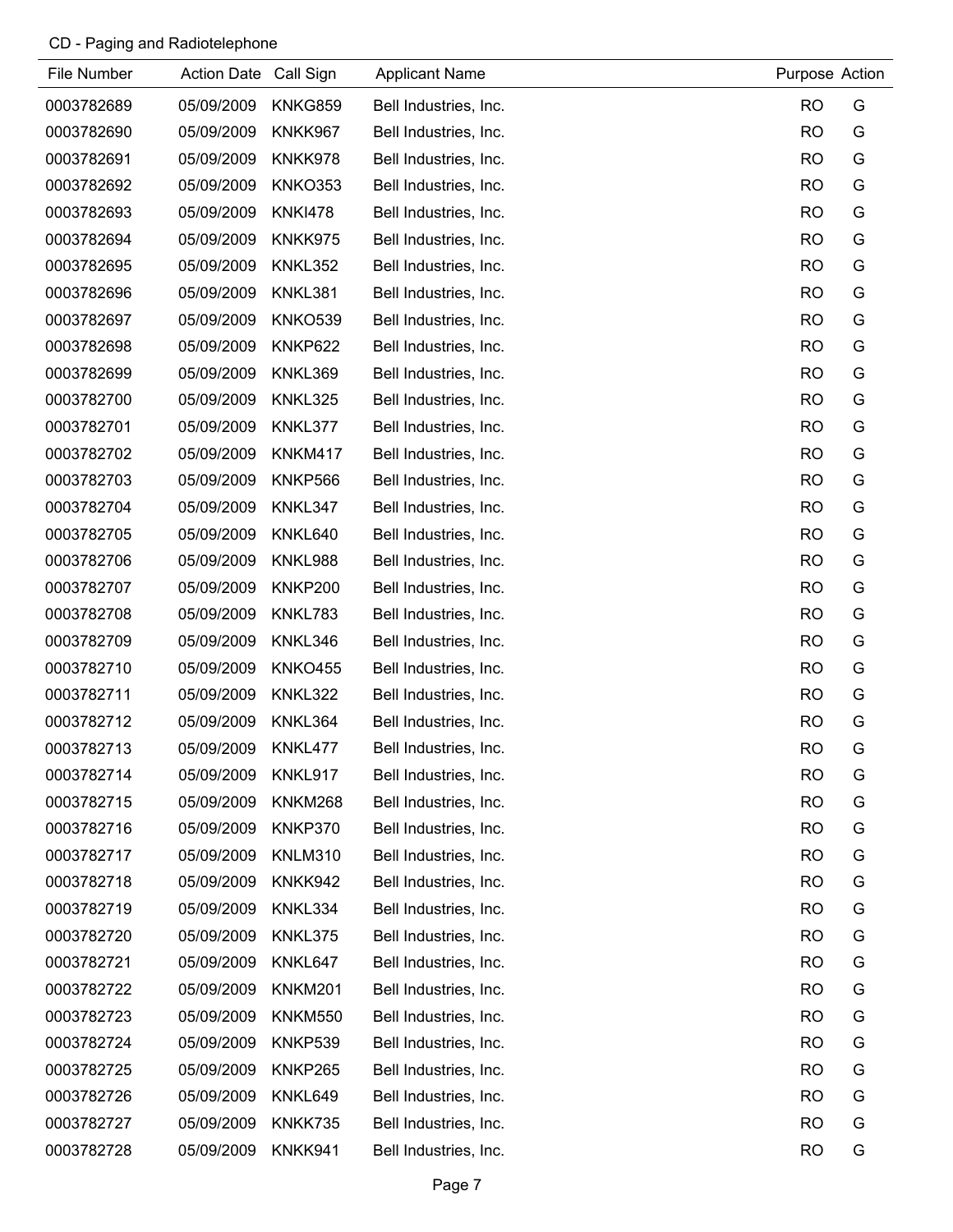| File Number | Action Date Call Sign |                | <b>Applicant Name</b>         | Purpose Action |   |
|-------------|-----------------------|----------------|-------------------------------|----------------|---|
| 0003783096  | 05/05/2009            | <b>KIM899</b>  | WHITAKER COMMUNICATIONS       | <b>RO</b>      | G |
| 0003783212  | 05/05/2009            | <b>KCC266</b>  | USA Mobility Wireless, Inc.   | <b>RO</b>      | G |
| 0003783213  | 05/05/2009            | KNKD572        | USA Mobility Wireless, Inc.   | <b>RO</b>      | G |
| 0003783214  | 05/05/2009            | <b>KCI297</b>  | USA Mobility Wireless, Inc.   | <b>RO</b>      | G |
| 0003783215  | 05/05/2009            | KNKE239        | USA Mobility Wireless, Inc.   | <b>RO</b>      | G |
| 0003783216  | 05/05/2009            | KNKE385        | USA Mobility Wireless, Inc.   | <b>RO</b>      | G |
| 0003783217  | 05/05/2009            | KNKE600        | USA Mobility Wireless, Inc.   | <b>RO</b>      | G |
| 0003783218  | 05/05/2009            | KNKE862        | USA Mobility Wireless, Inc.   | <b>RO</b>      | G |
| 0003783219  | 05/05/2009            | KNKF794        | USA Mobility Wireless, Inc.   | <b>RO</b>      | G |
| 0003783220  | 05/05/2009            | <b>KDS296</b>  | USA Mobility Wireless, Inc.   | <b>RO</b>      | G |
| 0003783221  | 05/05/2009            | KNKG834        | USA Mobility Wireless, Inc.   | <b>RO</b>      | G |
| 0003783222  | 05/05/2009            | <b>KNKI482</b> | USA Mobility Wireless, Inc.   | <b>RO</b>      | G |
| 0003783223  | 05/05/2009            | <b>KNKJ292</b> | USA Mobility Wireless, Inc.   | <b>RO</b>      | G |
| 0003783224  | 05/05/2009            | KNKJ371        | USA Mobility Wireless, Inc.   | <b>RO</b>      | G |
| 0003783225  | 05/05/2009            | <b>KNKJ531</b> | USA Mobility Wireless, Inc.   | <b>RO</b>      | G |
| 0003783226  | 05/05/2009            | KNKM447        | USA Mobility Wireless, Inc.   | <b>RO</b>      | G |
| 0003783227  | 05/05/2009            | <b>KNKJ927</b> | USA Mobility Wireless, Inc.   | <b>RO</b>      | G |
| 0003783228  | 05/05/2009            | <b>KLF629</b>  | USA Mobility Wireless, Inc.   | <b>RO</b>      | G |
| 0003783229  | 05/05/2009            | KNKB592        | USA Mobility Wireless, Inc.   | <b>RO</b>      | G |
| 0003783230  | 05/05/2009            | KNKB593        | USA Mobility Wireless, Inc.   | <b>RO</b>      | G |
| 0003783253  | 05/05/2009            | KNKM689        | USA Mobility Wireless, Inc.   | <b>RO</b>      | G |
| 0003783254  | 05/05/2009            | <b>KNKO969</b> | USA Mobility Wireless, Inc.   | <b>RO</b>      | G |
| 0003783255  | 05/05/2009            | KNKP278        | USA Mobility Wireless, Inc.   | <b>RO</b>      | G |
| 0003783256  | 05/05/2009            | <b>KOR233</b>  | USA Mobility Wireless, Inc.   | <b>RO</b>      | G |
| 0003783257  | 05/05/2009            | <b>KPD955</b>  | USA Mobility Wireless, Inc.   | <b>RO</b>      | G |
| 0003783258  | 05/05/2009            | <b>KRH653</b>  | USA Mobility Wireless, Inc.   | <b>RO</b>      | G |
| 0003783259  | 05/05/2009            | <b>KTS256</b>  | USA Mobility Wireless, Inc.   | <b>RO</b>      | G |
| 0003783260  | 05/05/2009            | <b>KUC989</b>  | USA Mobility Wireless, Inc.   | <b>RO</b>      | G |
| 0003783261  | 05/05/2009            | <b>KUD220</b>  | USA Mobility Wireless, Inc.   | <b>RO</b>      | G |
| 0003783262  | 05/05/2009            | <b>KUD223</b>  | USA Mobility Wireless, Inc.   | <b>RO</b>      | G |
| 0003783263  | 05/05/2009            | <b>KUO649</b>  | USA Mobility Wireless, Inc.   | <b>RO</b>      | G |
| 0003783264  | 05/05/2009            | <b>KUS255</b>  | USA Mobility Wireless, Inc.   | <b>RO</b>      | G |
| 0003783265  | 05/05/2009            | <b>KWT845</b>  | USA Mobility Wireless, Inc.   | <b>RO</b>      | G |
| 0003783266  | 05/05/2009            | <b>KWU290</b>  | USA Mobility Wireless, Inc.   | <b>RO</b>      | G |
| 0003783739  | 05/05/2009            | KNKD232        | Rule Radiophone Service, Inc. | <b>RO</b>      | G |
| 0003783740  | 05/05/2009            | KNKD259        | Rule Radiophone Service, Inc. | <b>RO</b>      | G |
| 0003783741  | 05/05/2009            | <b>KNKI263</b> | Rule Radiophone Service, Inc. | <b>RO</b>      | G |
| 0003783742  | 05/05/2009            | <b>KWU297</b>  | Rule Radiophone Service, Inc. | <b>RO</b>      | G |
| 0003783743  | 05/05/2009            | <b>WXR928</b>  | Rule Radiophone Service, Inc. | <b>RO</b>      | G |
| 0003783744  | 05/05/2009            | <b>WXS228</b>  | Rule Radiophone Service, Inc. | <b>RO</b>      | G |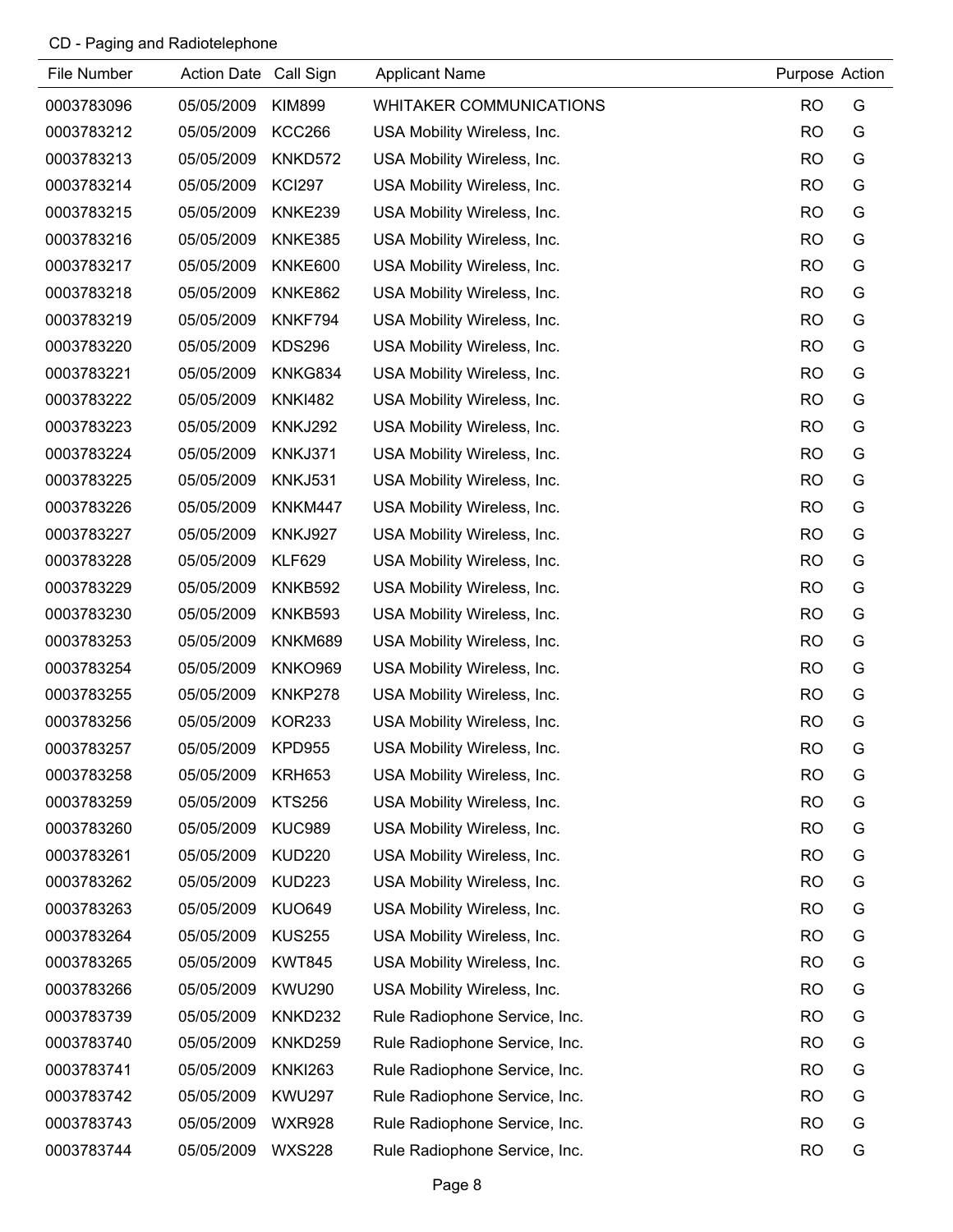| File Number | Action Date Call Sign |                | <b>Applicant Name</b>                     | Purpose Action |   |
|-------------|-----------------------|----------------|-------------------------------------------|----------------|---|
| 0003783745  | 05/05/2009            | <b>WXS238</b>  | Rule Radiophone Service, Inc.             | <b>RO</b>      | G |
| 0003783746  | 05/05/2009            | <b>KKB461</b>  | Rule Radiophone Service, Inc.             | <b>RO</b>      | G |
| 0003783747  | 05/05/2009            | <b>KKB616</b>  | Rule Radiophone Service, Inc.             | <b>RO</b>      | G |
| 0003783761  | 05/05/2009            | <b>KNKI765</b> | SOUTH SHORE RADIO, INC.                   | <b>RO</b>      | G |
| 0003784149  | 05/05/2009            | KNKP461        | <b>Gem State Communications</b>           | <b>RO</b>      | G |
| 0003784150  | 05/05/2009            | <b>KWT990</b>  | <b>Gem State Communications</b>           | <b>RO</b>      | G |
| 0003784151  | 05/05/2009            | <b>WQZ969</b>  | <b>Gem State Communications</b>           | <b>RO</b>      | G |
| 0003784152  | 05/05/2009            | <b>WRW214</b>  | <b>Gem State Communications</b>           | <b>RO</b>      | G |
| 0003784250  | 05/05/2009            | <b>KSD313</b>  | FUTURE COMMUNICATIONS, INC.               | <b>RO</b>      | G |
| 0003784251  | 05/05/2009            | <b>KWT881</b>  | FUTURE COMMUNICATIONS, INC.               | <b>RO</b>      | G |
| 0003784252  | 05/05/2009            | <b>WXS206</b>  | FUTURE COMMUNICATIONS, INC.               | <b>RO</b>      | G |
| 0003784253  | 05/05/2009            | <b>KKB577</b>  | FUTURE COMMUNICATIONS, INC.               | <b>RO</b>      | G |
| 0003784254  | 05/05/2009            | <b>KKB578</b>  | FUTURE COMMUNICATIONS, INC.               | <b>RO</b>      | G |
| 0003785324  | 05/05/2009            | <b>KCB890</b>  | USA Mobility Wireless, Inc.               | <b>RO</b>      | G |
| 0003785325  | 05/05/2009            | KNKF684        | USA Mobility Wireless, Inc.               | <b>RO</b>      | G |
| 0003785326  | 05/05/2009            | <b>KEC937</b>  | USA Mobility Wireless, Inc.               | <b>RO</b>      | G |
| 0003785327  | 05/05/2009            | <b>KNKO501</b> | USA Mobility Wireless, Inc.               | <b>RO</b>      | G |
| 0003785328  | 05/05/2009            | KNKD379        | USA Mobility Wireless, Inc.               | <b>RO</b>      | G |
| 0003785329  | 05/05/2009            | KNKE387        | USA Mobility Wireless, Inc.               | <b>RO</b>      | G |
| 0003785330  | 05/05/2009            | KNKE392        | USA Mobility Wireless, Inc.               | <b>RO</b>      | G |
| 0003785331  | 05/05/2009            | KNKG813        | USA Mobility Wireless, Inc.               | <b>RO</b>      | G |
| 0003785332  | 05/05/2009            | KNKK691        | USA Mobility Wireless, Inc.               | <b>RO</b>      | G |
| 0003785918  | 05/05/2009            | <b>KLF536</b>  | KK Communications, L.P.                   | <b>RO</b>      | G |
| 0003785919  | 05/05/2009            | <b>KDS931</b>  | KK Communications, L.P.                   | <b>RO</b>      | G |
| 0003785920  | 05/05/2009            | <b>KUO642</b>  | KK Communications, L.P.                   | <b>RO</b>      | G |
| 0003785921  | 05/05/2009            | <b>KWU477</b>  | KK Communications, L.P.                   | <b>RO</b>      | G |
| 0003786169  | 05/05/2009            | KNLQ929        | <b>MODCOMM ENGINEERING</b>                | <b>RO</b>      | G |
| 0003787193  | 05/05/2009            | KNKP624        | Joshua F.A. McCormick d/b/a Nextpage, LLC | <b>RO</b>      | G |
| 0003787195  | 05/05/2009            | KNKM373        | Jacobson, Bob                             | <b>RO</b>      | G |
| 0003787199  | 05/05/2009            | WPOL327        | Wavecomm                                  | <b>RO</b>      | G |
| 0003787207  | 05/05/2009            | <b>KNKL521</b> | KWIK-PAGE COMMUNICATIONS, INC.            | <b>RO</b>      | G |
| 0003787290  | 05/05/2009            | <b>KNKI802</b> | Lake Chelan Recreation, Inc.              | <b>RO</b>      | G |
| 0003787387  | 05/05/2009            | <b>KIY725</b>  | ANSER-QUIK OF KINSTON, INC.               | <b>RO</b>      | G |
| 0003787410  | 05/05/2009            | <b>KNKI384</b> | Anser-Quik Enterprises, Inc               | <b>RO</b>      | G |
| 0003787411  | 05/05/2009            | <b>KNKI813</b> | Anser-Quik Enterprises, Inc.              | <b>RO</b>      | G |
| 0003787412  | 05/05/2009            | <b>KUC900</b>  | Anser-Quik Enterprises, Inc.              | <b>RO</b>      | G |
| 0003787530  | 05/05/2009            | <b>KUS223</b>  | Capitol Radiotelephone Company, Inc.      | <b>RO</b>      | G |
| 0003787531  | 05/05/2009            | <b>KWU204</b>  | CAPITOL RADIOTELEPHONE COMPANY, INC       | <b>RO</b>      | G |
| 0003787532  | 05/05/2009            | <b>KWU373</b>  | CAPITOL RADIOTELEPHONE COMPANY, INC.      | <b>RO</b>      | G |
| 0003787533  | 05/05/2009            | KNKK672        | Capitol Radiotelephone Company, Inc.      | <b>RO</b>      | G |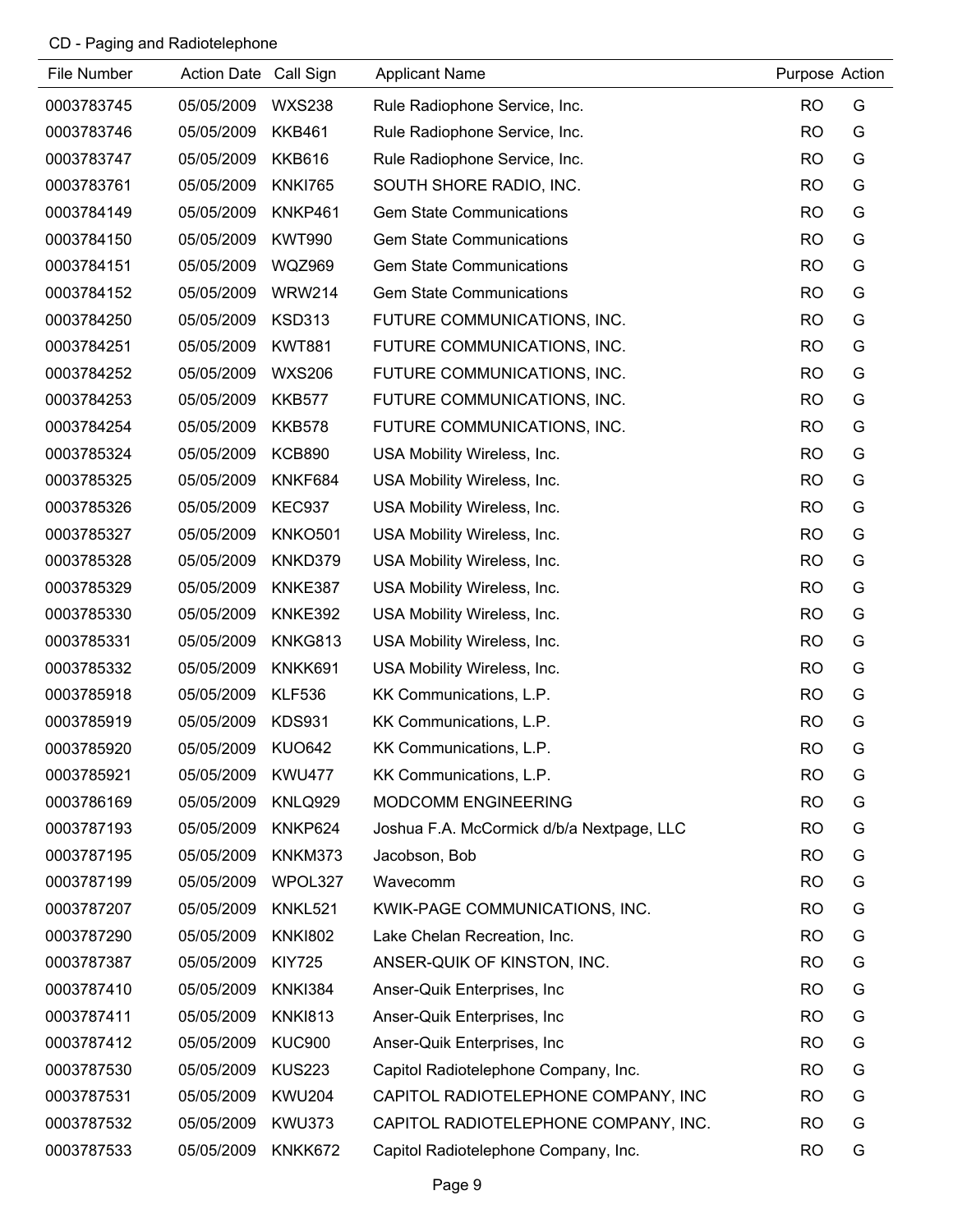| File Number | Action Date Call Sign |                | <b>Applicant Name</b>                       | Purpose Action |   |
|-------------|-----------------------|----------------|---------------------------------------------|----------------|---|
| 0003787593  | 05/05/2009            | <b>KQD614</b>  | Capitol Radiotelephone Company, Inc.        | <b>RO</b>      | G |
| 0003787697  | 05/05/2009            | KNKB259        | AIRGROUND OF IDAHO, INC. Donald Dean Newman | <b>RO</b>      | G |
| 0003787750  | 05/05/2009            | WDZ334         | TAPP COMMUNICATIONS COMPANY, TOMMY D. TA    | <b>RO</b>      | G |
| 0003787760  | 05/05/2009            | <b>KDS478</b>  | Van Heuveln, LeMar D                        | <b>RO</b>      | G |
| 0003787761  | 05/05/2009            | <b>KQZ709</b>  | Van Heuveln, LeMar D                        | <b>RO</b>      | G |
| 0003787762  | 05/05/2009            | <b>WRV288</b>  | Van Heuveln, LeMar D                        | <b>RO</b>      | G |
| 0003787881  | 05/05/2009            | <b>KNKK530</b> | TANSKI, DALE DBA: SECURE A PHONE            | <b>RO</b>      | G |
| 0003788105  | 05/05/2009            | <b>KNKL522</b> | KWIK-PAGE COMMUNICATIONS, INC.              | <b>RO</b>      | G |
| 0003788171  | 05/05/2009            | <b>KNKO286</b> | KWIK-PAGE COMMUNICATIONS, INC.              | <b>RO</b>      | G |
| 0003788352  | 05/05/2009            | <b>KNKI687</b> | <b>WRC COMMUNICATIONS</b>                   | <b>RO</b>      | G |
| 0003788359  | 05/05/2009            | <b>KLF554</b>  | ELECTRONIC ENGINEERING COMPANY              | <b>RO</b>      | G |
| 0003788360  | 05/05/2009            | <b>KAF242</b>  | ELECTRONIC ENGINEERING, CO.                 | <b>RO</b>      | G |
| 0003788361  | 05/05/2009            | KNKC281        | ELECTRONIC ENGINEERING COMPANY, INC.        | <b>RO</b>      | G |
| 0003788362  | 05/05/2009            | KNKC397        | ELECTRONIC ENGINEERING COMPANY, INC.        | <b>RO</b>      | G |
| 0003788363  | 05/05/2009            | KNKC812        | ELECTRONIC ENGINEERING COMPANY, INC.        | <b>RO</b>      | G |
| 0003788364  | 05/05/2009            | KNKD263        | ELECTRONICS ENGINEERING COMPANY             | <b>RO</b>      | G |
| 0003788365  | 05/05/2009            | KNKG531        | ELECTRONIC ENGINEERING COMPANY              | <b>RO</b>      | G |
| 0003788366  | 05/05/2009            | <b>KNKI996</b> | ELECTRONIC ENGINEERING COMPANY              | <b>RO</b>      | G |
| 0003788367  | 05/05/2009            | KNKJ691        | ELECTRONICS ENGINEERING COMPANY             | <b>RO</b>      | G |
| 0003788368  | 05/05/2009            | KNKJ707        | ELECTRONIC ENGINEERING COMPANY              | <b>RO</b>      | G |
| 0003788369  | 05/05/2009            | KNKP406        | ELECTRONIC ENGINEERING COMPANY              | <b>RO</b>      | G |
| 0003788370  | 05/05/2009            | <b>KPE363</b>  | ELECTRONICS ENGINEERING COMPANY             | <b>RO</b>      | G |
| 0003788371  | 05/05/2009            | <b>KRS643</b>  | ELECTRONIC ENGINEERING COMPANY              | <b>RO</b>      | G |
| 0003789262  | 05/05/2009            | KNKB781        | USA Mobility Wireless, Inc.                 | <b>RO</b>      | G |
| 0003789263  | 05/05/2009            | KNKD393        | USA Mobility Wireless, Inc.                 | <b>RO</b>      | G |
| 0003789264  | 05/05/2009            | KNKD410        | USA Mobility Wireless, Inc.                 | <b>RO</b>      | G |
| 0003789265  | 05/05/2009            | KNKE309        | USA Mobility Wireless, Inc.                 | <b>RO</b>      | G |
| 0003789266  | 05/05/2009            | KNKE335        | USA Mobility Wireless, Inc.                 | <b>RO</b>      | G |
| 0003789267  | 05/05/2009            | KNKF496        | USA Mobility Wireless, Inc.                 | <b>RO</b>      | G |
| 0003789268  | 05/05/2009            | KNKG340        | USA Mobility Wireless, Inc.                 | <b>RO</b>      | G |
| 0003789269  | 05/05/2009            | KNKG547        | USA Mobility Wireless, Inc.                 | <b>RO</b>      | G |
| 0003789270  | 05/05/2009            | KNKG826        | USA Mobility Wireless, Inc.                 | <b>RO</b>      | G |
| 0003789271  | 05/05/2009            | KNKG829        | USA Mobility Wireless, Inc.                 | <b>RO</b>      | G |
| 0003789272  | 05/05/2009            | <b>KNKJ205</b> | USA Mobility Wireless, Inc.                 | <b>RO</b>      | G |
| 0003789273  | 05/05/2009            | <b>KNKJ258</b> | USA Mobility Wireless, Inc.                 | <b>RO</b>      | G |
| 0003789274  | 05/05/2009            | KNKL685        | USA Mobility Wireless, Inc.                 | <b>RO</b>      | G |
| 0003789275  | 05/05/2009            | KNKL719        | USA Mobility Wireless, Inc.                 | <b>RO</b>      | G |
| 0003789276  | 05/05/2009            | KNKL791        | USA Mobility Wireless, Inc.                 | <b>RO</b>      | G |
| 0003789277  | 05/05/2009            | KNKL792        | USA Mobility Wireless, Inc.                 | <b>RO</b>      | G |
| 0003789278  | 05/05/2009            | KNKL914        | USA Mobility Wireless, Inc.                 | <b>RO</b>      | G |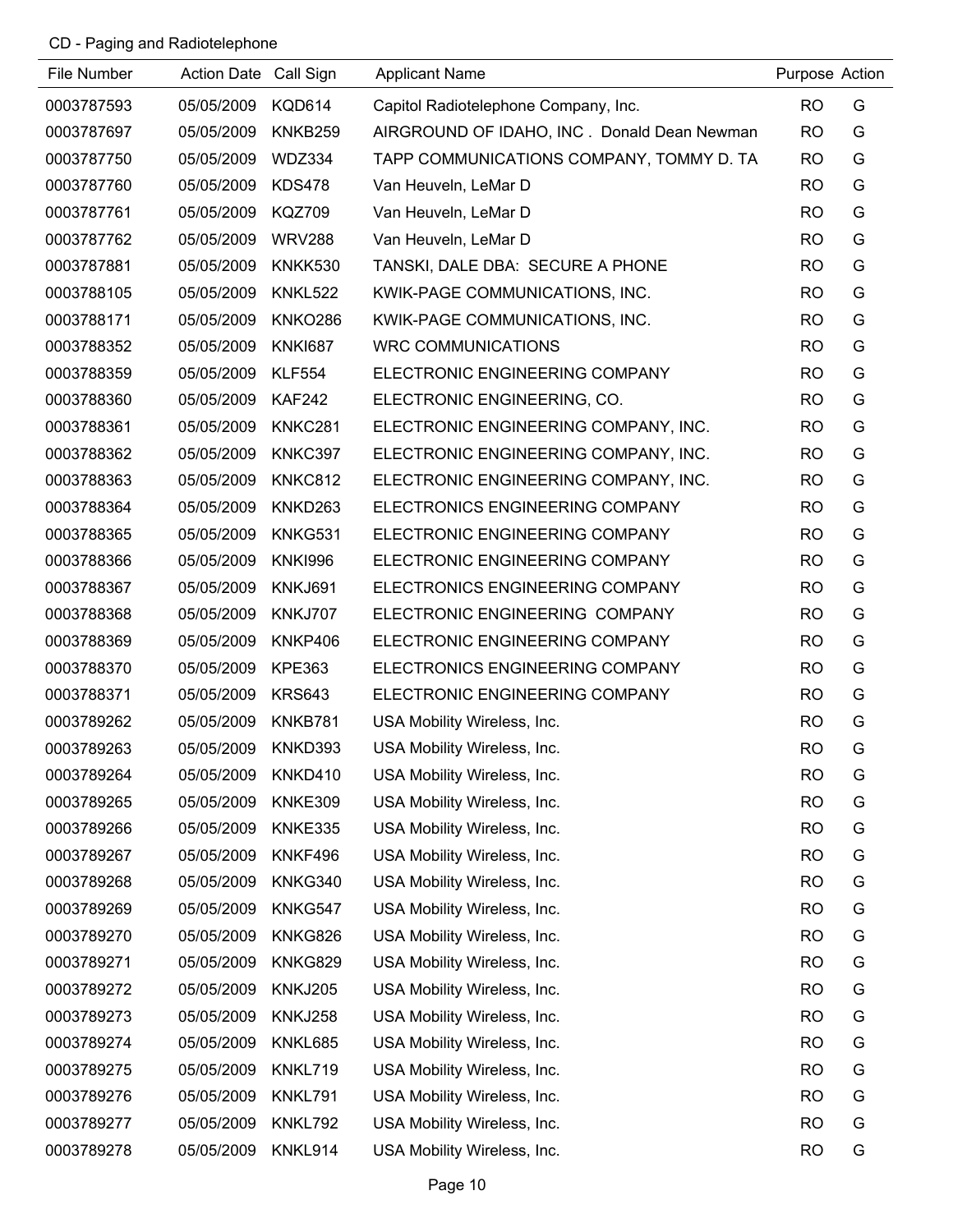| File Number | Action Date Call Sign |                | <b>Applicant Name</b>         | Purpose Action |   |
|-------------|-----------------------|----------------|-------------------------------|----------------|---|
| 0003789279  | 05/05/2009            | KNKL939        | USA Mobility Wireless, Inc.   | <b>RO</b>      | G |
| 0003789280  | 05/05/2009            | <b>KNKM496</b> | USA Mobility Wireless, Inc.   | <b>RO</b>      | G |
| 0003789281  | 05/05/2009            | KNKM639        | USA Mobility Wireless, Inc.   | <b>RO</b>      | G |
| 0003789282  | 05/05/2009            | KNKE429        | USA Mobility Wireless, Inc.   | <b>RO</b>      | G |
| 0003789283  | 05/05/2009            | KNKL458        | USA Mobility Wireless, Inc.   | <b>RO</b>      | G |
| 0003789284  | 05/05/2009            | KNKL476        | USA Mobility Wireless, Inc.   | <b>RO</b>      | G |
| 0003789400  | 05/05/2009            | WPTL656        | COMMUNICATIONS EQUIPMENT INC. | <b>RO</b>      | G |
| 0003789403  | 05/05/2009            | <b>KNLW542</b> | USA Mobility Wireless, Inc.   | <b>RO</b>      | G |
| 0003789404  | 05/05/2009            | <b>KNKM702</b> | USA Mobility Wireless, Inc.   | <b>RO</b>      | G |
| 0003789405  | 05/05/2009            | <b>KNKM814</b> | USA Mobility Wireless, Inc.   | <b>RO</b>      | G |
| 0003789406  | 05/05/2009            | <b>KNKM930</b> | USA Mobility Wireless, Inc.   | <b>RO</b>      | G |
| 0003789407  | 05/05/2009            | KNKO334        | USA Mobility Wireless, Inc.   | <b>RO</b>      | G |
| 0003789408  | 05/05/2009            | KNKO386        | USA Mobility Wireless, Inc.   | <b>RO</b>      | G |
| 0003789409  | 05/05/2009            | <b>KNKO496</b> | USA Mobility Wireless, Inc.   | <b>RO</b>      | G |
| 0003789410  | 05/05/2009            | <b>KNKO498</b> | USA Mobility Wireless, Inc.   | <b>RO</b>      | G |
| 0003789411  | 05/05/2009            | <b>KNKO579</b> | USA Mobility Wireless, Inc.   | <b>RO</b>      | G |
| 0003789412  | 05/05/2009            | <b>KNKO634</b> | USA Mobility Wireless, Inc.   | <b>RO</b>      | G |
| 0003789413  | 05/05/2009            | KNKO694        | USA Mobility Wireless, Inc.   | <b>RO</b>      | G |
| 0003789414  | 05/05/2009            | KNKO794        | USA Mobility Wireless, Inc.   | <b>RO</b>      | G |
| 0003789415  | 05/05/2009            | <b>KNKO803</b> | USA Mobility Wireless, Inc.   | <b>RO</b>      | G |
| 0003789416  | 05/05/2009            | <b>KNKO967</b> | USA Mobility Wireless, Inc.   | <b>RO</b>      | G |
| 0003789417  | 05/05/2009            | KNKP212        | USA Mobility Wireless, Inc.   | <b>RO</b>      | G |
| 0003789418  | 05/05/2009            | KNKP213        | USA Mobility Wireless, Inc.   | <b>RO</b>      | G |
| 0003789419  | 05/05/2009            | KNKP224        | USA Mobility Wireless, Inc.   | <b>RO</b>      | G |
| 0003789420  | 05/05/2009            | KNKP239        | USA Mobility Wireless, Inc.   | <b>RO</b>      | G |
| 0003789421  | 05/05/2009            | KNKP862        | USA Mobility Wireless, Inc.   | <b>RO</b>      | G |
| 0003789422  | 05/05/2009            | <b>KNKS216</b> | USA Mobility Wireless, Inc.   | <b>RO</b>      | G |
| 0003789424  | 05/05/2009            | <b>KWU327</b>  | USA Mobility Wireless, Inc.   | <b>RO</b>      | G |
| 0003789425  | 05/05/2009            | <b>KNKM887</b> | USA Mobility Wireless, Inc.   | <b>RO</b>      | G |
| 0003789426  | 05/05/2009            | <b>KNKO207</b> | USA Mobility Wireless, Inc.   | <b>RO</b>      | G |
| 0003789427  | 05/05/2009            | <b>KNKO290</b> | USA Mobility Wireless, Inc.   | <b>RO</b>      | G |
| 0003789428  | 05/05/2009            | <b>KNKO735</b> | USA Mobility Wireless, Inc.   | <b>RO</b>      | G |
| 0003789435  | 05/05/2009            | WQGP694        | COMMUNICATIONS EQUIPMENT, INC | <b>RO</b>      | G |
| 0003789491  | 05/05/2009            | KNKP735        | METRO BEEPER, INC.            | <b>RO</b>      | G |

| File Number | Action Date Call Sign |         | Applicant Name                      | Purpose Action |   |
|-------------|-----------------------|---------|-------------------------------------|----------------|---|
| 0003612070  | 05/05/2009            | WOKF937 | Industrial Tower and Wireless, LLC. | AM.            | G |
| 0003612071  | 05/05/2009 WQIP814    |         | Industrial Tower and Wireless, LLC. | AM.            | G |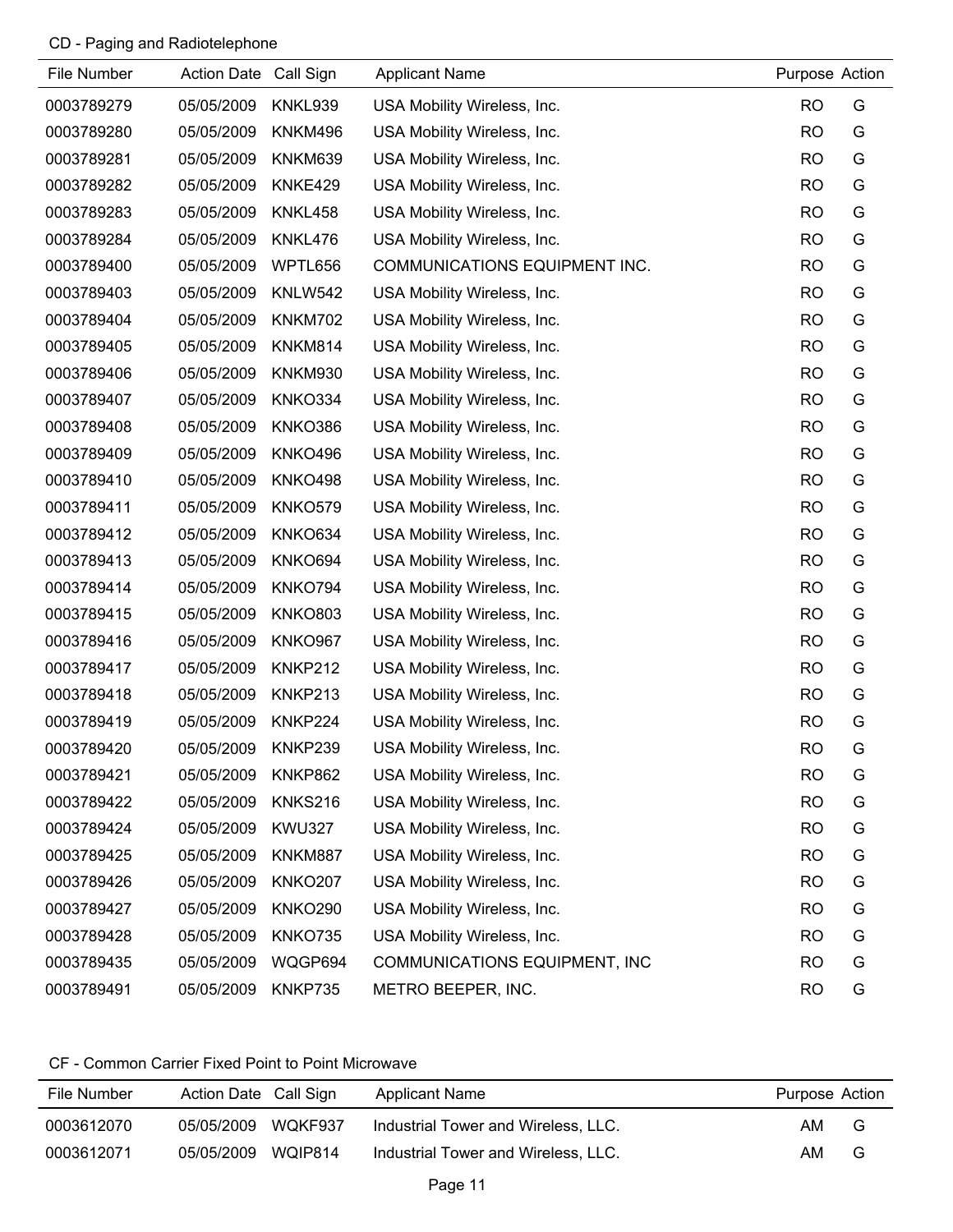| File Number | Action Date Call Sign |               | <b>Applicant Name</b>                       | Purpose Action |   |
|-------------|-----------------------|---------------|---------------------------------------------|----------------|---|
| 0003612072  | 05/05/2009            | WQIP812       | Industrial Tower and Wireless, LLC.         | AM             | G |
| 0003612073  | 05/05/2009            | WQKF938       | Industrial Tower and Wireless, LLC.         | AM             | G |
| 0003612074  | 05/05/2009            | WQKF939       | Industrial Tower and Wireless, LLC.         | AM             | G |
| 0003612075  | 05/05/2009            | WQIP810       | Industrial Tower and Wireless, LLC.         | AM             | G |
| 0003612076  | 05/05/2009            | WQKF940       | Industrial Tower and Wireless, LLC.         | AM             | G |
| 0003612077  | 05/05/2009            | WQIP813       | Industrial Tower and Wireless, LLC,         | AM             | G |
| 0003730453  | 05/04/2009            | <b>WLL520</b> | WHIDBEY TELEPHONE COMPANY                   | AM             | G |
| 0003730455  | 05/04/2009            | <b>WLK849</b> | WHIDBEY TELEPHONE COMPANY                   | AM             | G |
| 0003731460  | 05/05/2009            | WQKF882       | airBand Communications, Inc.                | AM             | G |
| 0003731461  | 05/05/2009            | WQKF883       | airBand Communications, Inc.                | AM             | G |
| 0003738146  | 05/05/2009            | WQGT562       | Airband Communications, Inc.                | AM             | G |
| 0003739664  | 05/05/2009            | WPTG859       | SprintCom, Inc.                             | AM             | G |
| 0003741672  | 05/05/2009            | WQKF890       | <b>T-MOBILE LICENSE LLC</b>                 | AM             | G |
| 0003754530  | 05/05/2009            | WQKF894       | Verizon Wireless Personal Communications LP | AM             | G |
| 0003761998  | 05/05/2009            | WQJV904       | Coral Wireless Licenses, LLC                | AM             | G |
| 0003776325  | 05/05/2009            | WQKF893       | Verizon Wireless Personal Communications LP | AM             | G |
| 0003780929  | 05/05/2009            | <b>WMR704</b> | Union Telephone Company                     | AM             | G |
| 0003780966  | 05/05/2009            | WQBH244       | Union Telephone Company                     | AM             | G |
| 0003782416  | 05/05/2009            | WQKF899       | Cellco Partnership                          | AM             | G |
| 0003783165  | 05/05/2009            | <b>WLM875</b> | Los Angeles SMSA Limited Partnership        | AM             | G |
| 0003785494  | 05/05/2009            | WQJY736       | Coral Wireless Licenses, LLC                | AM             | G |
| 0003785519  | 05/05/2009            | WQJY737       | Coral Wireless Licenses, LLC                | AM             | G |
| 0003786187  | 05/05/2009            | WQKF900       | Royal Street BTA 262, LLC                   | AM             | G |
| 0003789101  | 05/05/2009            | WQKF919       | ALASCOM, INC.                               | AM             | G |
| 0003789451  | 05/05/2009            | WQFP674       | WISPER WIRELESS SOLUTIONS, LLC              | AM             | G |
| 0003789472  | 05/05/2009            | WQFP675       | WISPER WIRELESS SOLUTIONS, LLC              | <b>AM</b>      | G |
| 0003827601  | 05/05/2009            | <b>WMQ912</b> | WWC License L.L.C.                          | CA             | G |
| 0003827947  | 05/06/2009            | <b>WMS837</b> | <b>Stratos Offshore Services Company</b>    | CA             | G |
| 0003827949  | 05/06/2009            | WPJC443       | <b>Stratos Offshore Services Company</b>    | CA             | G |
| 0003827950  | 05/06/2009            | WPJC447       | <b>Stratos Offshore Services Company</b>    | CA             | G |
| 0003827951  | 05/06/2009            | WPJD217       | <b>Stratos Offshore Services Company</b>    | CA             | G |
| 0003827952  | 05/06/2009            | WPNA738       | <b>Stratos Offshore Services Company</b>    | CA             | G |
| 0003827953  | 05/06/2009            | WPNA745       | <b>Stratos Offshore Services Company</b>    | CA             | G |
| 0003827954  | 05/06/2009            | WPNB794       | <b>Stratos Offshore Services Company</b>    | CA             | G |
| 0003827955  | 05/06/2009            | WPNB920       | <b>Stratos Offshore Services Company</b>    | CA             | G |
| 0003827956  | 05/06/2009            | WPNC929       | <b>Stratos Offshore Services Company</b>    | CA             | G |
| 0003827957  | 05/06/2009            | WPNC936       | <b>Stratos Offshore Services Company</b>    | CA             | G |
| 0003827958  | 05/06/2009            | WPNC945       | <b>Stratos Offshore Services Company</b>    | CA             | G |
| 0003827959  | 05/06/2009            | WPNC947       | <b>Stratos Offshore Services Company</b>    | CA             | G |
| 0003827960  | 05/06/2009            | WPNC950       | <b>Stratos Offshore Services Company</b>    | CA             | G |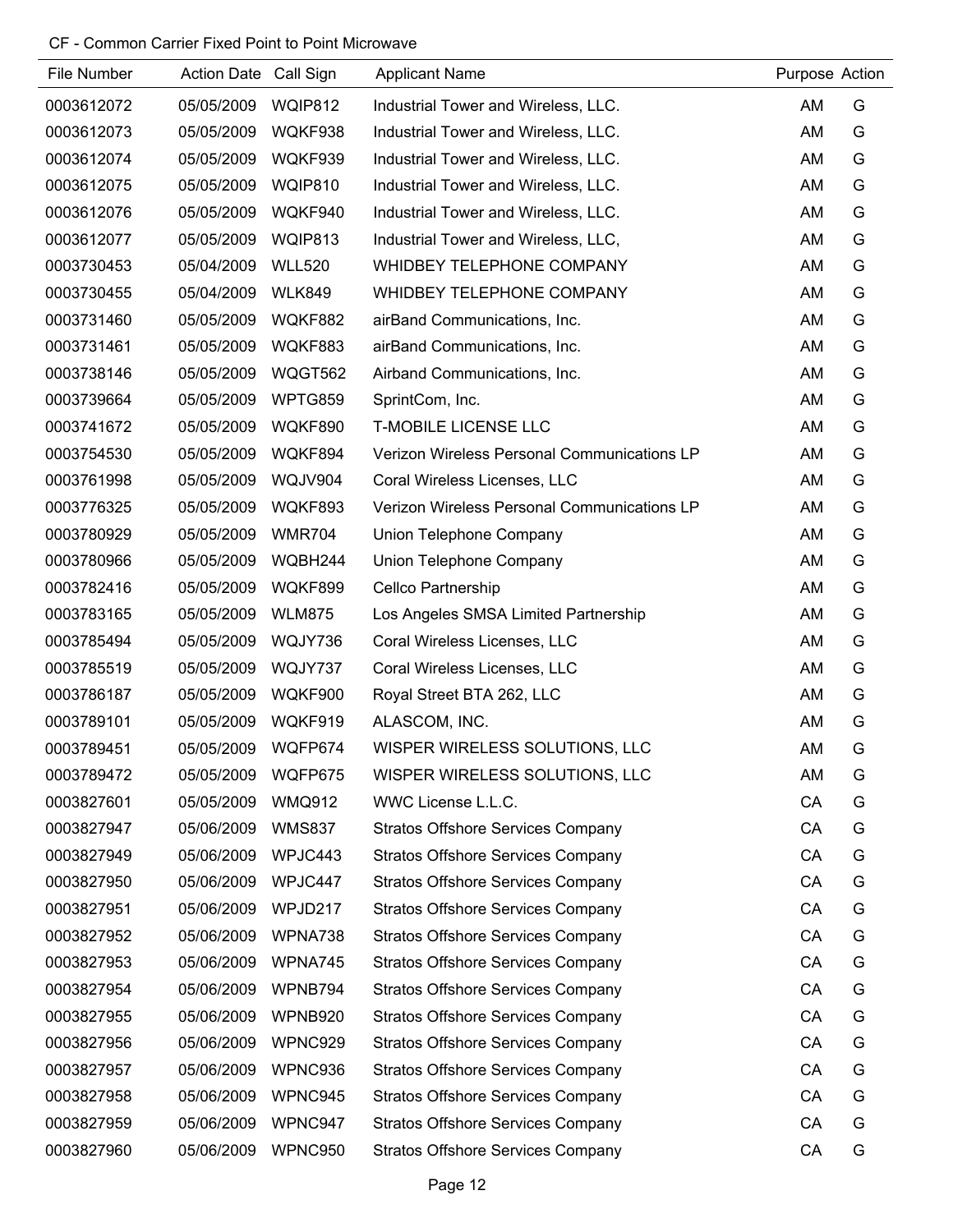| File Number | Action Date Call Sign |               | <b>Applicant Name</b>                    | Purpose Action |   |
|-------------|-----------------------|---------------|------------------------------------------|----------------|---|
| 0003827961  | 05/06/2009            | WPNC952       | <b>Stratos Offshore Services Company</b> | CA             | G |
| 0003827962  | 05/06/2009            | WPNC953       | <b>Stratos Offshore Services Company</b> | CA             | G |
| 0003827976  | 05/06/2009            | WPNG980       | <b>Stratos Offshore Services Company</b> | CA             | G |
| 0003827977  | 05/06/2009            | WPNH920       | <b>Stratos Offshore Services Company</b> | CA             | G |
| 0003827978  | 05/06/2009            | WPNJ803       | <b>Stratos Offshore Services Company</b> | CA             | G |
| 0003827979  | 05/06/2009            | WPNJ805       | <b>Stratos Offshore Services Company</b> | CA             | G |
| 0003827980  | 05/06/2009            | WPOR690       | <b>Stratos Offshore Services Company</b> | CA             | G |
| 0003827981  | 05/06/2009            | WPOR691       | <b>Stratos Offshore Services Company</b> | CA             | G |
| 0003827982  | 05/06/2009            | WPOS889       | <b>Stratos Offshore Services Company</b> | CA             | G |
| 0003827983  | 05/06/2009            | WQR67         | <b>Stratos Offshore Services Company</b> | CA             | G |
| 0003827984  | 05/06/2009            | WPTZ483       | <b>Stratos Offshore Services Company</b> | CA             | G |
| 0003827985  | 05/06/2009            | KTR41         | <b>Stratos Offshore Services Company</b> | CA             | G |
| 0003827986  | 05/06/2009            | KTR42         | <b>Stratos Offshore Services Company</b> | CA             | G |
| 0003827987  | 05/06/2009            | <b>WFY867</b> | <b>Stratos Offshore Services Company</b> | CA             | G |
| 0003827988  | 05/06/2009            | <b>WLM634</b> | <b>Stratos Offshore Services Company</b> | CA             | G |
| 0003827989  | 05/06/2009            | WPNA740       | <b>Stratos Offshore Services Company</b> | CA             | G |
| 0003827990  | 05/06/2009            | WPNC948       | <b>Stratos Offshore Services Company</b> | CA             | G |
| 0003827992  | 05/06/2009            | WPNC937       | <b>Stratos Offshore Services Company</b> | CA             | G |
| 0003827994  | 05/06/2009            | WPNA722       | <b>Stratos Offshore Services Company</b> | CA             | G |
| 0003827997  | 05/06/2009            | <b>WMT272</b> | <b>Stratos Offshore Services Company</b> | CA             | G |
| 0003828001  | 05/06/2009            | WPNA718       | <b>Stratos Offshore Services Company</b> | CA             | G |
| 0003828002  | 05/06/2009            | WPNC938       | <b>Stratos Offshore Services Company</b> | CA             | G |
| 0003828006  | 05/06/2009            | WPNE424       | <b>Stratos Offshore Services Company</b> | CA             | G |
| 0003828007  | 05/06/2009            | WPOS888       | <b>Stratos Offshore Services Company</b> | CA             | G |
| 0003828008  | 05/06/2009            | WLL337        | <b>Stratos Offshore Services Company</b> | CA             | G |
| 0003828009  | 05/06/2009            | WPNA739       | <b>Stratos Offshore Services Company</b> | CA             | G |
| 0003828010  | 05/06/2009            | WPNC949       | <b>Stratos Offshore Services Company</b> | CA             | G |
| 0003828014  | 05/06/2009            | WQJR574       | <b>Stratos Offshore Services Company</b> | CA             | G |
| 0003828015  | 05/06/2009            | WPJC440       | <b>Stratos Offshore Services Company</b> | CA             | G |
| 0003828016  | 05/06/2009            | WPNC932       | <b>Stratos Offshore Services Company</b> | CA             | G |
| 0003828039  | 05/06/2009            | WPOS961       | USCOC OF GREATER IOWA, LLC               | CA             | G |
| 0003828401  | 05/06/2009            | <b>WMK402</b> | E.N.M.R. Telephone Cooperative           | CA             | G |
| 0003828402  | 05/06/2009            | <b>WLB286</b> | E.N.M.R. Telephone Cooperative           | CA             | G |
| 0003828403  | 05/06/2009            | <b>WLC925</b> | E.N.M.R. Telephone Cooperative           | CA             | G |
| 0003828404  | 05/06/2009            | <b>WLC928</b> | E.N.M.R. Telephone Cooperative           | CA             | G |
| 0003828405  | 05/06/2009            | <b>WLV287</b> | E.N.M.R. Telephone Cooperative           | CA             | G |
| 0003831816  | 05/09/2009            | WPUN666       | NEW CINGULAR WIRELESS PCS, LLC           | CA             | G |
| 0003831830  | 05/09/2009            | <b>WMR358</b> | Santa Barbara Cellular Systems, Ltd.     | CA             | G |
| 0003832101  | 05/09/2009            | WQGL239       | Union Telephone Company                  | CA             | G |
| 0003730452  | 05/04/2009            | WPNC313       | WHIDBEY TELEPHONE COMPANY                | <b>MD</b>      | G |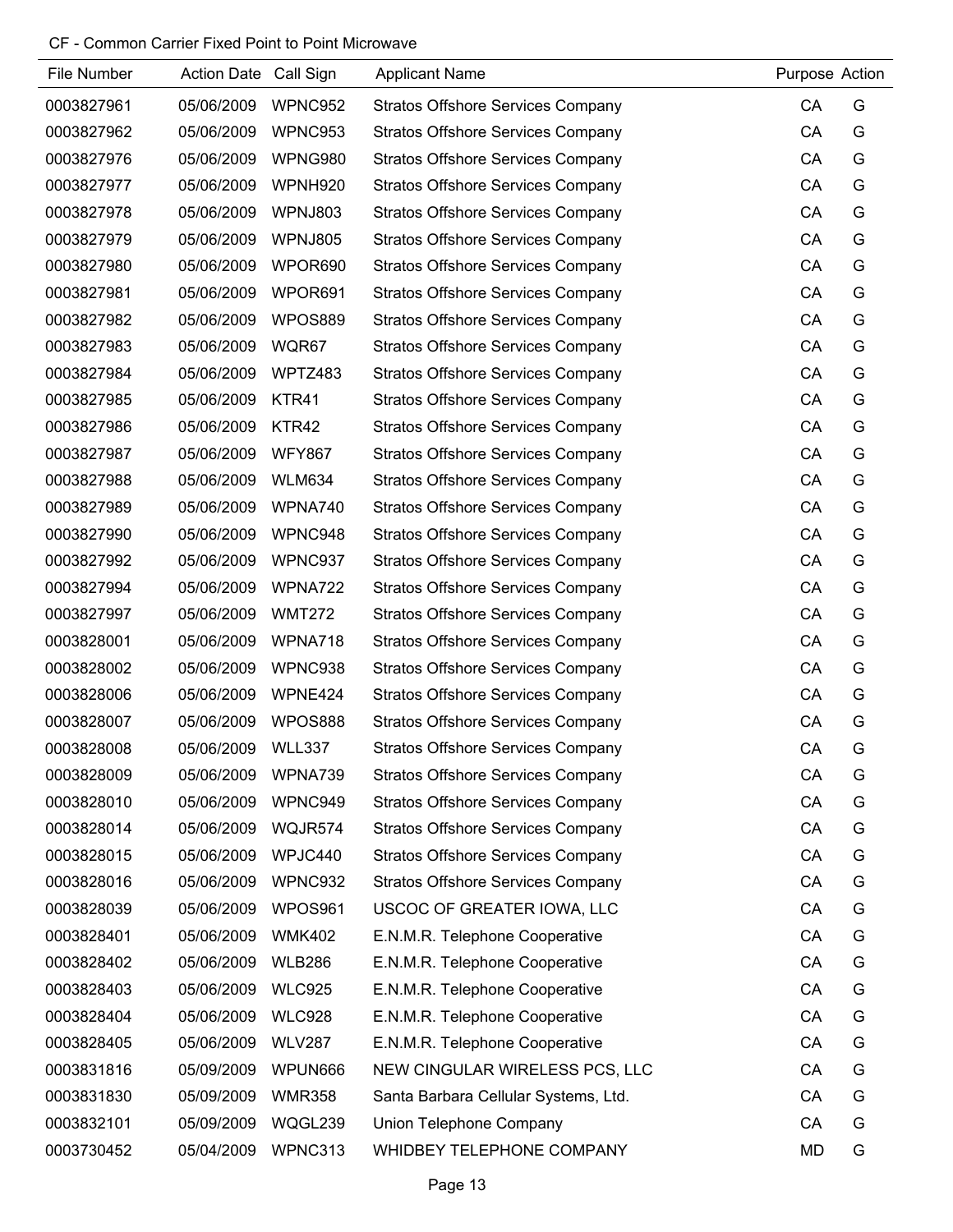| File Number | Action Date Call Sign |                | <b>Applicant Name</b>                             | Purpose Action |   |
|-------------|-----------------------|----------------|---------------------------------------------------|----------------|---|
| 0003730454  | 05/04/2009            | <b>WLK850</b>  | WHIDBEY TELEPHONE COMPANY                         | <b>MD</b>      | G |
| 0003730456  | 05/04/2009            | <b>WGX509</b>  | WHIDBEY TELEPHONE COMPANY                         | <b>MD</b>      | G |
| 0003782198  | 05/05/2009            | <b>WMG771</b>  | Verizon Wireless (VAW) LLC                        | <b>MD</b>      | G |
| 0003782385  | 05/05/2009            | WQFB491        | Verizon Wireless (VAW) LLC                        | <b>MD</b>      | G |
| 0003782491  | 05/05/2009            | WQJV977        | Coral Wireless Licenses, LLC                      | <b>MD</b>      | G |
| 0003782494  | 05/05/2009            | <b>WQJV902</b> | Coral Wireless Licenses, LLC                      | <b>MD</b>      | G |
| 0003782735  | 05/05/2009            | WQHV844        | GTE Mobilnet of South Texas Limited Partnership   | <b>MD</b>      | G |
| 0003783203  | 05/05/2009            | WPNG982        | LOS ANGELES SMSA LIMITED PARTNERSHIP              | MD             | G |
| 0003784758  | 05/05/2009            | WQIU794        | GTE Mobilnet of Texas RSA #17 Limited Partnership | <b>MD</b>      | G |
| 0003784825  | 05/05/2009            | KPX68          | <b>Qwest Corporation</b>                          | <b>MD</b>      | G |
| 0003784985  | 05/05/2009            | WPTL747        | ALLTEL Communications of New Mexico, Inc.         | <b>MD</b>      | G |
| 0003785424  | 05/05/2009            | WPOQ675        | Union Telephone Company                           | <b>MD</b>      | G |
| 0003786182  | 05/05/2009            | WQJL591        | <b>Qwest Corporation</b>                          | <b>MD</b>      | G |
| 0003786329  | 05/05/2009            | WQGC514        | USCOC NEBRASKA/KANSAS, LLC                        | <b>MD</b>      | G |
| 0003786366  | 05/05/2009            | <b>WLS717</b>  | USCOC NEBRASKA/KANSAS, LLC                        | MD             | G |
| 0003786836  | 05/05/2009            | WQDZ336        | Union Telephone Company                           | <b>MD</b>      | G |
| 0003786838  | 05/05/2009            | WQHC456        | Union Telephone Company                           | MD             | G |
| 0003786839  | 05/05/2009            | WQDZ370        | Union Telephone Company                           | <b>MD</b>      | G |
| 0003786843  | 05/05/2009            | WPZJ561        | Union Telephone Company                           | <b>MD</b>      | G |
| 0003786847  | 05/05/2009            | WQJI990        | Union Telephone Company                           | <b>MD</b>      | G |
| 0003786849  | 05/05/2009            | WPQX999        | NEW CINGULAR WIRELESS PCS, LLC                    | MD             | G |
| 0003787095  | 05/05/2009            | WQJF450        | ALASCOM, INC.                                     | <b>MD</b>      | G |
| 0003787096  | 05/05/2009            | WQJF452        | ALASCOM, INC.                                     | <b>MD</b>      | G |
| 0003787097  | 05/05/2009            | WQJF451        | ALASCOM, INC.                                     | <b>MD</b>      | G |
| 0003787475  | 05/05/2009            | <b>WLW553</b>  | Union Telephone Company                           | MD             | G |
| 0003788085  | 05/05/2009            | WQJQ525        | St. Francisville Properties, Inc.                 | MD             | G |
| 0003788303  | 05/05/2009            | WPNC696        | CCPR Services, Inc.                               | <b>MD</b>      | G |
| 0003788319  | 05/05/2009            | WPQY320        | CCPR Services, Inc.                               | MD             | G |
| 0003788710  | 05/05/2009            | WQDN206        | FiberTower Network Services Corp.                 | MD             | G |
| 0003788711  | 05/05/2009            | WPXG963        | FiberTower Network Services Corp.                 | MD             | G |
| 0003788712  | 05/05/2009            | WQEK366        | FiberTower Network Services Corp.                 | <b>MD</b>      | G |
| 0003788713  | 05/05/2009            | WQEN438        | FiberTower Network Services Corp.                 | <b>MD</b>      | G |
| 0003788714  | 05/05/2009            | WQDM957        | FiberTower Network Services Corp.                 | <b>MD</b>      | G |
| 0003788716  | 05/05/2009            | WQDD797        | SOUTHERN CALIFORNIA EDISON COMPANY                | MD             | G |
| 0003789099  | 05/05/2009            | WGF57          | ALASCOM, INC.                                     | MD             | G |
| 0003789204  | 05/05/2009            | WPZP984        | UNITED STATES CELLULAR OPERATING COMPANY LLC MD   |                | G |
| 0003789210  | 05/05/2009            | WQAX366        | UNITED STATES CELLULAR OPERATING COMPANY LLC MD   |                | G |
| 0003789286  | 05/05/2009            | <b>WMT537</b>  | CCPR Services, Inc.                               | MD             | G |
| 0003789298  | 05/05/2009            | WQIN970        | Business Only Broadband, LLC                      | <b>MD</b>      | G |
| 0003782250  | 05/05/2009            | WQKF885        | Verizon Wireless (VAW) LLC                        | <b>NE</b>      | G |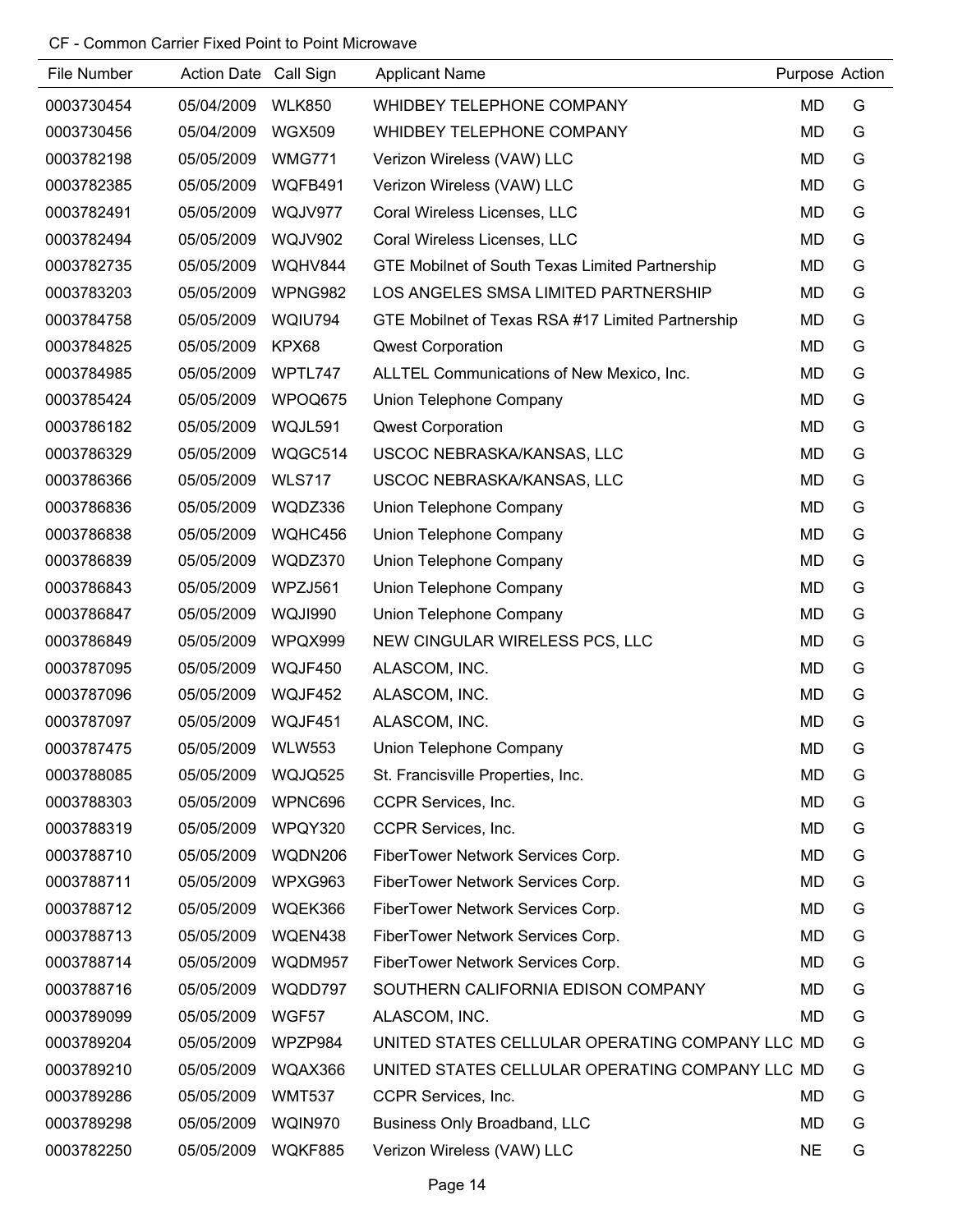| File Number | Action Date Call Sign |         | <b>Applicant Name</b>                             | Purpose Action |   |
|-------------|-----------------------|---------|---------------------------------------------------|----------------|---|
| 0003782425  | 05/05/2009            | WQKF908 | Coral Wireless Licenses, LLC                      | <b>NE</b>      | G |
| 0003782632  | 05/05/2009            | WQKF881 | GTE Mobilnet of South Texas Limited Partnership   | <b>NE</b>      | G |
| 0003782999  | 05/05/2009            | WQKF931 | AT&T CORP.                                        | <b>NE</b>      | G |
| 0003783000  | 05/05/2009            | WQKF932 | AT&T CORP.                                        | <b>NE</b>      | G |
| 0003783045  | 05/05/2009            | WQKF933 | AT&T CORP.                                        | <b>NE</b>      | G |
| 0003783046  | 05/05/2009            | WQKF934 | AT&T CORP.                                        | <b>NE</b>      | G |
| 0003783047  | 05/05/2009            | WQKF935 | AT&T CORP.                                        | <b>NE</b>      | G |
| 0003783048  | 05/05/2009            | WQKF936 | AT&T CORP.                                        | <b>NE</b>      | G |
| 0003784679  | 05/05/2009            | WQKF907 | GTE Mobilnet of Texas RSA #17 Limited Partnership | <b>NE</b>      | G |
| 0003784972  | 05/05/2009            | WQKF901 | Alltel New License Sub LLC                        | <b>NE</b>      | G |
| 0003785425  | 05/05/2009            | WQKF880 | Union Telephone Company                           | <b>NE</b>      | G |
| 0003785833  | 05/05/2009            | WQKF902 | NEW CINGULAR WIRELESS PCS, LLC                    | <b>NE</b>      | G |
| 0003785923  | 05/05/2009            | WQKF873 | Royal Street BTA 262, LLC                         | <b>NE</b>      | G |
| 0003786344  | 05/05/2009            | WQKF904 | NEW CINGULAR WIRELESS PCS, LLC                    | <b>NE</b>      | G |
| 0003786817  | 05/05/2009            | WQKF903 | NEW CINGULAR WIRELESS PCS, LLC                    | <b>NE</b>      | G |
| 0003787493  | 05/04/2009            | WQKF799 | <b>BORDERCOMM PARTNERS LP</b>                     | <b>NE</b>      | G |
| 0003788030  | 05/05/2009            | WQKF898 | St Francisville Properties, Inc.                  | <b>NE</b>      | G |
| 0003788715  | 05/05/2009            | WQKF896 | SOUTHERN CALIFORNIA EDISON COMPANY                | <b>NE</b>      | G |
| 0003788722  | 05/05/2009            | WQKF891 | <b>T-MOBILE LICENSE LLC</b>                       | <b>NE</b>      | G |
| 0003788723  | 05/05/2009            | WQKF892 | <b>T-MOBILE LICENSE LLC</b>                       | <b>NE</b>      | G |
| 0003788849  | 05/05/2009            | WQKF895 | Verizon Wireless Personal Communications LP       | <b>NE</b>      | G |
| 0003789100  | 05/05/2009            | WQKF918 | ALASCOM, INC.                                     | <b>NE</b>      | G |
| 0003789117  | 05/05/2009            | WQKF874 | Royal Street BTA 262, LLC                         | <b>NE</b>      | G |
| 0003789122  | 05/05/2009            | WQKF875 | Royal Street BTA 262, LLC                         | <b>NE</b>      | G |
| 0003789130  | 05/05/2009            | WQKF876 | Royal Street BTA 262, LLC                         | <b>NE</b>      | G |
| 0003789199  | 05/05/2009            | WQKF877 | Royal Street BTA 262, LLC                         | <b>NE</b>      | G |
| 0003789253  | 05/05/2009            | WQKF878 | <b>CCPR SERVICES INC.</b>                         | <b>NE</b>      | G |
| 0003789296  | 05/05/2009            | WQKF897 | BUSINESS ONLY BROADBAND, LLC                      | <b>NE</b>      | G |
| 0003797727  | 05/04/2009            |         | Buffalo-Lake Erie Wireless Systems Co. LLC        | <b>NE</b>      | D |
| 0003797788  | 05/04/2009            |         | Buffalo-Lake Erie Wireless Systems Co. LLC        | <b>NE</b>      | D |
| 0003797857  | 05/04/2009            |         | Buffalo-Lake Erie Wireless Systems Co. LLC        | <b>NE</b>      | D |
| 0003787304  | 05/05/2009            | WPOS895 | SOUTHERN CALIFORNIA EDISON COMPANY                | <b>RO</b>      | G |
| 0003787601  | 05/05/2009            | WPOT301 | NEXTEL OF TEXAS INC                               | <b>RO</b>      | G |
| 0003787602  | 05/05/2009            | WPOT303 | NEXTEL OF TEXAS INC                               | <b>RO</b>      | G |
| 0003787603  | 05/05/2009            | WPOT304 | NEXTEL OF TEXAS INC                               | <b>RO</b>      | G |
| 0003787604  | 05/05/2009            | WPOT305 | NEXTEL OF TEXAS INC                               | <b>RO</b>      | G |
| 0003787605  | 05/05/2009            | WPOT307 | NEXTEL OF TEXAS INC                               | <b>RO</b>      | G |
| 0003787606  | 05/05/2009            | WPOT310 | NEXTEL OF TEXAS INC                               | <b>RO</b>      | G |
| 0003787607  | 05/05/2009            | WPOT311 | NEXTEL OF TEXAS INC                               | <b>RO</b>      | G |
| 0003787608  | 05/05/2009            | WPOT314 | NEXTEL OF TEXAS INC                               | <b>RO</b>      | G |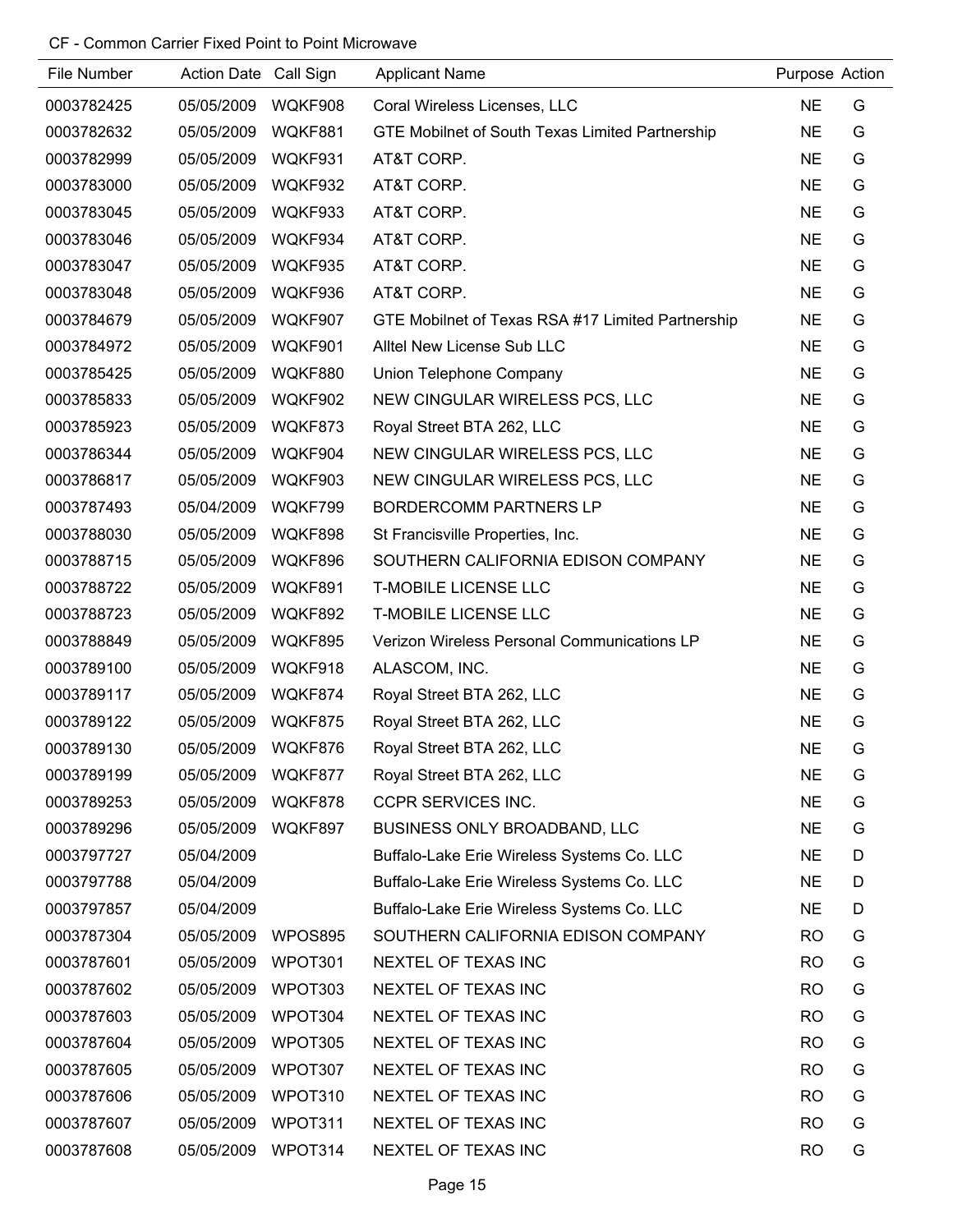| File Number | Action Date Call Sign |                | <b>Applicant Name</b>         | Purpose Action |   |
|-------------|-----------------------|----------------|-------------------------------|----------------|---|
| 0003787609  | 05/05/2009            | WPOT315        | NEXTEL OF TEXAS INC           | <b>RO</b>      | G |
| 0003787610  | 05/05/2009            | WPOT316        | NEXTEL OF TEXAS INC           | <b>RO</b>      | G |
| 0003787611  | 05/05/2009            | WPOT318        | NEXTEL OF TEXAS INC           | <b>RO</b>      | G |
| 0003787612  | 05/05/2009            | WPOT320        | NEXTEL OF TEXAS INC           | <b>RO</b>      | G |
| 0003787613  | 05/05/2009            | WPOT323        | NEXTEL OF TEXAS INC           | <b>RO</b>      | G |
| 0003787614  | 05/05/2009            | WPOT953        | NEXTEL OF TEXAS INC           | <b>RO</b>      | G |
| 0003787615  | 05/05/2009            | WPOT955        | NEXTEL OF TEXAS INC           | <b>RO</b>      | G |
| 0003787616  | 05/05/2009            | WPOT956        | NEXTEL OF TEXAS INC           | <b>RO</b>      | G |
| 0003787617  | 05/05/2009            | WPOT957        | NEXTEL OF TEXAS INC           | <b>RO</b>      | G |
| 0003787618  | 05/05/2009            | WPOT961        | NEXTEL OF TEXAS INC           | <b>RO</b>      | G |
| 0003787619  | 05/05/2009            | WPOT962        | NEXTEL OF TEXAS INC           | <b>RO</b>      | G |
| 0003787620  | 05/05/2009            | WPOT963        | NEXTEL OF TEXAS INC           | <b>RO</b>      | G |
| 0003787621  | 05/05/2009            | WPOT965        | NEXTEL OF TEXAS INC           | <b>RO</b>      | G |
| 0003787622  | 05/05/2009            | WPOT969        | NEXTEL OF TEXAS INC           | <b>RO</b>      | G |
| 0003787623  | 05/05/2009            | WPOT321        | NEXTEL OF TEXAS INC           | <b>RO</b>      | G |
| 0003787624  | 05/05/2009            | WPOT970        | NEXTEL OF TEXAS INC           | <b>RO</b>      | G |
| 0003787625  | 05/05/2009            | WPOT964        | NEXTEL OF TEXAS INC           | <b>RO</b>      | G |
| 0003787626  | 05/05/2009            | WPOT306        | NEXTEL OF TEXAS INC           | <b>RO</b>      | G |
| 0003787627  | 05/05/2009            | WPOT967        | NEXTEL OF TEXAS INC           | <b>RO</b>      | G |
| 0003787628  | 05/05/2009            | WPOT312        | NEXTEL OF TEXAS INC           | <b>RO</b>      | G |
| 0003787629  | 05/05/2009            | WPOT960        | NEXTEL OF TEXAS INC           | <b>RO</b>      | G |
| 0003787630  | 05/05/2009            | WPOT309        | NEXTEL OF TEXAS INC           | <b>RO</b>      | G |
| 0003787631  | 05/05/2009            | WPOT966        | NEXTEL OF TEXAS INC           | <b>RO</b>      | G |
| 0003787632  | 05/05/2009            | WPOT308        | NEXTEL OF TEXAS INC           | <b>RO</b>      | G |
| 0003787633  | 05/05/2009            | WPOT319        | NEXTEL OF TEXAS INC           | <b>RO</b>      | G |
| 0003787634  | 05/05/2009            | WPOT958        | NEXTEL OF TEXAS INC           | <b>RO</b>      | G |
| 0003787635  | 05/05/2009            | WPOT971        | NEXTEL OF TEXAS INC           | <b>RO</b>      | G |
| 0003787636  | 05/05/2009            | WPOT313        | NEXTEL OF TEXAS INC           | <b>RO</b>      | G |
| 0003787637  | 05/05/2009            | WPOT954        | NEXTEL OF TEXAS INC           | <b>RO</b>      | G |
| 0003787638  | 05/05/2009            | WPOT968        | NEXTEL OF TEXAS INC           | <b>RO</b>      | G |
| 0003787641  | 05/05/2009            | WPOQ796        | <b>T-Mobile License LLC</b>   | R <sub>O</sub> | G |
| 0003787642  | 05/05/2009            | WPOQ797        | <b>T-Mobile License LLC</b>   | <b>RO</b>      | G |
| 0003787643  | 05/05/2009            | WPOQ798        | T-Mobile License LLC          | <b>RO</b>      | G |
| 0003787648  | 05/05/2009            | WPOS296        | Omnipoint NY MTA License, LLC | <b>RO</b>      | G |
| 0003788410  | 05/05/2009            | WNTT916        | NEXTEL OF CALIFORNIA INC      | <b>RO</b>      | G |
| 0003788411  | 05/05/2009            | WNTT917        | NEXTEL OF CALIFORNIA INC      | <b>RO</b>      | G |
| 0003788413  | 05/05/2009            | <b>WPNN585</b> | WirelessCo, L.P.              | <b>RO</b>      | G |
| 0003788416  | 05/05/2009            | WPOT596        | SOUTHWEST PCS LP              | <b>RO</b>      | G |
| 0003788417  | 05/05/2009            | WPOT597        | SOUTHWEST PCS LP              | <b>RO</b>      | G |
| 0003788418  | 05/05/2009            | WPOT598        | SOUTHWEST PCS LP              | <b>RO</b>      | G |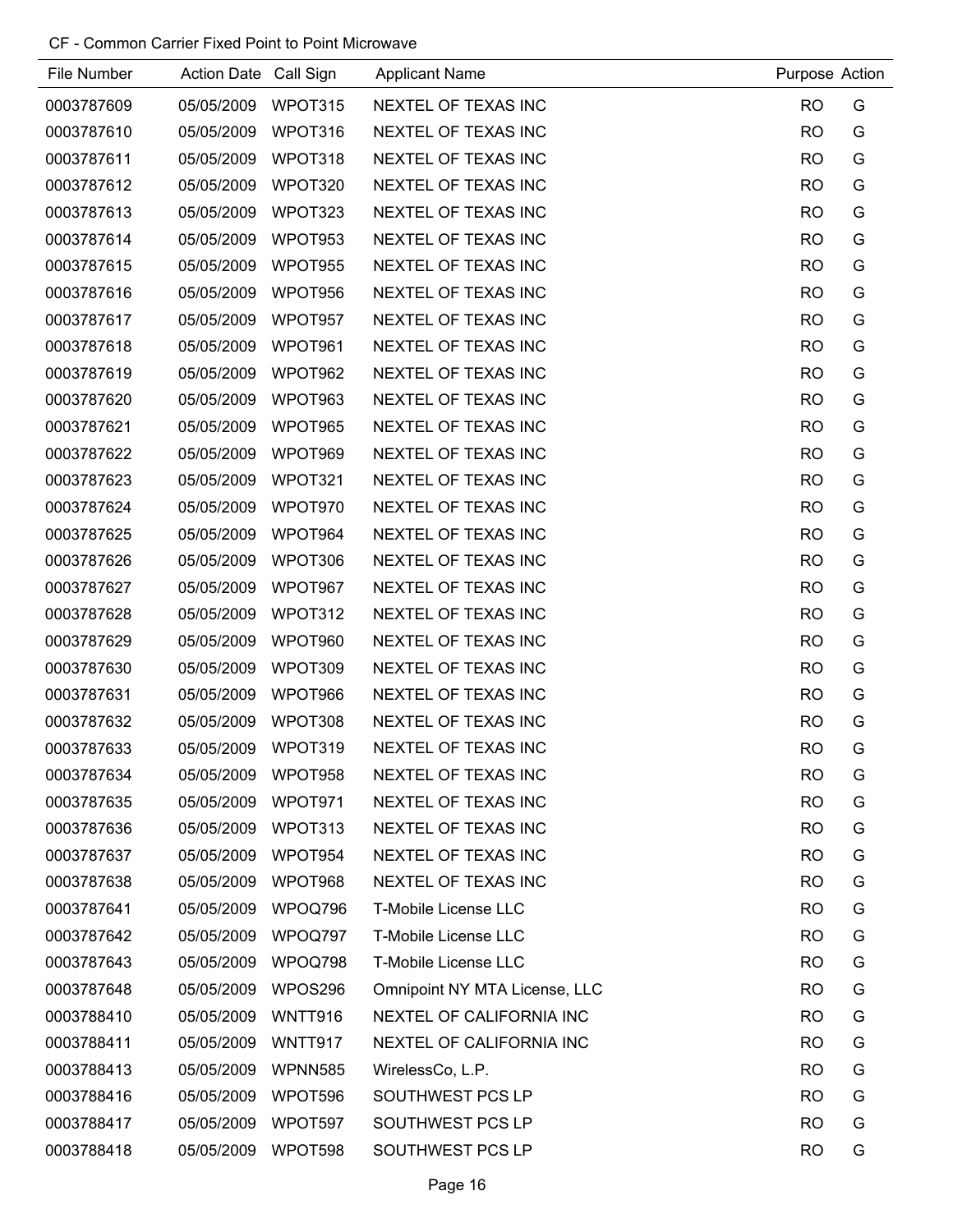| File Number | Action Date Call Sign |         | <b>Applicant Name</b>                           | Purpose Action |   |
|-------------|-----------------------|---------|-------------------------------------------------|----------------|---|
| 0003788419  | 05/05/2009            | WPOT599 | SOUTHWEST PCS LP                                | <b>RO</b>      | G |
| 0003788420  | 05/05/2009            | WPOT667 | SOUTHWEST PCS LP                                | <b>RO</b>      | G |
| 0003788421  | 05/05/2009            | WPOT695 | SOUTHWEST PCS LP                                | <b>RO</b>      | G |
| 0003788422  | 05/05/2009            | WPOU200 | SOUTHWEST PCS LP                                | <b>RO</b>      | G |
| 0003788423  | 05/05/2009            | WPOU201 | SOUTHWEST PCS LP                                | <b>RO</b>      | G |
| 0003788424  | 05/05/2009            | WPOU239 | SOUTHWEST PCS LP                                | <b>RO</b>      | G |
| 0003788425  | 05/05/2009            | WPOU240 | SOUTHWEST PCS LP                                | <b>RO</b>      | G |
| 0003788426  | 05/05/2009            | WPOU241 | SOUTHWEST PCS LP                                | <b>RO</b>      | G |
| 0003788950  | 05/05/2009            | WPOT356 | New Cingular Wireless PCS, LLC                  | <b>RO</b>      | G |
| 0003788951  | 05/05/2009            | WPOT922 | New Cingular Wireless PCS, LLC                  | <b>RO</b>      | G |
| 0003789081  | 05/05/2009            | WPOU283 | NORTHEAST PENNSYLVANIA SMSA LIMITED PARTNERS RO |                | G |
| 0003789125  | 05/05/2009            | WPOT463 | New Par                                         | <b>RO</b>      | G |
| 0003789127  | 05/05/2009            | WPOU354 | New Par                                         | <b>RO</b>      | G |
| 0003789129  | 05/05/2009            | WPOU355 | New Par                                         | <b>RO</b>      | G |
| 0003822271  | 05/07/2009            | WPOS945 | Los Angeles SMSA LIMITED PARTNERSHIP            | <b>RO</b>      | G |
| 0003822277  | 05/07/2009            | WPOS946 | LOS ANGELES SMSA LIMITED PARTNERSHIP            | <b>RO</b>      | G |
| 0003822281  | 05/07/2009            | WPOS947 | LOS ANGELES SMSA LIMITED PARTNERSHIP            | <b>RO</b>      | G |
| 0003822332  | 05/07/2009            | WPOS948 | LOS ANGELES SMSA LIMITED PARTNERSHIP            | <b>RO</b>      | G |
| 0003822350  | 05/07/2009            | WPOS949 | LOS ANGELES SMSA LIMITED PARTNERSHIP            | <b>RO</b>      | G |
| 0003822353  | 05/07/2009            | WPOS950 | Los Angeles SMSA LIMITED PARTNERSHIP            | <b>RO</b>      | G |
| 0003822356  | 05/07/2009            | WPOU357 | LOS ANGELES SMSA LIMITED PARTNERSHIP            | <b>RO</b>      | G |
| 0003822358  | 05/07/2009            | WPOU569 | Los Angeles SMSA Limited Partnership            | <b>RO</b>      | G |
| 0003822361  | 05/07/2009            | WPOU568 | LOS ANGELES SMSA LIMITED PARTNERSHIP            | <b>RO</b>      | G |
| 0003822400  | 05/07/2009            | WPOU356 | New Par                                         | <b>RO</b>      | G |
| 0003822403  | 05/07/2009            | WPOU573 | New Par                                         | <b>RO</b>      | G |
| 0003822407  | 05/07/2009            | WPOU574 | New Par                                         | <b>RO</b>      | G |
| 0003823758  | 05/07/2009            | WPOT359 | USCOC OF VIRGINIA RSA #2, INC.                  | <b>RO</b>      | G |
| 0003823767  | 05/07/2009            | WPOS960 | LEWISTON CELLTELCO PARTNERSHIP                  | <b>RO</b>      | G |

# CL - Cellular

| File Number | Action Date Call Sign |         | Applicant Name                         | Purpose Action |   |
|-------------|-----------------------|---------|----------------------------------------|----------------|---|
| 0003762794  | 05/06/2009            | KNKN433 | USCOC OF GREATER MISSOURI, LLC         | MD             | G |
| 0003746590  | 05/05/2009            | WPOI466 | Dobson Cellular Systems of Alaska, LLC | RO.            | G |

# CO - Offshore Radiotelephone

| File Number | Action Date Call Sign |         | <b>Applicant Name</b>             | Purpose Action |   |
|-------------|-----------------------|---------|-----------------------------------|----------------|---|
| 0003832359  | 05/09/2009            | WPRV902 | Stratos Offshore Services Company | CА             | G |
| 0003832360  | 05/09/2009            | WPRX581 | Stratos Offshore Services Company | CА             | G |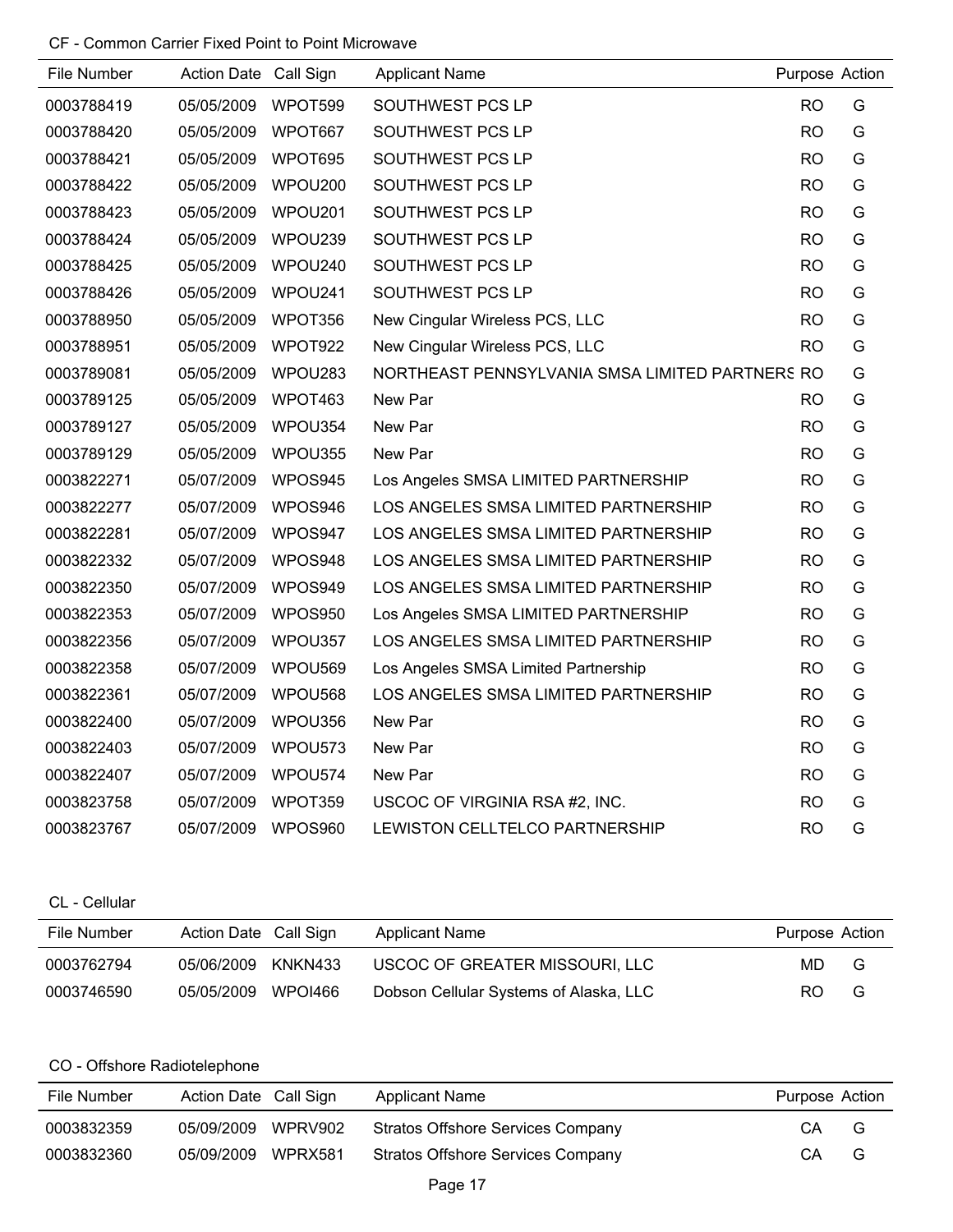#### CO - Offshore Radiotelephone

| File Number | Action Date Call Sign |         | <b>Applicant Name</b>                    | Purpose Action |   |
|-------------|-----------------------|---------|------------------------------------------|----------------|---|
| 0003832361  | 05/09/2009            | WPUF571 | <b>Stratos Offshore Services Company</b> | СA             | G |
| 0003832362  | 05/09/2009            | WPRU249 | <b>Stratos Offshore Services Company</b> | CA             | G |
| 0003832363  | 05/09/2009            | WPRU250 | <b>Stratos Offshore Services Company</b> | СA             | G |

#### CT - Local Television Transmission

| File Number | Action Date Call Sign |         | <b>Applicant Name</b> | Purpose Action |   |
|-------------|-----------------------|---------|-----------------------|----------------|---|
| 0003734718  | 05/09/2009 KC26389    |         | UniSat. Inc.          | RO.            | G |
| 0003781701  | 05/06/2009            | KC26390 | CASPER, JOHN          | RO.            | G |

#### GR - SMR, 896-901/935-940 MHz, Conventional

| File Number | Action Date Call Sign |         | <b>Applicant Name</b> | Purpose Action |   |
|-------------|-----------------------|---------|-----------------------|----------------|---|
| 0003292983  | 05/05/2009            | WPNP203 | <b>FCI 900. INC</b>   | AM             | G |
| 0003292985  | 05/05/2009            | WPNS460 | <b>FCI 900. INC</b>   | AM             | G |
| 0003292990  | 05/05/2009            | WPPA341 | FCI 900, INC.         | AM             | G |
| 0003292996  | 05/05/2009            | WPRT611 | <b>FCI 900, INC</b>   | AM             | G |

#### GS - Private Carrier Paging, 929-930 MHz

| File Number | Action Date Call Sign |         | Applicant Name              | Purpose Action |  |
|-------------|-----------------------|---------|-----------------------------|----------------|--|
| 0003785323  | 05/05/2009            | WPEN879 | USA Mobility Wireless, Inc. | RO             |  |

#### GX - SMR, 806-821/851-866 MHz, Conventional

| File Number | Action Date Call Sign |         | <b>Applicant Name</b>           | Purpose Action |   |
|-------------|-----------------------|---------|---------------------------------|----------------|---|
| 0003831026  | 05/08/2009            | WPCE869 | NEXTEL LICENSE HOLDINGS 4, INC. | СA             | G |
| 0003831030  | 05/08/2009            | WPAV288 | NEXTEL OF TEXAS, INC            | CА             | G |
| 0003832286  | 05/09/2009            | KNNG473 | Nextel of California, Inc.      | CА             | G |
| 0003832287  | 05/09/2009            | WNVY310 | Nextel of California, Inc.      | CА             | G |
| 0003786936  | 05/05/2009            | WQGM831 | Nextel of California, Inc.      | MD             | G |

#### IK - Industrial/Business Pool - Commercial, Conventional

| File Number | Action Date Call Sign |         | <b>Applicant Name</b>                           | Purpose Action |   |
|-------------|-----------------------|---------|-------------------------------------------------|----------------|---|
| 0003752393  | 05/05/2009            | WPNO608 | MOUNTAIN MESSAGE AND PAGING SERVICE INC DBA     | AM             | G |
| 0003828134  | 05/06/2009            | WPEW485 | KACOMM INC                                      | CA             | G |
| 0003829589  | 05/07/2009            | KNIZ765 | BUSINESSMENS RADIO CO OP SHARED REPEATER SYS CA |                | G |
| 0003832726  | 05/09/2009            | WNXW212 | STRATOS OFFSHORE SERVICES COMPANY               | CА             | G |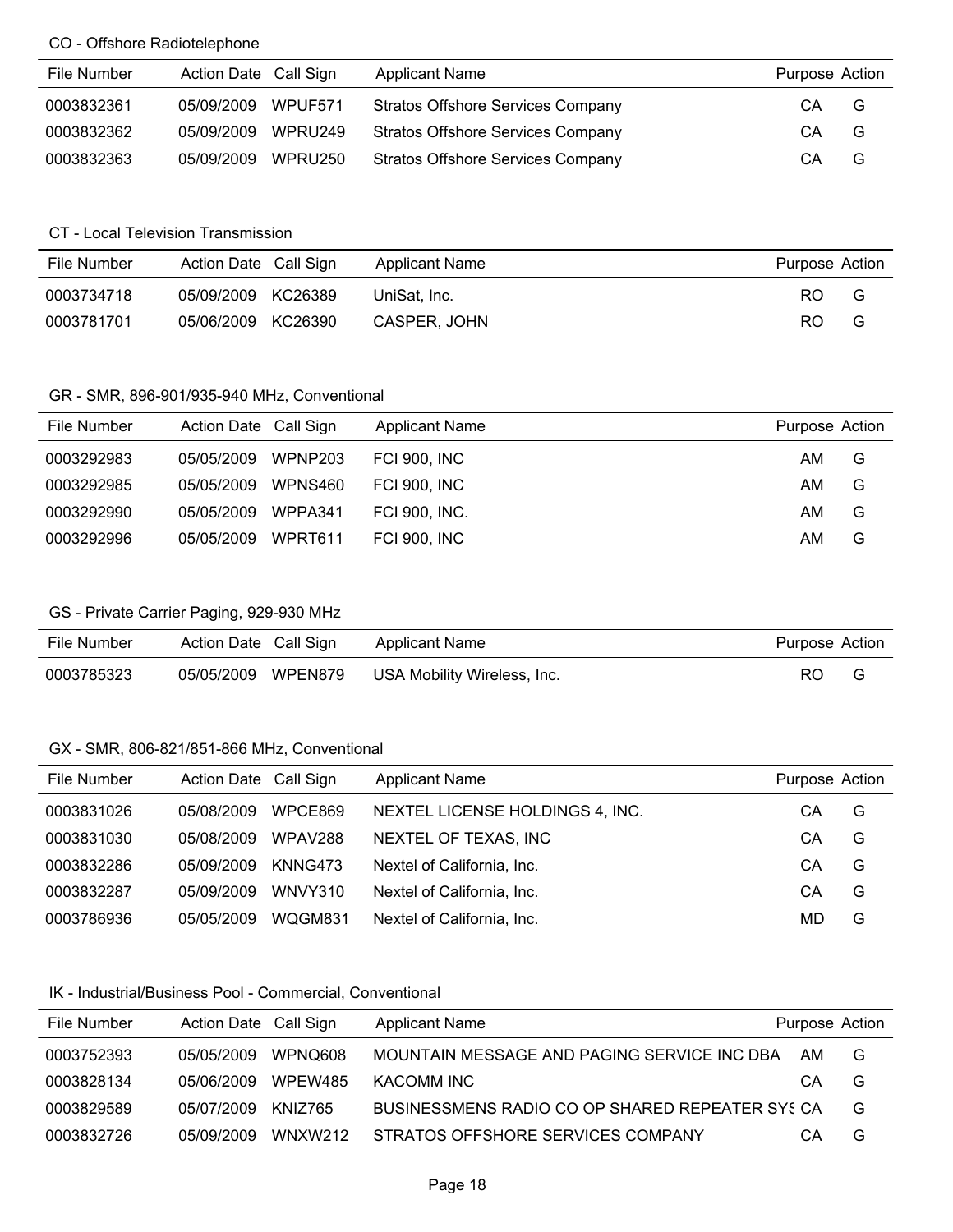#### IK - Industrial/Business Pool - Commercial, Conventional

| File Number | <b>Action Date</b> | Call Sign | <b>Applicant Name</b>                     | Purpose Action |   |
|-------------|--------------------|-----------|-------------------------------------------|----------------|---|
| 0003781936  | 05/05/2009         | WPED656   | WESTERN COMMUNICATIONS INC                | MD             | G |
| 0003788743  | 05/05/2009         | WQKF879   | MOUNTAIN COMMUNICATIONS & ELECTRONICS INC | <b>NE</b>      | G |
| 0003783250  | 05/05/2009         | WNPC987   | USA Mobility Wireless, Inc.               | <b>RO</b>      | G |
| 0003783251  | 05/05/2009         | WNPF384   | USA Mobility Wireless, Inc.               | <b>RO</b>      | G |
| 0003783252  | 05/05/2009         | WPES673   | USA Mobility Wireless, Inc.               | <b>RO</b>      | G |
| 0003784232  | 05/05/2009         | WNPM518   | VALOIS, PAUL L                            | <b>RO</b>      | G |
| 0003784958  | 05/05/2009         | WNFQ610   | DAVIS, IVON                               | <b>RO</b>      | G |
| 0003786179  | 05/05/2009         | WPMW814   | SOUTHEASTERN CABLE PRODUCTS INC           | <b>RO</b>      | G |
| 0003787281  | 05/05/2009         | WPDQ602   | STATE ELECTRONICS COMPANY INC             | <b>RO</b>      | G |
| 0003787752  | 05/05/2009         | WPNQ899   | <b>CENTRACOM INC</b>                      | <b>RO</b>      | G |
| 0003788075  | 05/05/2009         | WNLG465   | BENNETT, ANTHA W                          | <b>RO</b>      | G |
| 0003788843  | 05/05/2009         | WNPL287   | CONCORD HOSPITAL DBA CONCORD PAGING       | <b>RO</b>      | G |
| 0003789107  | 05/05/2009         | WPNU322   | SILKE COMMUNICATIONS INC                  | <b>RO</b>      | G |
| 0003789387  | 05/05/2009         | WNPJ398   | <b>Stalvey Communications, LLC</b>        | <b>RO</b>      | G |

# LN - 902-928 MHz Location Narrowband (Non-multilateration)

| File Number | Action Date Call Sign |         | Applicant Name                       | Purpose Action |  |
|-------------|-----------------------|---------|--------------------------------------|----------------|--|
| 0003830516  | 05/08/2009            | WPKX736 | SAN DIEGO ASSOCIATION OF GOVERNMENTS | CA.            |  |

# MC - Coastal Group

| File Number | Action Date Call Sign |                | <b>Applicant Name</b>                    | Purpose Action |   |
|-------------|-----------------------|----------------|------------------------------------------|----------------|---|
| 0003821802  | 05/06/2009            | WOHO633        | SHELL COMMUNICATIONS INC                 | MD             | G |
| 0003822513  | 05/06/2009            | <b>WOHL242</b> | Waterways Marine Services & Towing, Inc. | MD             | G |
| 0003827662  | 05/06/2009            | KA98309        | Alyeska Pipeline Service Company, Agent  | MD             | G |
| 0003829209  | 05/07/2009            |                | WINTERPORT MARINE & BOATYARD CORP        | ΝF             | D |

| File Number | <b>Action Date</b> | Call Sign      | <b>Applicant Name</b>                    | Purpose Action |   |
|-------------|--------------------|----------------|------------------------------------------|----------------|---|
| 0003534760  | 05/07/2009         | <b>WNEW489</b> | Channel 3 of Corpus Christi, Inc.        | AM             | G |
| 0003686933  | 05/07/2009         | WNEK638        | POWER AUTHORITY OF THE STATE OF NEW YORK | AM             | G |
| 0003697478  | 05/06/2009         | WNEK637        | New York Power Authority                 | AM             | G |
| 0003779904  | 05/05/2009         | <b>WHH659</b>  | ConocoPhillips Communications Inc.       | AM             | G |
| 0003782179  | 05/04/2009         | <b>WAH712</b>  | <b>BNSF Railway Co.</b>                  | AM             | G |
| 0003783889  | 05/06/2009         | WQKG224        | Columbia Gas Transmission Corp.          | AM             | G |
| 0003793031  | 05/05/2009         | <b>WQIJ538</b> | <b>US Internet Wireless</b>              | AM             | G |
| 0003793034  | 05/05/2009         | WQKF927        | <b>US Internet Wireless</b>              | AM             | G |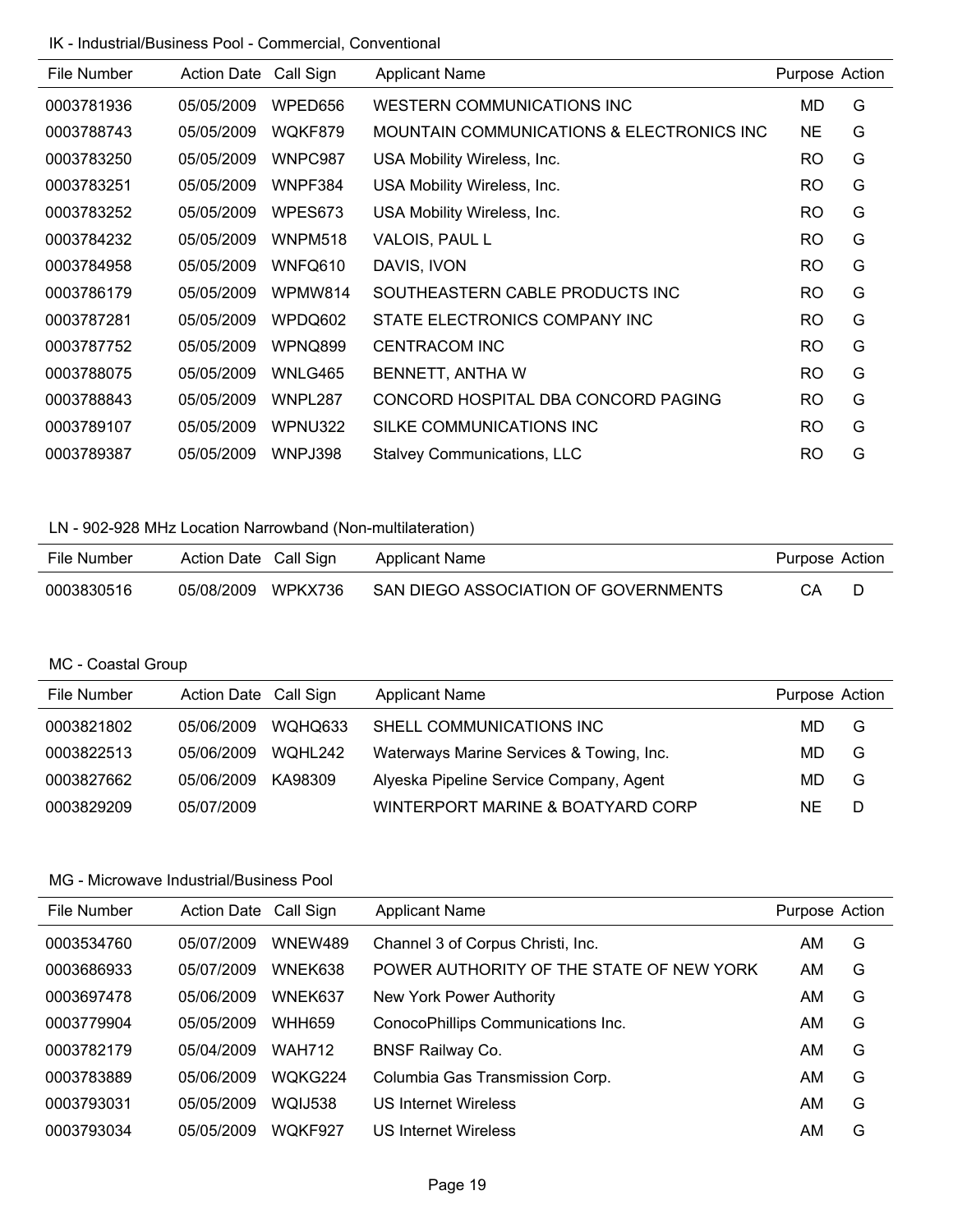| File Number | Action Date Call Sign |               | <b>Applicant Name</b>                         | Purpose Action |   |
|-------------|-----------------------|---------------|-----------------------------------------------|----------------|---|
| 0003793036  | 05/05/2009            | WQKF928       | <b>US Internet Wireless</b>                   | AM             | G |
| 0003798457  | 05/07/2009            | WQKG322       | Northrop Grumman Information Technology, Inc. | AM             | G |
| 0003799809  | 05/06/2009            | <b>WED440</b> | TEXAS EASTERN COMMUNICATIONS INC              | AM             | G |
| 0003799831  | 05/06/2009            | <b>WED442</b> | TEXAS EASTERN COMMUNICATIONS INC              | AM             | G |
| 0003799878  | 05/06/2009            | <b>WED441</b> | TEXAS EASTERN COMMUNICATIONS INC              | AM             | G |
| 0003799900  | 05/05/2009            | <b>WEG823</b> | TEXAS EASTERN COMMUNICATIONS INC              | AM             | G |
| 0003800329  | 05/06/2009            | <b>WEG825</b> | TEXAS EASTERN COMMUNICATIONS INC              | AM             | G |
| 0003800345  | 05/06/2009            | <b>WEG824</b> | TEXAS EASTERN COMMUNICATIONS INC              | AM             | G |
| 0003800374  | 05/06/2009            | <b>WEG828</b> | TEXAS EASTERN COMMUNICATIONS INC              | AM             | G |
| 0003800385  | 05/07/2009            | <b>WEG829</b> | TEXAS EASTERN COMMUNICATIONS INC              | AM             | G |
| 0003800399  | 05/07/2009            | <b>WEG830</b> | TEXAS EASTERN COMMUNICATIONS INC              | AM             | G |
| 0003800421  | 05/07/2009            | <b>WEG832</b> | TEXAS EASTERN COMMUNICATIONS INC              | AM             | G |
| 0003800482  | 05/07/2009            | <b>WED381</b> | TEXAS EASTERN COMMUNICATIONS INC              | AM             | G |
| 0003800484  | 05/04/2009            | <b>WED380</b> | TEXAS EASTERN COMMUNICATIONS INC              | AM             | G |
| 0003800822  | 05/05/2009            | <b>WED375</b> | <b>TEXAS EASTERN COMMUNICATIONS INC</b>       | AM             | G |
| 0003800850  | 05/05/2009            | <b>WED374</b> | TEXAS EASTERN COMMUNICATIONS INC              | AM             | G |
| 0003800940  | 05/06/2009            | <b>WED371</b> | TEXAS EASTERN COMMUNICATIONS INC              | AM             | G |
| 0003800948  | 05/06/2009            | WQKG226       | Nebraska Public Power District                | AM             | G |
| 0003800949  | 05/06/2009            | <b>WED370</b> | TEXAS EASTERN COMMUNICATIONS INC              | AM             | G |
| 0003800994  | 05/06/2009            | <b>WED369</b> | TEXAS EASTERN COMMUNICATIONS INC              | AM             | G |
| 0003801408  | 05/08/2009            | <b>WED365</b> | TEXAS EASTERN COMMUNICATIONS INC              | AM             | G |
| 0003801417  | 05/08/2009            | WED364        | TEXAS EASTERN COMMUNICATIONS INC              | AM             | G |
| 0003801425  | 05/08/2009            | WED363        | TEXAS EASTERN COMMUNICATIONS INC              | AM             | G |
| 0003801435  | 05/08/2009            | <b>WCR408</b> | TEXAS EASTERN COMMUNICATIONS INC              | AM             | G |
| 0003801456  | 05/08/2009            | WED362        | TEXAS EASTERN COMMUNICATIONS INC              | AM             | G |
| 0003806454  | 05/06/2009            | WNEE410       | Public Service Company of Oklahoma            | AM             | G |
| 0003826313  | 05/05/2009            | <b>WHI910</b> | ideastream                                    | CA             | D |
| 0003827948  | 05/06/2009            | WNTP603       | <b>Stratos Offshore Services Company</b>      | CA             | G |
| 0003827963  | 05/06/2009            | WPND309       | <b>Stratos Offshore Services Company</b>      | CA             | G |
| 0003827964  | 05/06/2009            | WPND312       | <b>Stratos Offshore Services Company</b>      | CA             | G |
| 0003827965  | 05/06/2009            | WPND313       | <b>Stratos Offshore Services Company</b>      | CA             | G |
| 0003827966  | 05/06/2009            | WPND315       | <b>Stratos Offshore Services Company</b>      | CA             | G |
| 0003827967  | 05/06/2009            | WPND319       | <b>Stratos Offshore Services Company</b>      | CA             | G |
| 0003827968  | 05/06/2009            | WPND320       | <b>Stratos Offshore Services Company</b>      | CA             | G |
| 0003827969  | 05/06/2009            | WPND321       | <b>Stratos Offshore Services Company</b>      | CA             | G |
| 0003827970  | 05/06/2009            | WPND324       | <b>Stratos Offshore Services Company</b>      | CA             | G |
| 0003827971  | 05/06/2009            | WPND331       | <b>Stratos Offshore Services Company</b>      | CA             | G |
| 0003827972  | 05/06/2009            | WPND332       | <b>Stratos Offshore Services Company</b>      | CA             | G |
| 0003827973  | 05/06/2009            | WPND333       | <b>Stratos Offshore Services Company</b>      | CA             | G |
| 0003827974  | 05/06/2009            | WPND334       | <b>Stratos Offshore Services Company</b>      | CA             | G |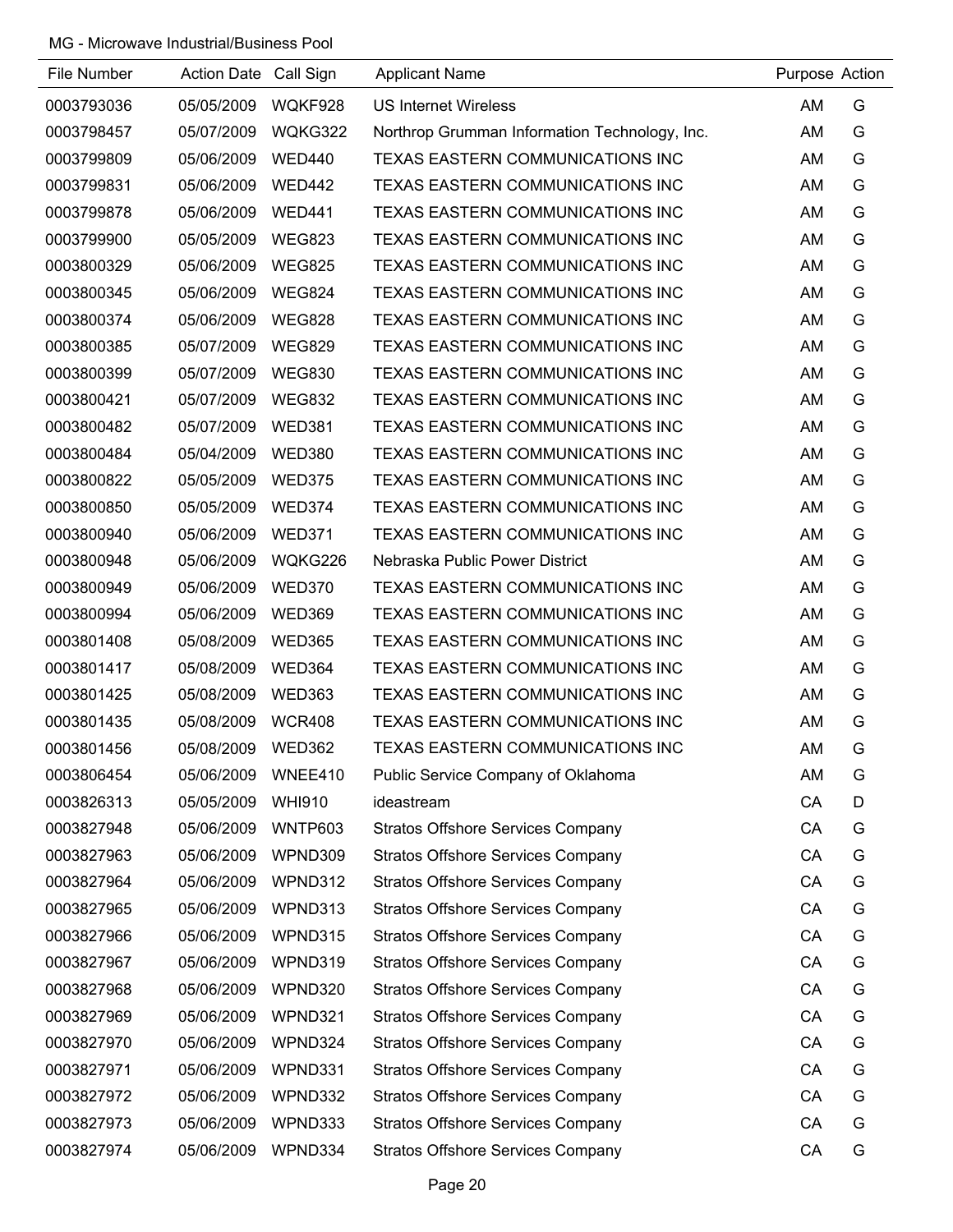| File Number | Action Date Call Sign |                | <b>Applicant Name</b>                         | Purpose Action |   |
|-------------|-----------------------|----------------|-----------------------------------------------|----------------|---|
| 0003827975  | 05/06/2009            | WPND335        | <b>Stratos Offshore Services Company</b>      | CA             | G |
| 0003827991  | 05/06/2009            | WPND314        | <b>Stratos Offshore Services Company</b>      | CA             | G |
| 0003827993  | 05/06/2009            | WPND316        | <b>Stratos Offshore Services Company</b>      | CA             | G |
| 0003827995  | 05/06/2009            | WPND308        | <b>Stratos Offshore Services Company</b>      | CA             | G |
| 0003827996  | 05/06/2009            | WPNJ357        | <b>Stratos Offshore Services Company</b>      | CA             | G |
| 0003827998  | 05/06/2009            | WPNA303        | <b>Stratos Offshore Services Company</b>      | CA             | G |
| 0003827999  | 05/06/2009            | WPND317        | <b>Stratos Offshore Services Company</b>      | CA             | G |
| 0003828000  | 05/06/2009            | WPNJ356        | <b>Stratos Offshore Services Company</b>      | CA             | G |
| 0003828003  | 05/06/2009            | WPND310        | <b>Stratos Offshore Services Company</b>      | CA             | G |
| 0003828004  | 05/06/2009            | WPND322        | <b>Stratos Offshore Services Company</b>      | CA             | G |
| 0003828005  | 05/06/2009            | WPND323        | <b>Stratos Offshore Services Company</b>      | CA             | G |
| 0003828011  | 05/06/2009            | WPND318        | <b>Stratos Offshore Services Company</b>      | CA             | G |
| 0003828012  | 05/06/2009            | WPND330        | <b>Stratos Offshore Services Company</b>      | CA             | G |
| 0003828013  | 05/06/2009            | WPNJ355        | <b>Stratos Offshore Services Company</b>      | CA             | G |
| 0003828506  | 05/06/2009            | WNEY964        | SNYDER, KENNETH C                             | CA             | G |
| 0003828507  | 05/06/2009            | <b>WNEY965</b> | SNYDER, KENNETH C                             | CA             | G |
| 0003829653  | 05/07/2009            | <b>WHJ365</b>  | TEXAS NEW MEXICO POWER CO                     | CA             | G |
| 0003829657  | 05/07/2009            | <b>WHJ367</b>  | TEXAS NEW MEXICO POWER CO                     | CA             | G |
| 0003829758  | 05/07/2009            | WPVT506        | Franklin Media Inc.                           | CA             | G |
| 0003831422  | 05/08/2009            | WNER281        | <b>Mecklenburg Electric Cooperative</b>       | CA             | G |
| 0003831428  | 05/08/2009            | WPOP605        | Mecklenburg Electric Cooperative              | CA             | G |
| 0003831430  | 05/08/2009            | WNER357        | MECKLENBURG ELECTRIC COOPERATIVE              | CA             | G |
| 0003831432  | 05/08/2009            | WNER358        | MECKLENBURG ELECTRIC COOPERATIVE              | CA             | G |
| 0003831433  | 05/08/2009            | WNER359        | MECKLENBURG ELECTRIC COOPERATIVE              | CA             | G |
| 0003831438  | 05/08/2009            | WNER360        | MECKLENBURG ELECTRIC COOPERATIVE              | CA             | G |
| 0003832258  | 05/09/2009            | <b>WIA392</b>  | MINNESOTA POWER INC                           | CA             | G |
| 0003832497  | 05/09/2009            | WNTW840        | EXXON COMMUNICATIONS COMPANY                  | CA             | G |
| 0003832498  | 05/09/2009            | WDI37          | EXXON COMMUNICATIONS COMPANY                  | CA             | G |
| 0003794904  | 05/07/2009            | WQKC699        | Northrop Grumman Information Technology, Inc. | MD             | G |
| 0003803247  | 05/07/2009            | WLR58          | Panhandle Eastern Pipe Line Company, LP       | <b>MD</b>      | G |
| 0003803251  | 05/07/2009            | KHJ47          | Panhandle Eastern Pipe Line Company, LP       | MD             | G |
| 0003808526  | 05/06/2009            | WQJP486        | DigitalBridge Spectrum Corp.                  | MD             | G |
| 0003808527  | 05/06/2009            | WQJW572        | DigitalBridge Spectrum Corp.                  | <b>MD</b>      | G |
| 0003809300  | 05/05/2009            | <b>WEF467</b>  | <b>Great River Energy</b>                     | MD             | G |
| 0003809584  | 05/04/2009            | WQJL207        | CLEARWIRE SPECTRUM HOLDINGS II LLC            | MD             | G |
| 0003809587  | 05/04/2009            | WQJC659        | CLEARWIRE SPECTRUM HOLDINGS II LLC            | MD             | G |
| 0003810311  | 05/05/2009            | WPS94          | <b>TUCSON ELECTRIC POWER</b>                  | MD             | G |
| 0003810317  | 05/05/2009            | WSW96          | <b>TUCSON ELECTRIC POWER</b>                  | MD             | G |
| 0003810461  | 05/04/2009            | WQIP295        | CLEARWIRE SPECTRUM HOLDINGS II LLC            | MD             | G |
| 0003810466  | 05/04/2009            | WQIM756        | CLEARWIRE SPECTRUM HOLDINGS II LLC            | <b>MD</b>      | G |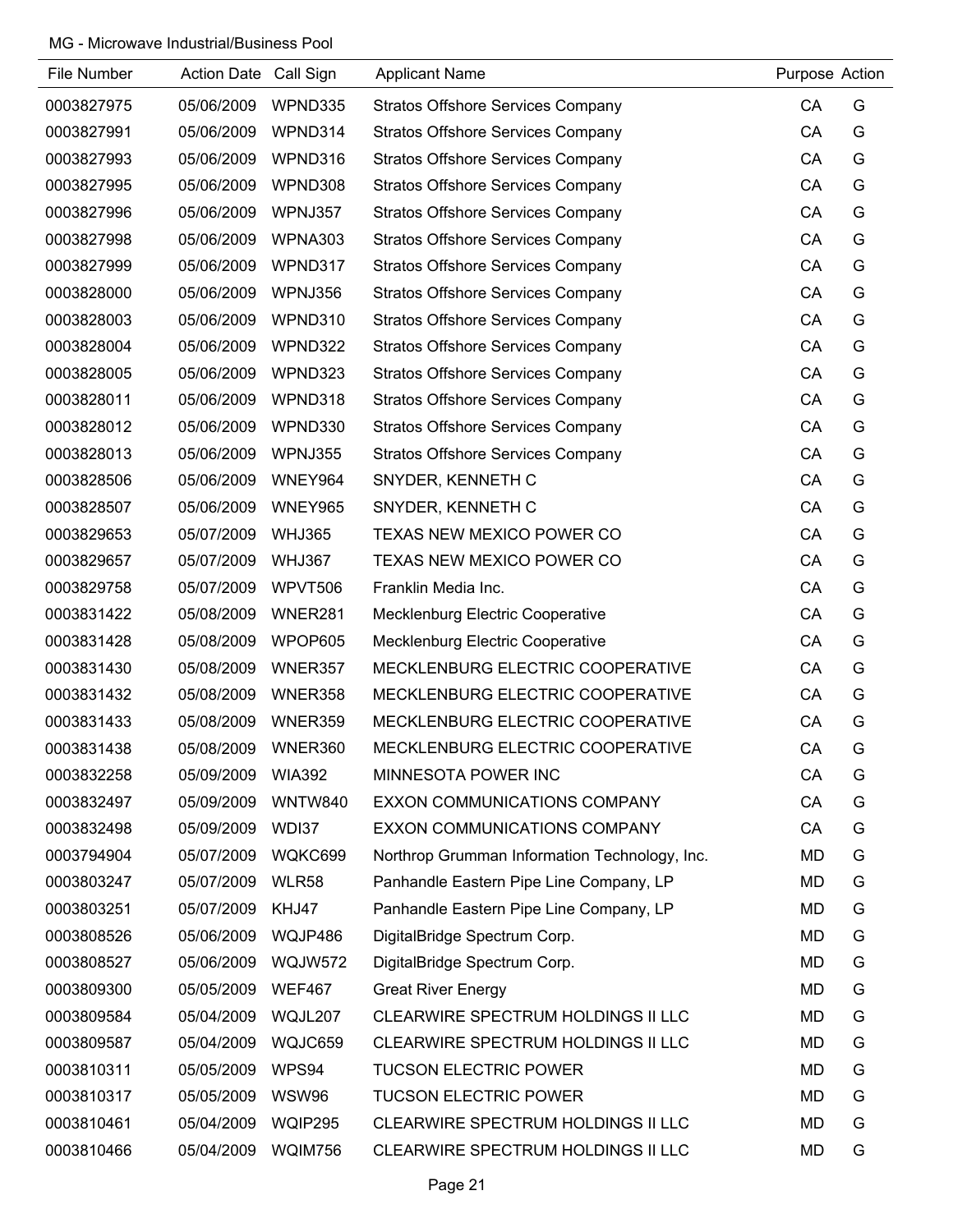| File Number | Action Date Call Sign |                | <b>Applicant Name</b>                             | Purpose Action |   |
|-------------|-----------------------|----------------|---------------------------------------------------|----------------|---|
| 0003810469  | 05/08/2009            | WQFW387        | Clearwire Spectrum Holdings II, LLC               | <b>MD</b>      | G |
| 0003811534  | 05/09/2009            | WQCA480        | Duke Energy Carolinas, LLC                        | MD             | D |
| 0003811665  | 05/05/2009            | WNEF441        | <b>Kenergy Corporation</b>                        | MD             | G |
| 0003811826  | 05/06/2009            | WNEQ542        | NORTHWEST PIPELINE CORPORATION                    | MD             | G |
| 0003811829  | 05/06/2009            | WNEQ543        | NORTHWEST PIPELINE CORPORATION                    | MD             | G |
| 0003812249  | 05/08/2009            | WPQL580        | Tri State Generation & Transmission Assoc., Inc.  | MD             | G |
| 0003812253  | 05/08/2009            | <b>WHK775</b>  | Tri State Generation & Transmission Assoc., Inc.  | MD             | G |
| 0003812257  | 05/08/2009            | <b>WHK776</b>  | Tri State Generation & Transmission Assoc., Inc.  | MD             | G |
| 0003812262  | 05/08/2009            | <b>WPSS266</b> | Tri State Generation & Transmission Assoc., Inc.  | <b>MD</b>      | G |
| 0003812731  | 05/07/2009            | <b>WNTI221</b> | TEXAS EASTERN COMMUNICATIONS INC                  | MD             | G |
| 0003813869  | 05/06/2009            | WPOR914        | Arizona Public Service Company                    | <b>MD</b>      | G |
| 0003813870  | 05/06/2009            | KOQ32          | Arizona Public Service Company                    | MD             | G |
| 0003815316  | 05/08/2009            | WPTM995        | Tri State Generation & Transmission Assoc., Inc.  | <b>MD</b>      | G |
| 0003796670  | 05/06/2009            | WQKG241        | DANFORTH WATER DISTRICT                           | <b>NE</b>      | G |
| 0003803286  | 05/07/2009            | WQKG307        | AirTap Communications, LLC                        | <b>NE</b>      | G |
| 0003807178  | 05/06/2009            | WQKG235        | UNIVERSITY OF CALIFORNIA                          | <b>NE</b>      | G |
| 0003807194  | 05/06/2009            | WQKG237        | LEE COUNTY PUBLIC SERVICE AUTHORITY               | <b>NE</b>      | G |
| 0003807201  | 05/06/2009            | WQKG236        | <b>CITY OF THOMPSON FALLS</b>                     | <b>NE</b>      | G |
| 0003809581  | 05/06/2009            | WQKG246        | CLEARWIRE SPECTRUM HOLDINGS III, LLC              | <b>NE</b>      | G |
| 0003809593  | 05/04/2009            | WQKF816        | CLEARWIRE SPECTRUM HOLDINGS III, LLC              | <b>NE</b>      | G |
| 0003809597  | 05/06/2009            | WQKG247        | CLEARWIRE SPECTRUM HOLDINGS III, LLC              | <b>NE</b>      | G |
| 0003810880  | 05/06/2009            |                | CommSpeed AZ, LLC                                 | NE             | D |
| 0003810881  | 05/06/2009            |                | CommSpeed AZ, LLC                                 | <b>NE</b>      | D |
| 0003811537  | 05/07/2009            | WQKG326        | DIVERSIFIED WATER UTILITIES INC                   | <b>NE</b>      | G |
| 0003811693  | 05/09/2009            |                | CommSpeed Arizona, LLC                            | <b>NE</b>      | D |
| 0003811694  | 05/09/2009            |                | CommSpeed Arizona, LLC                            | <b>NE</b>      | D |
| 0003811919  | 05/07/2009            | WQKG327        | <b>Apache Corporation</b>                         | <b>NE</b>      | G |
| 0003812331  | 05/07/2009            | WQKG299        | TEXAS EASTERN COMMUNICATIONS INC                  | <b>NE</b>      | G |
| 0003812336  | 05/07/2009            | WQKG293        | TEXAS EASTERN COMMUNICATIONS INC                  | <b>NE</b>      | G |
| 0003812340  | 05/07/2009            | WQKG294        | TEXAS EASTERN COMMUNICATIONS INC                  | <b>NE</b>      | G |
| 0003812360  | 05/07/2009            | WQKG302        | TEXAS EASTERN COMMUNICATIONS INC                  | <b>NE</b>      | G |
| 0003812362  | 05/07/2009            | WQKG295        | TEXAS EASTERN COMMUNICATIONS INC                  | <b>NE</b>      | G |
| 0003812365  | 05/07/2009            | WQKG300        | TEXAS EASTERN COMMUNICATIONS INC                  | <b>NE</b>      | G |
| 0003812370  | 05/07/2009            | WQKG301        | TEXAS EASTERN COMMUNICATIONS INC                  | <b>NE</b>      | G |
| 0003813752  | 05/07/2009            | WQKG325        | <b>CITY OF DUNDEE</b>                             | <b>NE</b>      | G |
| 0003813868  | 05/06/2009            | WQKG248        | Arizona Public Service Company                    | <b>NE</b>      | G |
| 0003815715  | 05/08/2009            | WQKG394        | Tri-State Generation & Transmission Assoc., Inc.  | <b>NE</b>      | G |
| 0003807976  | 05/06/2009            | WPOT529        | COMMONWEALTH EDISON COMPANY                       | <b>RM</b>      | G |
| 0003745728  | 05/09/2009            | WNEU534        | Oregon St Board of Higher Ed for So. Oregon Univ. | <b>RO</b>      | D |
| 0003810014  | 05/05/2009            | WNEZ327        | CHRISTIAN BROADCASTING OF YAKIMA                  | <b>RO</b>      | D |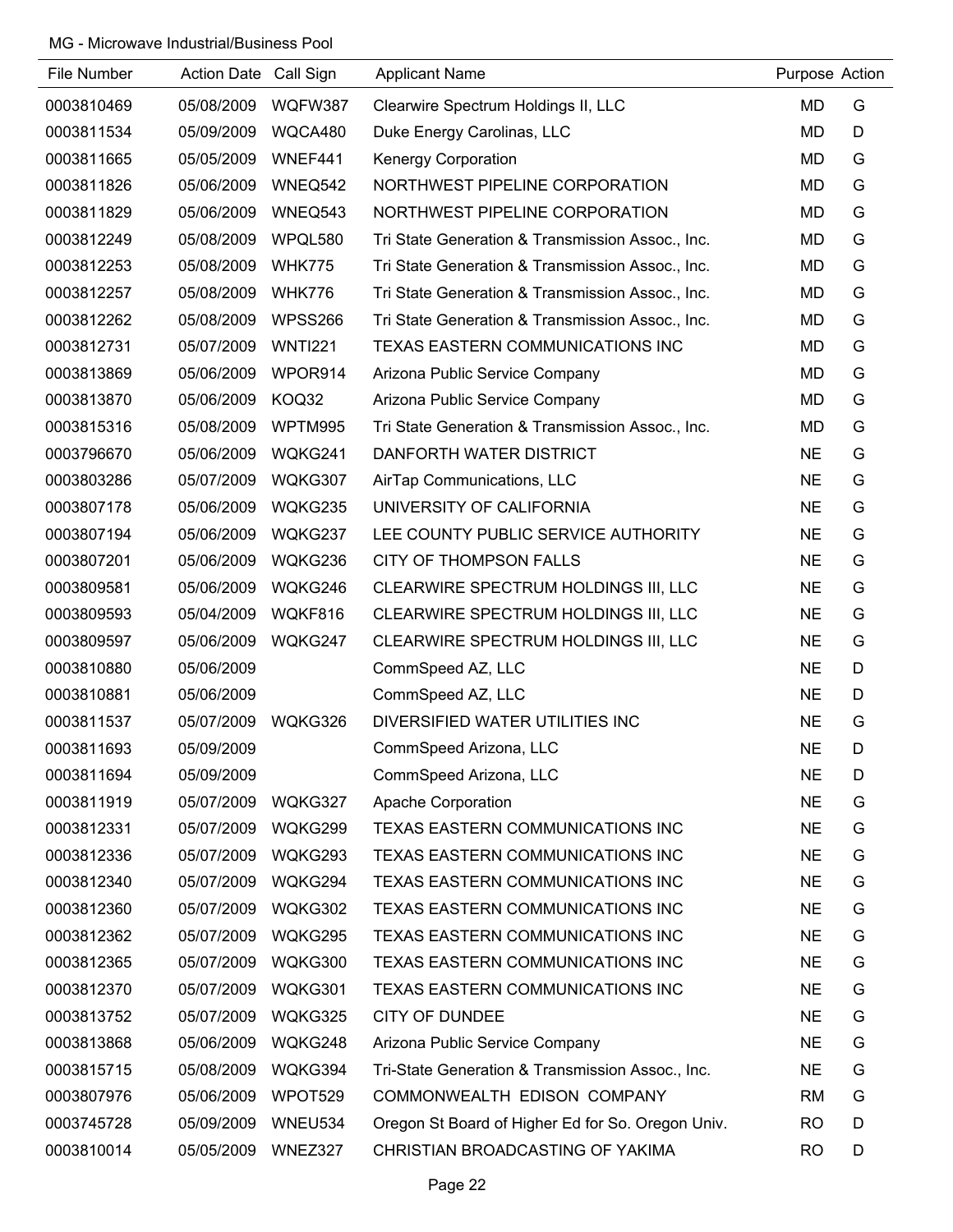| File Number | Action Date Call Sign |                | <b>Applicant Name</b>                                            | Purpose Action |   |
|-------------|-----------------------|----------------|------------------------------------------------------------------|----------------|---|
| 0003811784  | 05/05/2009            | KFB42          | Medina Electric Cooperative, Inc.                                | <b>RO</b>      | G |
| 0003820420  | 05/07/2009            | <b>WNTV801</b> | RUTHERFORD ELECTRIC MEMBERSHIP CORP                              | <b>RO</b>      | G |
| 0003820779  | 05/07/2009            | WNTF294        | WDEF-TV, Inc.                                                    | <b>RO</b>      | G |
| 0003821016  | 05/07/2009            | WNTV375        | OWEN ELECTRIC COOPERATIVE                                        | <b>RO</b>      | G |
| 0003821017  | 05/07/2009            | <b>WHC749</b>  | OWEN ELECTRIC COOPERATIVE                                        | <b>RO</b>      | G |
| 0003821020  | 05/07/2009            | <b>WNTV291</b> | Atmos MID - TEX Division                                         | <b>RO</b>      | G |
| 0003821050  | 05/07/2009            | WPOT744        | Norfolk Southern Railway Company                                 | <b>RO</b>      | G |
| 0003821051  | 05/07/2009            | <b>WAH765</b>  | Norfolk Southern Railway Company                                 | <b>RO</b>      | G |
| 0003821052  | 05/07/2009            | <b>WAZ572</b>  | Norfolk Southern Railway Company                                 | <b>RO</b>      | G |
| 0003821419  | 05/07/2009            | WNEZ470        | Hart Electric Membership Corporation                             | <b>RO</b>      | G |
| 0003822595  | 05/07/2009            | WNEX540        | UNITED WATER NEW JERSEY                                          | <b>RO</b>      | G |
| 0003822706  | 05/07/2009            | KGT93          | CENTRAL IOWA POWER COOPERATIVE                                   | <b>RO</b>      | G |
| 0003824613  | 05/07/2009            | <b>WEF680</b>  | CENTRAL ELECTRIC POWER COOPERATIVE                               | <b>RO</b>      | G |
| 0003824615  | 05/07/2009            | <b>WEF681</b>  | CENTRAL ELECTRIC POWER COOPERATIVE                               | <b>RO</b>      | G |
| 0003824688  | 05/07/2009            | WPOT552        | EL PASO NATURAL GAS COMPANY                                      | <b>RO</b>      | G |
| 0003824706  | 05/07/2009            | WPOU230        | <b>WDTN Broadcasting, LLC</b>                                    | <b>RO</b>      | G |
| 0003824716  | 05/07/2009            | WBA68          | EL PASO NATURAL GAS COMPANY                                      | <b>RO</b>      | G |
| 0003824720  | 05/07/2009            | <b>KKS69</b>   | EL PASO NATURAL GAS COMPANY                                      | <b>RO</b>      | G |
| 0003824722  | 05/07/2009            | WSP96          | FELHC, Inc.                                                      | <b>RO</b>      | G |
| 0003825071  | 05/07/2009            | WPOU236        | KANSAS ELECTRIC POWER COOPERATIVE INC                            | <b>RO</b>      | G |
| 0003825346  | 05/07/2009            | WNEX522        | <b>BNSF Railway Co.</b>                                          | <b>RO</b>      | G |
| 0003826291  | 05/05/2009            | <b>WBU975</b>  | Salt River Project Agricultural Improvement & Power District (RO |                | G |
| 0003826301  | 05/05/2009            | <b>WNTT969</b> | Salt River Project Agricultural Improvement & Power District( RO |                | G |
| 0003827229  | 05/05/2009            | WNEK637        | New York Power Authority                                         | <b>RO</b>      | G |
| 0003827546  | 05/05/2009            | WPOT555        | UNIVERSITY OF IOWA                                               | <b>RO</b>      | G |
| 0003828545  | 05/06/2009            | <b>WNTV805</b> | <b>MAGNA WATER CO</b>                                            | <b>RO</b>      | G |
| 0003829588  | 05/07/2009            | WPOU433        | NEW MEXICO, STATE OF                                             | <b>RO</b>      | G |
| 0003830100  | 05/07/2009            | WPOU396        | <b>WBI Holdings</b>                                              | <b>RO</b>      | G |
| 0003830537  | 05/08/2009            | WNTV698        | PATOKA LAKE REGIONAL WTR & SWR DIST                              | <b>RO</b>      | G |
| 0003830838  | 05/08/2009            | WNTV844        | State Board of Education, State of Idaho                         | <b>RO</b>      | G |
| 0003830839  | 05/08/2009            | WNTV845        | State Board of Education, State of Idaho                         | <b>RO</b>      | G |
| 0003830840  | 05/08/2009            | WNTV847        | State Board of Education, State of Idaho                         | <b>RO</b>      | G |
| 0003830841  | 05/08/2009            | WNTV848        | State Board of Education, State of Idaho                         | <b>RO</b>      | G |
| 0003830842  | 05/08/2009            | <b>WNTV852</b> | State Board of Education, State of Idaho                         | <b>RO</b>      | G |
| 0003831536  | 05/08/2009            | WPOU813        | LANE COUNTY SHERIFF's OFFICE                                     | <b>RO</b>      | G |
| 0003831701  | 05/09/2009            | WPOT688        | POUDRE VALLEY RURAL ELECTRIC ASSOC INC                           | <b>RO</b>      | G |
| 0003831822  | 05/09/2009            | WPOT689        | POUDRE VALLEY RURAL ELECTRIC ASSOC INC                           | <b>RO</b>      | G |
| 0003832027  | 05/09/2009            | WPOT392        | <b>COLUMBIA UNIVERSITY</b>                                       | <b>RO</b>      | G |
| 0003832036  | 05/09/2009            | WPOU420        | <b>KSLA License Subsidiary, LLC</b>                              | <b>RO</b>      | G |
| 0003832096  | 05/09/2009            | WPOT761        | BOARD OF WATER SUPPLY CITY AND COUNTY OF HON RO                  |                | G |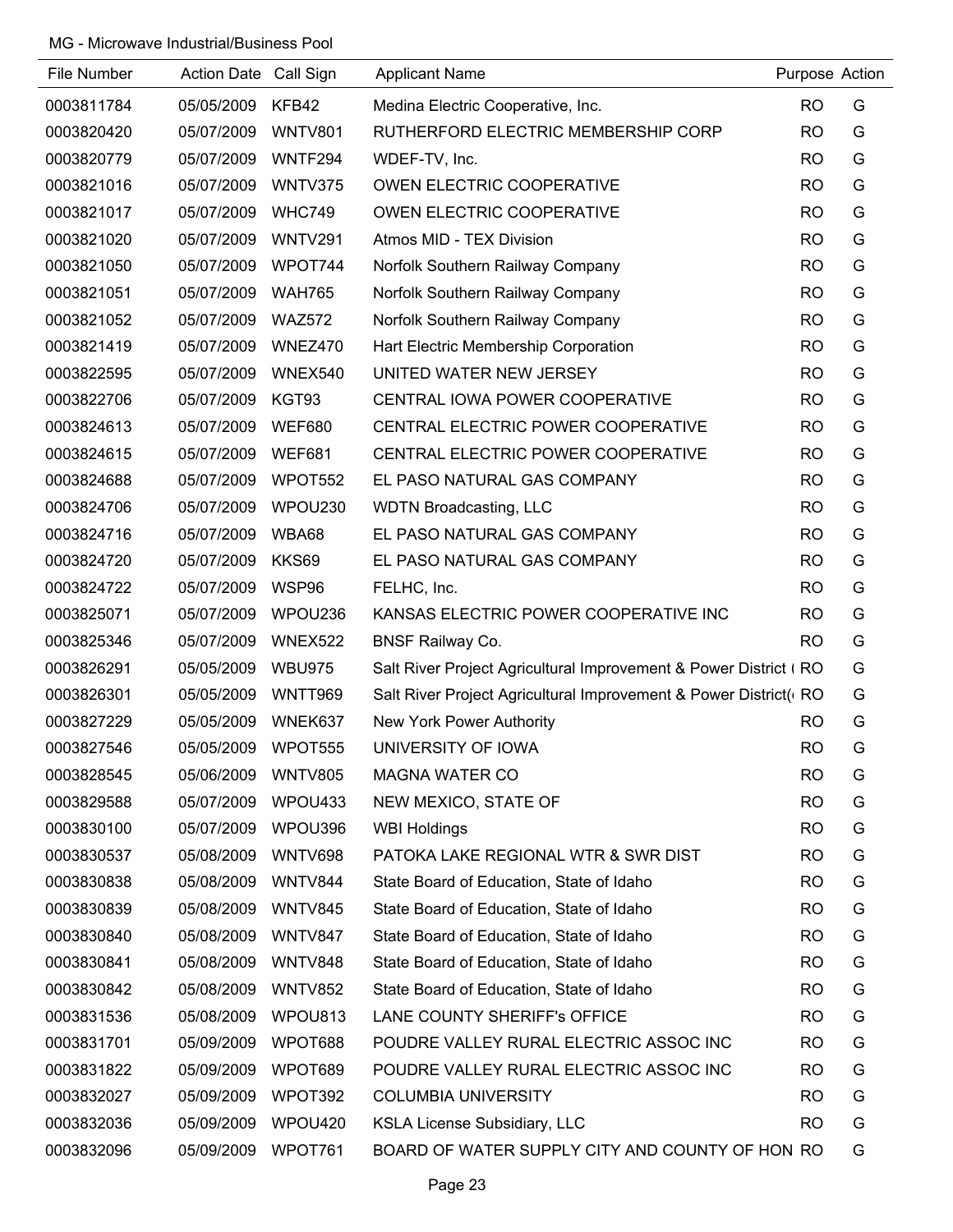| File Number | <b>Action Date</b> | Call Sign     | <b>Applicant Name</b>  | Purpose Action |   |
|-------------|--------------------|---------------|------------------------|----------------|---|
| 0003832515  | 05/09/2009         | WNEY528       | Montana Rail Link Inc  | <b>RO</b>      | G |
| 0003832518  | 05/09/2009         | WNEY529       | Montana Rail Link Inc  | R <sub>O</sub> | G |
| 0003820514  | 05/06/2009         | <b>WHK348</b> | UNION PACIFIC RAILROAD | <b>WD</b>      | W |
| 0003820559  | 05/06/2009         | KQB83         | UNION PACIFIC RAILROAD | <b>WD</b>      | W |
| 0003820694  | 05/06/2009         | <b>WHK349</b> | UNION PACIFIC RAILROAD | <b>WD</b>      | W |
| 0003820711  | 05/06/2009         | <b>WHK350</b> | UNION PACIFIC RAILROAD | <b>WD</b>      | W |
| 0003820727  | 05/06/2009         | <b>WGY248</b> | UNION PACIFIC RAILROAD | <b>WD</b>      | W |
| 0003820752  | 05/06/2009         | <b>WGY247</b> | UNION PACIFIC RAILROAD | <b>WD</b>      | W |
| 0003820765  | 05/06/2009         | <b>WGY245</b> | UNION PACIFIC RAILROAD | <b>WD</b>      | W |
| 0003823931  | 05/06/2009         | <b>WGY244</b> | UNION PACIFIC RAILROAD | <b>WD</b>      | W |
| 0003824006  | 05/06/2009         | <b>WHH506</b> | UNION PACIFIC RAILROAD | <b>WD</b>      | W |
| 0003824019  | 05/06/2009         | <b>WHH507</b> | UNION PACIFIC RAILROAD | <b>WD</b>      | W |
| 0003824333  | 05/06/2009         | <b>WHH508</b> | UNION PACIFIC RAILROAD | <b>WD</b>      | W |
| 0003825088  | 05/06/2009         | <b>WHH509</b> | UNION PACIFIC RAILROAD | <b>WD</b>      | W |
| 0003825396  | 05/06/2009         | <b>WHH510</b> | UNION PACIFIC RAILROAD | <b>WD</b>      | W |
| 0003825412  | 05/06/2009         | <b>WHH511</b> | UNION PACIFIC RAILROAD | <b>WD</b>      | W |
| 0003825420  | 05/06/2009         | <b>WHH512</b> | UNION PACIFIC RAILROAD | <b>WD</b>      | W |
| 0003825427  | 05/06/2009         | <b>WHH513</b> | UNION PACIFIC RAILROAD | <b>WD</b>      | W |
| 0003825513  | 05/06/2009         | <b>WHH514</b> | UNION PACIFIC RAILROAD | <b>WD</b>      | W |

# MK - Alaska Group

| <b>File Number</b> | Action Date Call Sign | <b>Applicant Name</b> | Purpose Action |  |
|--------------------|-----------------------|-----------------------|----------------|--|
| 0003831504         | WWA38<br>05/08/2009   | KUSTATAN INC          | СA             |  |

#### NN - 3650-3700 MHz

| File Number | <b>Action Date</b> | Call Sign | <b>Applicant Name</b>             | Purpose Action |   |
|-------------|--------------------|-----------|-----------------------------------|----------------|---|
| 0003782357  | 05/05/2009         | WOKF909   | Cloudburst9 LLC                   | <b>NE</b>      | G |
| 0003782531  | 05/05/2009         | WOKF906   | Community ISP, Inc.               | <b>NE</b>      | G |
| 0003782917  | 05/05/2009         | WQKF905   | Clarence Telephone Company, Inc.  | <b>NE</b>      | G |
| 0003786119  | 05/05/2009         | WQKF872   | Rochelle Municipal Utilities      | <b>NE</b>      | G |
| 0003786342  | 05/05/2009         | WQKF910   | Computer Central of Wilson, Inc.  | <b>NE</b>      | G |
| 0003786872  | 05/05/2009         | WOKF869   | <b>HiPoint Communications LLC</b> | NE             | G |
| 0003787132  | 05/05/2009         | WOKF887   | <b>CLEAR LINK Networks, Inc.</b>  | NE             | G |
| 0003787766  | 05/05/2009         | WQKF911   | Unibiz Technology Services LLC    | <b>NE</b>      | G |
| 0003788098  | 05/05/2009         | WOKF888   | Kevin A Diehl LLC                 | NE             | G |
| 0003788104  | 05/05/2009         | WOKF889   | Applegate Broadband LLC           | NE             | G |
| 0003788140  | 05/05/2009         | WQKF886   | Panora Telecommunications, Inc.   | NE             | G |
| 0003788288  | 05/05/2009         | WQKF868   | Oregon Telephone Corporation      | <b>NE</b>      | G |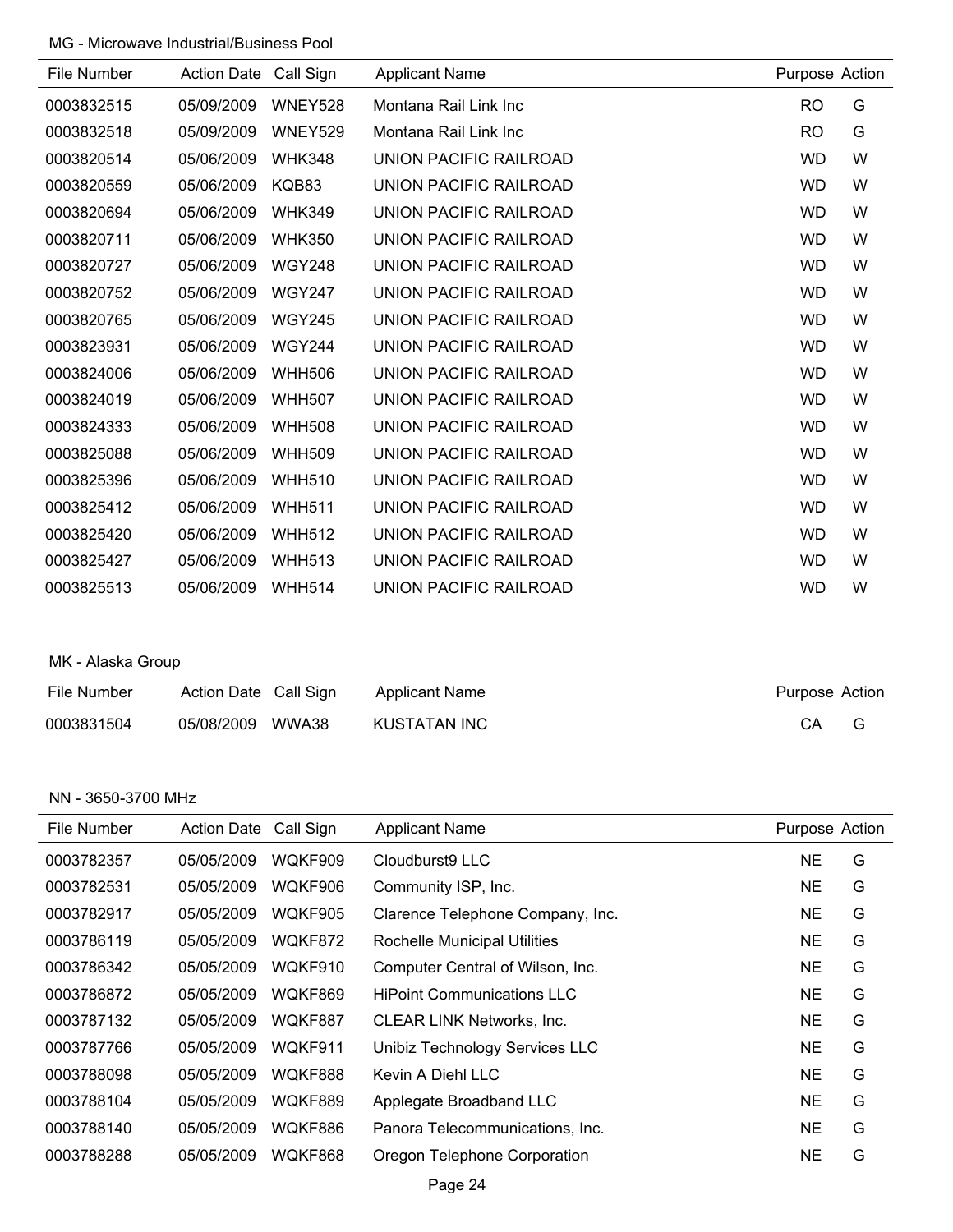#### NN - 3650-3700 MHz

| File Number | Action Date Call Sign |         | <b>Applicant Name</b>               | Purpose Action |   |
|-------------|-----------------------|---------|-------------------------------------|----------------|---|
| 0003808573  | 05/05/2009            |         | Westar Energy, Inc.                 | NE.            | D |
| 0003825800  | 05/05/2009            | WOKF828 | Etesse, Christopher E               | <b>NE</b>      | G |
| 0003825991  | 05/05/2009            | WOKF838 | Noroc Broadband LLC                 | NE             | G |
| 0003827722  | 05/06/2009            | WQKG212 | <b>Computer Concepts</b>            | <b>NE</b>      | G |
| 0003828031  | 05/06/2009            | WOKF993 | Northern Indiana Technologies, Inc. | NE             | G |
| 0003828106  | 05/06/2009            | WOKF994 | Apache Corporation                  | NE             | G |
| 0003829837  | 05/07/2009            | WQKG263 | Chambers, Chris M                   | NE             | G |

# RP - Broadcast Auxiliary Remote Pickup

| File Number | Action Date Call Sign |         | Applicant Name                       | Purpose Action |   |
|-------------|-----------------------|---------|--------------------------------------|----------------|---|
| 0003812953  | 05/08/2009 KPG670     |         | CBS BROADCASTING INC.                | MD.            | G |
| 0003807503  | 05/08/2009            | WQKG368 | VISIONARY RELATED ENTERTAINMENT. LLC | NE.            | G |

| File Number | Action Date Call Sign |               | <b>Applicant Name</b>                       | Purpose Action |   |
|-------------|-----------------------|---------------|---------------------------------------------|----------------|---|
| 0003828711  | 05/06/2009            | <b>WMU672</b> | POST-NEWSWEEK STATIONS, FLORIDA, INC.       | CA             | G |
| 0003828712  | 05/06/2009            | WPJD540       | POST-NEWSWEEK STATIONS, FLORIDA, INC.       | CA             | G |
| 0003828714  | 05/06/2009            | WPG86         | POST-NEWSWEEK STATIONS, FLORIDA, INC.       | CA             | G |
| 0003828715  | 05/06/2009            | WGY58         | POST-NEWSWEEK STATIONS, FLORIDA, INC.       | CA             | G |
| 0003828716  | 05/06/2009            | <b>WHS272</b> | POST-NEWSWEEK STATIONS, FLORIDA, INC.       | CA             | G |
| 0003828717  | 05/06/2009            | <b>WLE766</b> | POST-NEWSWEEK STATIONS, FLORIDA, INC.       | CA             | G |
| 0003828718  | 05/06/2009            | <b>WLE806</b> | POST-NEWSWEEK STATIONS, FLORIDA, INC.       | СA             | G |
| 0003828719  | 05/06/2009            | <b>WLG267</b> | POST-NEWSWEEK STATIONS, FLORIDA, INC.       | СA             | G |
| 0003828720  | 05/06/2009            | <b>WLG279</b> | POST-NEWSWEEK STATIONS, FLORIDA, INC.       | CA             | G |
| 0003829236  | 05/07/2009            | <b>WCT846</b> | THE SCHOOL BOARD OF MIAMI - DADE COUNTY, FL | CA             | G |
| 0003830735  | 05/08/2009            | <b>WMV750</b> | <b>ENCUENTRO CHRISTIAN NETWORK</b>          | CA             | G |
| 0003758320  | 05/08/2009            | <b>WHF268</b> | KOB-TV, LLC                                 | MD             | 2 |
| 0003758321  | 05/08/2009            | <b>WGZ632</b> | KOB-TV, LLC                                 | MD             | 2 |
| 0003758345  | 05/08/2009            | <b>WHS582</b> | KOB-TV, LLC                                 | MD             | 2 |
| 0003758346  | 05/08/2009            | <b>WLF740</b> | KOB-TV, LLC                                 | MD             | 2 |
| 0003801073  | 05/04/2009            | WPND341       | CHANNEL 39, INC., DEBTOR-IN-POSSESSION      | MD             | G |
| 0003810632  | 05/05/2009            | WOIK206       | POST-NEWSWEEK STATIONS, ORLANDO, INC.       | MD             | G |
| 0003799188  | 05/04/2009            | WQKF795       | <b>KSAZ LICENSE, INC.</b>                   | <b>NE</b>      | G |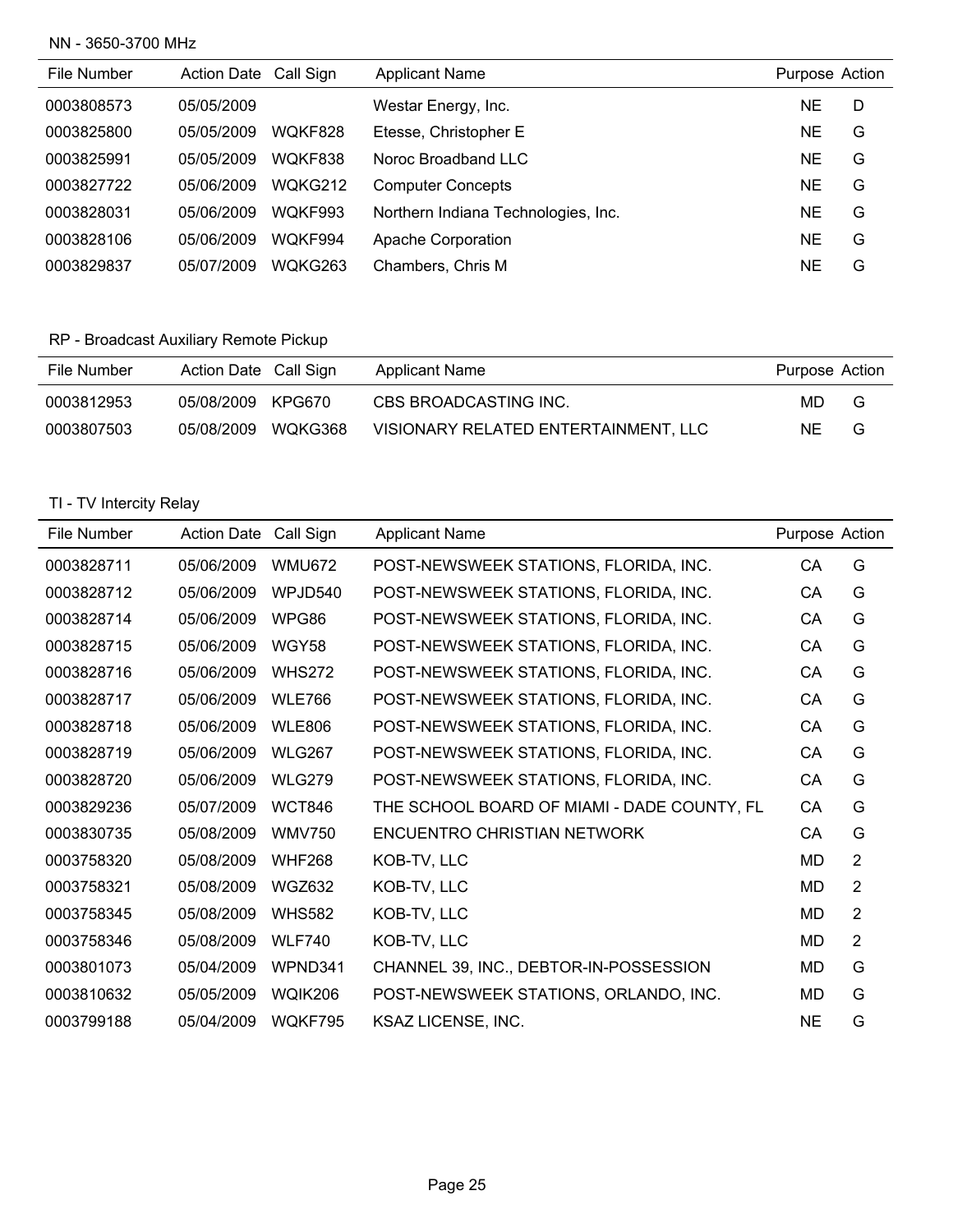#### TP - TV Pickup

| File Number | Action Date Call Sign |         | <b>Applicant Name</b>           | Purpose Action |   |
|-------------|-----------------------|---------|---------------------------------|----------------|---|
| 0003831670  | 05/09/2009            | KY7131  | LOCAL TV OKLAHOMA LICENSE, LLC  | СA             | G |
| 0003831694  | 05/09/2009            | KA35996 | LOCAL TV OKLAHOMA LICENSE, LLC  | СA             | G |
| 0003798173  | 05/04/2009            | KB96691 | INDIANA BROADCASTING, LLC       | MD             | G |
| 0003799161  | 05/04/2009            | KP2002  | APPLE VALLEY BROADCASTING, INC. | MD             | G |
| 0003799166  | 05/04/2009            | KA2104  | BARRINGTON AMARILLO LICENSE LLC | MD             | G |

# TS - TV Studio Transmitter Link

| File Number | Action Date Call Sign |               | <b>Applicant Name</b>                  | Purpose Action |   |
|-------------|-----------------------|---------------|----------------------------------------|----------------|---|
| 0003828713  | 05/06/2009            | WPOS794       | POST-NEWSWEEK STATIONS, FLORIDA, INC.  | CА             | G |
| 0003830570  | 05/08/2009            | K7M24         | NBC TELEMUNDO LICENSE CO.              | CА             | G |
| 0003801066  | 05/04/2009            | <b>WMV795</b> | CHANNEL 39, INC., DEBTOR-IN-POSSESSION | MD             | G |
| 0003809559  | 05/05/2009            | WQEN849       | ION MEDIA KNOXVILLE LICENSE, INC.      | MD             | G |
| 0003810431  | 05/05/2009            | WPWH290       | POST-NEWSWEEK STATIONS, ORLANDO, INC.  | MD             | G |

#### TT - TV Translator Relay

| File Number | Action Date Call Sign |        | Applicant Name | Purpose Action |  |
|-------------|-----------------------|--------|----------------|----------------|--|
| 0003758338  | 05/08/2009            | WMV297 | KOB-TV. LLC    | MD.            |  |

#### YK - Industrial/Business Pool - Commercial, Trunked

| File Number | Action Date Call Sign |         | <b>Applicant Name</b>          | Purpose Action |   |
|-------------|-----------------------|---------|--------------------------------|----------------|---|
| 0003781294  | 05/05/2009            | WQJV546 | Fisher Wireless Services Inc   | MD.            | G |
| 0003781295  | 05/05/2009            | WQGK786 | Fisher Wireless Services, Inc. | MD.            | G |

#### YM - 800 MHz Trunked SMR (SMR, Site-specific)

| File Number | Action Date Call Sign |         | <b>Applicant Name</b>            | Purpose Action |   |
|-------------|-----------------------|---------|----------------------------------|----------------|---|
| 0003785191  | 05/05/2009            | WPEP381 | MOBILE TELEPHONE & PAGING INC.   | RO.            | G |
| 0003788082  | 05/05/2009            | WPFA281 | NORTH SIGHT COMMUNICATIONS, INC. | RO.            | G |
| 0003788474  | 05/05/2009            | WPEX859 | <b>Monroe Communications</b>     | RO.            | G |

#### YX - SMR, 806-821/851-866 MHz, Trunked

| File Number | Action Date Call Sign |         | <b>Applicant Name</b>      | Purpose Action |   |
|-------------|-----------------------|---------|----------------------------|----------------|---|
| 0003832339  | 05/09/2009            | WNXV495 | MARTIN, WARREN             | CA.            | G |
| 0003789340  | 05/05/2009            | WPRV236 | White Cloud Communications | MD.            | G |
| 0003786184  | 05/05/2009            | WPEX885 | ROD STALVEY                | RO.            | G |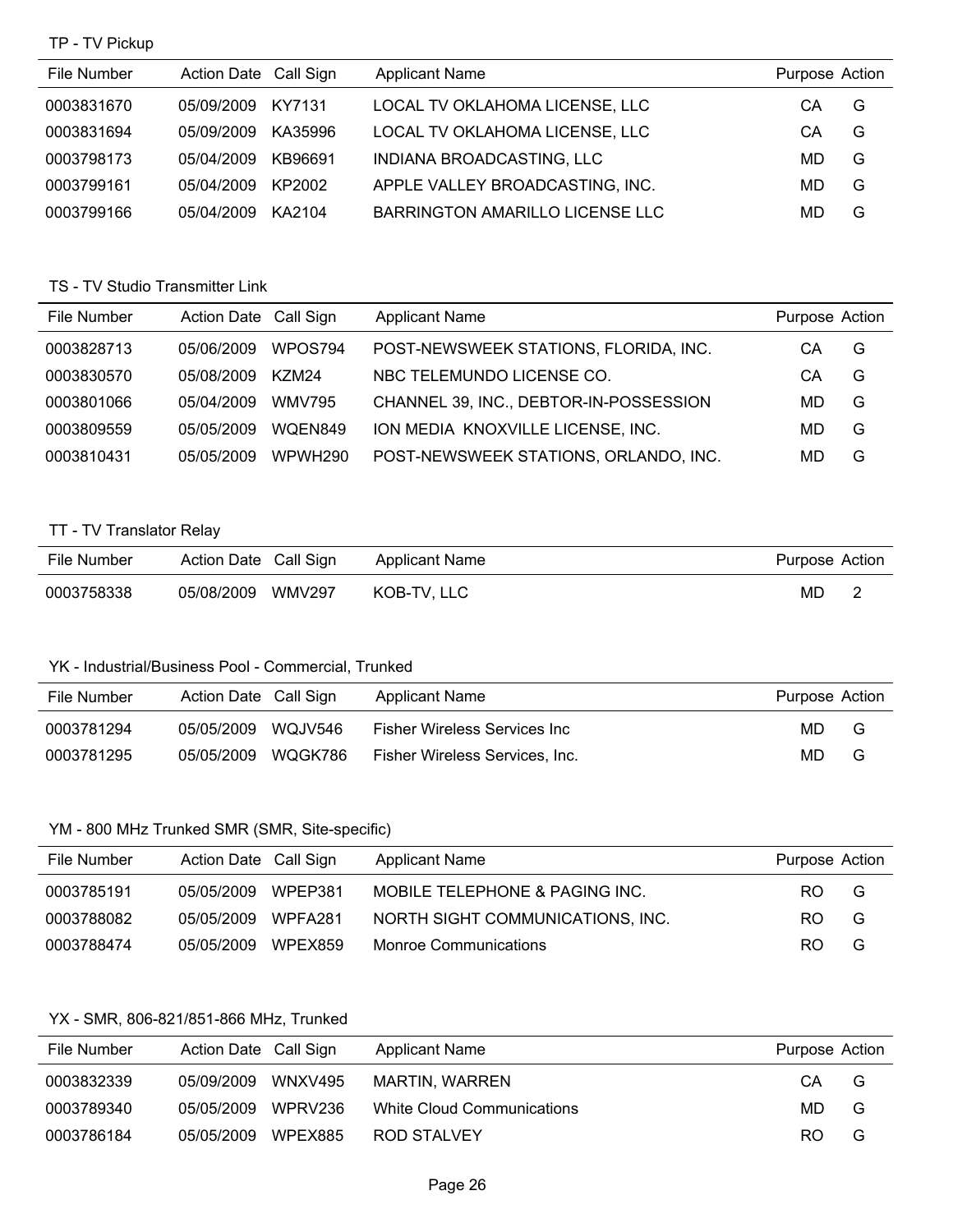YX - SMR, 806-821/851-866 MHz, Trunked

| File Number | Action Date Call Sign | Applicant Name              | Purpose Action |   |
|-------------|-----------------------|-----------------------------|----------------|---|
| 0003787855  | 05/05/2009 WNPA333    | STEWART JR. JAMES M         | RO.            | G |
| 0003789477  | 05/05/2009 WPEE876    | EMERGENCY RADIO SERVICE INC | RO.            | G |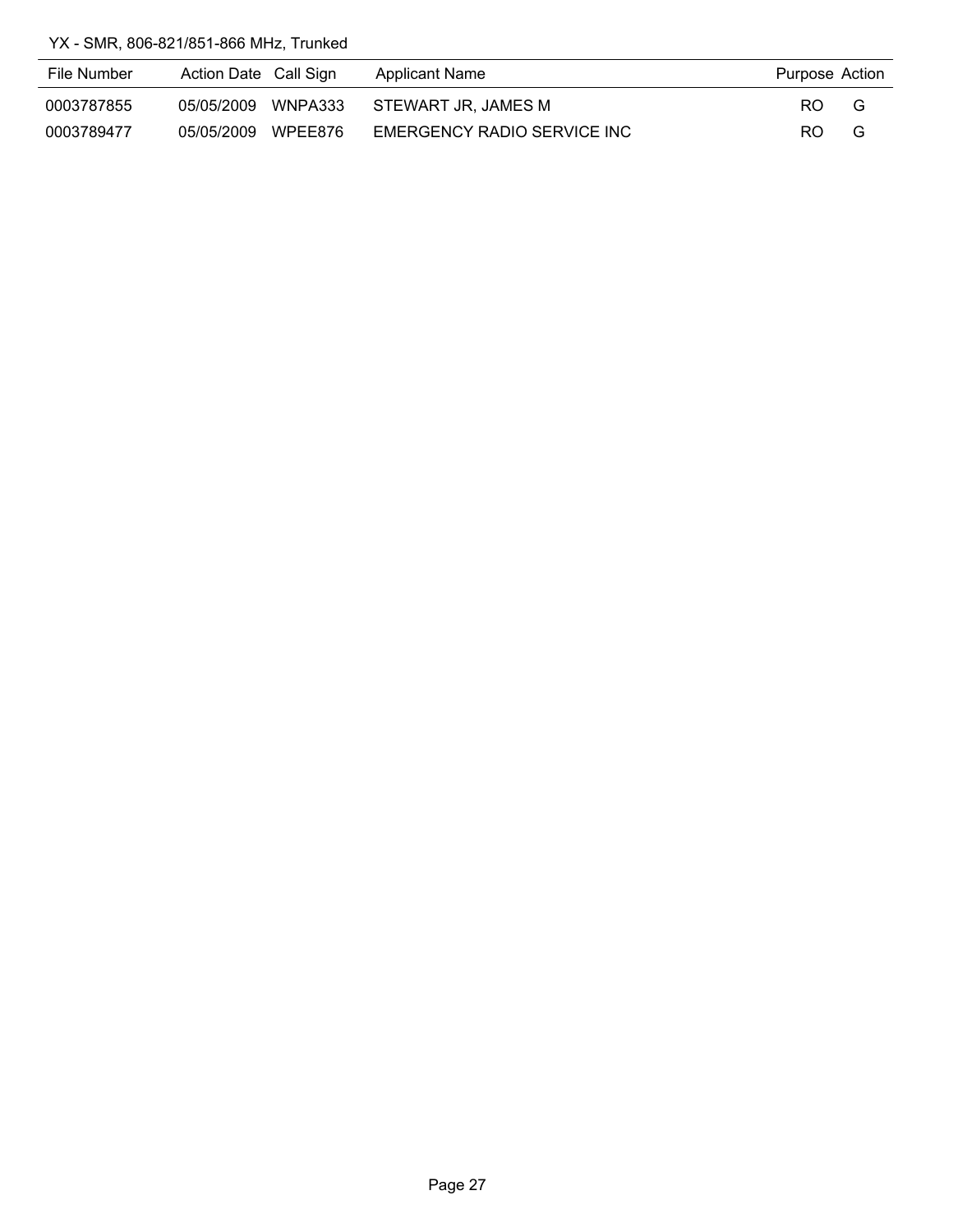# **Below is a listing of licenses that have been acted upon by the Commission.**

AI - Aural Intercity Relay

| Licensee Name                       | <b>Action Date</b> | Call Sign      | Act. |
|-------------------------------------|--------------------|----------------|------|
| <b>ST. THOMAS SEMINARY</b>          | 05/05/2009         | <b>WGV604</b>  | M    |
| WLII/WSUR LICENSE PARTNERSHIP, G.P. | 05/06/2009         | WQJJ358        | M    |
| WLII/WSUR LICENSE PARTNERSHIP, G.P. | 05/06/2009         | WQJJ246        | M    |
| WLII/WSUR LICENSE PARTNERSHIP, G.P. | 05/06/2009         | WQJJ357        | M    |
| WLII/WSUR LICENSE PARTNERSHIP, G.P. | 05/06/2009         | <b>WMV655</b>  | M    |
| WLII/WSUR LICENSE PARTNERSHIP, G.P. | 05/06/2009         | <b>WQIQ907</b> | M    |
| WLII/WSUR LICENSE PARTNERSHIP, G.P. | 05/06/2009         | WPJA317        | M    |
| WLII/WSUR LICENSE PARTNERSHIP, G.P. | 05/06/2009         | WPJA316        | M    |
| WLII/WSUR LICENSE PARTNERSHIP, G.P. | 05/06/2009         | <b>WMV654</b>  | M    |
| WLII/WSUR LICENSE PARTNERSHIP, G.P. | 05/06/2009         | WQJJ356        | M    |

#### AS - Aural Studio Transmitter Link

| Licensee Name                                  | <b>Action Date</b> | Call Sign         | Act. |
|------------------------------------------------|--------------------|-------------------|------|
| CALVARY CHAPEL OF TRI-CITIES                   | 05/08/2009         | WQFL665           | M    |
| CALVARY CHAPEL OF TRI-CITIES                   | 05/08/2009         | WQFL664           | M    |
| CLEAR CHANNEL BROADCASTING LICENSES, INC.      | 05/07/2009         | <b>WAW473</b>     | M    |
| CLEAR CHANNEL BROADCASTING LICENSES, INC.      | 05/07/2009         | <b>WLE884</b>     | M    |
| CLEAR CHANNEL BROADCASTING LICENSES, INC.      | 05/07/2009         | <b>WHQ250</b>     | M    |
| FINCH JR, DANIEL W                             | 05/07/2009         | WQKE530           | M    |
| FOXFUR COMMUNICATIONS, LLC                     | 05/06/2009         | <b>WME756</b>     | M    |
| FOXFUR COMMUNICATIONS, LLC                     | 05/06/2009         | WQHS366           | M    |
| FOXFUR COMMUNICATIONS, LLC                     | 05/06/2009         | WHE40             | M    |
| JCE LICENSES, L.L.C.                           | 05/07/2009         | WQH20             | M    |
| JCE LICENSES, L.L.C.                           | 05/07/2009         | WPNF816           | M    |
| JCE LICENSES, L.L.C.                           | 05/07/2009         | <b>WLI489</b>     | M    |
| JCE LICENSES, L.L.C.                           | 05/07/2009         | WPXX389           | M    |
| JOHN OSTLUND AND KATRINA OSTLUND               | 05/08/2009         | <b>WMU938</b>     | M    |
| KATH BROADCASTING CO, LLC                      | 05/05/2009         | <b>WLG728</b>     | M    |
| MULTICULTURAL RADIO BROADCASTING LICENSEE, LLC | 05/05/2009         | <b>WLI727</b>     | M    |
| <b>ST. THOMAS SEMINARY</b>                     | 05/05/2009         | <b>WBB449</b>     | M    |
| WLII/WSUR LICENSE PARTNERSHIP, G.P.            | 05/06/2009         | KZL21             | M    |
| WLII/WSUR LICENSE PARTNERSHIP, G.P.            | 05/06/2009         | <b>WQIQ909</b>    | M    |
| WLII/WSUR LICENSE PARTNERSHIP, G.P.            | 05/06/2009         | <b>WQIQ920</b>    | M    |
| WLII/WSUR LICENSE PARTNERSHIP, G.P.            | 05/06/2009         | WQJJ340           | M    |
| WLII/WSUR LICENSE PARTNERSHIP, G.P.            | 05/06/2009         | WQJN759           | M    |
| WLII/WSUR LICENSE PARTNERSHIP, G.P.            | 05/06/2009         | <b>WHA886</b>     | M    |
| WLII/WSUR LICENSE PARTNERSHIP, G.P.            | 05/06/2009         | KZL <sub>20</sub> | M    |
| WLII/WSUR LICENSE PARTNERSHIP, G.P.            | 05/06/2009         | WQJJ342           | M    |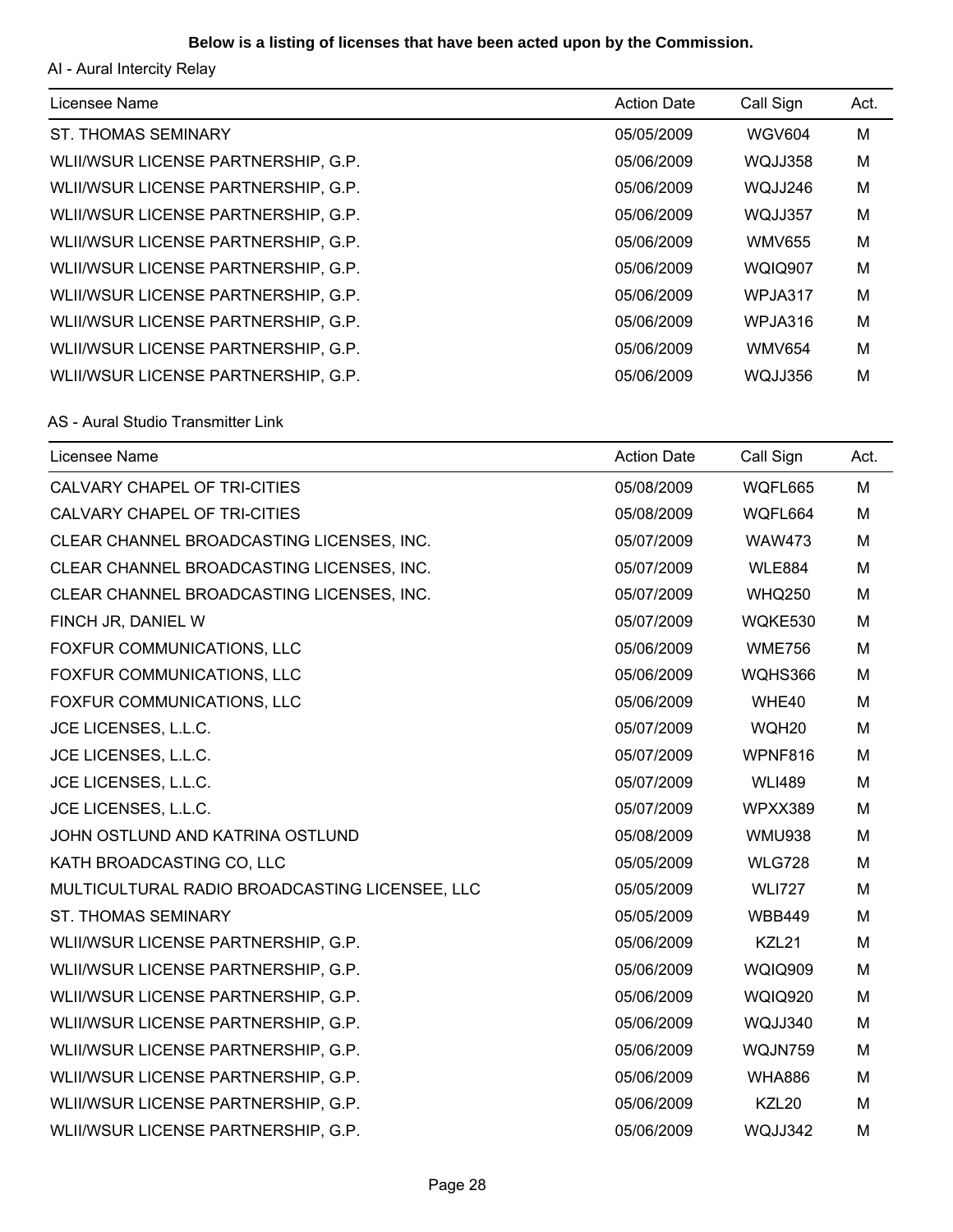# **Below is a listing of licenses that have been acted upon by the Commission.**

AS - Aural Studio Transmitter Link

| Licensee Name                           | <b>Action Date</b> | Call Sign          | Act. |
|-----------------------------------------|--------------------|--------------------|------|
| WLII/WSUR LICENSE PARTNERSHIP, G.P.     | 05/06/2009         | <b>WGZ664</b>      | M    |
| LP - Broadcast Auxiliary Low Power      |                    |                    |      |
| Licensee Name                           | <b>Action Date</b> | Call Sign          | Act. |
| QUEENB TELEVISION, LLC                  | 05/06/2009         | BLP00607           | M    |
| RP - Broadcast Auxiliary Remote Pickup  |                    |                    |      |
| Licensee Name                           | <b>Action Date</b> | Call Sign          | Act. |
| CLEARWATER COMMUNICATIONS, INC.         | 05/08/2009         | KR6792             | M    |
| CRS RADIO HOLDINGS INC                  | 05/09/2009         | KA88589            | M    |
| CRS RADIO HOLDINGS INC                  | 05/09/2009         | KA74741            | M    |
| INTERNATIONAL AEROSPACE SOLUTIONS, INC. | 05/07/2009         | KL4266             | M    |
| JCE LICENSES, L.L.C.                    | 05/07/2009         | KPJ794             | M    |
| JCE LICENSES, L.L.C.                    | 05/07/2009         | <b>KPG645</b>      | M    |
| JCE LICENSES, L.L.C.                    | 05/07/2009         | <b>WHE729</b>      | M    |
| JOHN OSTLUND AND KATRINA OSTLUND        | 05/08/2009         | WPNV668            | M    |
| JOHN OSTLUND AND KATRINA OSTLUND        | 05/08/2009         | <b>KMH604</b>      | M    |
| JOHN OSTLUND AND KATRINA OSTLUND        | 05/08/2009         | KB55100            | M    |
| JOHN OSTLUND AND KATRINA OSTLUND        | 05/08/2009         | KPH <sub>294</sub> | M    |
| KATH BROADCASTING CO, LLC               | 05/05/2009         | KM5062             | M    |
| MORRIS NETWORK OF MISSISSIPPI, INC.     | 05/06/2009         | <b>KPG728</b>      | M    |
| NEXSTAR BROADCASTING, INC.              | 05/06/2009         | <b>WSM715</b>      | M    |
| URBAN RADIO I, L.L.C.                   | 05/09/2009         | <b>WSM728</b>      | N    |
| WLII/WSUR LICENSE PARTNERSHIP, G.P.     | 05/06/2009         | <b>KEN470</b>      | M    |
| WLII/WSUR LICENSE PARTNERSHIP, G.P.     | 05/06/2009         | KR8545             | M    |
| WLII/WSUR LICENSE PARTNERSHIP, G.P.     | 05/06/2009         | <b>KFG819</b>      | M    |
| WLII/WSUR LICENSE PARTNERSHIP, G.P.     | 05/06/2009         | KU3832             | M    |
| WLII/WSUR LICENSE PARTNERSHIP, G.P.     | 05/06/2009         | <b>KIQ354</b>      | M    |
| WLII/WSUR LICENSE PARTNERSHIP, G.P.     | 05/06/2009         | <b>KIL419</b>      | M    |
| WLII/WSUR LICENSE PARTNERSHIP, G.P.     | 05/06/2009         | KO8924             | M    |
| WLII/WSUR LICENSE PARTNERSHIP, G.P.     | 05/06/2009         | WQFL692            | M    |
| WLII/WSUR LICENSE PARTNERSHIP, G.P.     | 05/06/2009         | <b>KPF873</b>      | M    |
| WLII/WSUR LICENSE PARTNERSHIP, G.P.     | 05/06/2009         | KY2995             | M    |
| WLII/WSUR LICENSE PARTNERSHIP, G.P.     | 05/06/2009         | <b>KRD721</b>      | M    |

| Licensee Name             | <b>Action Date</b> | Call Sign | Act. |
|---------------------------|--------------------|-----------|------|
| KCEN LICENSE COMPANY, LLC | 05/06/2009         | WPSJ600   | M    |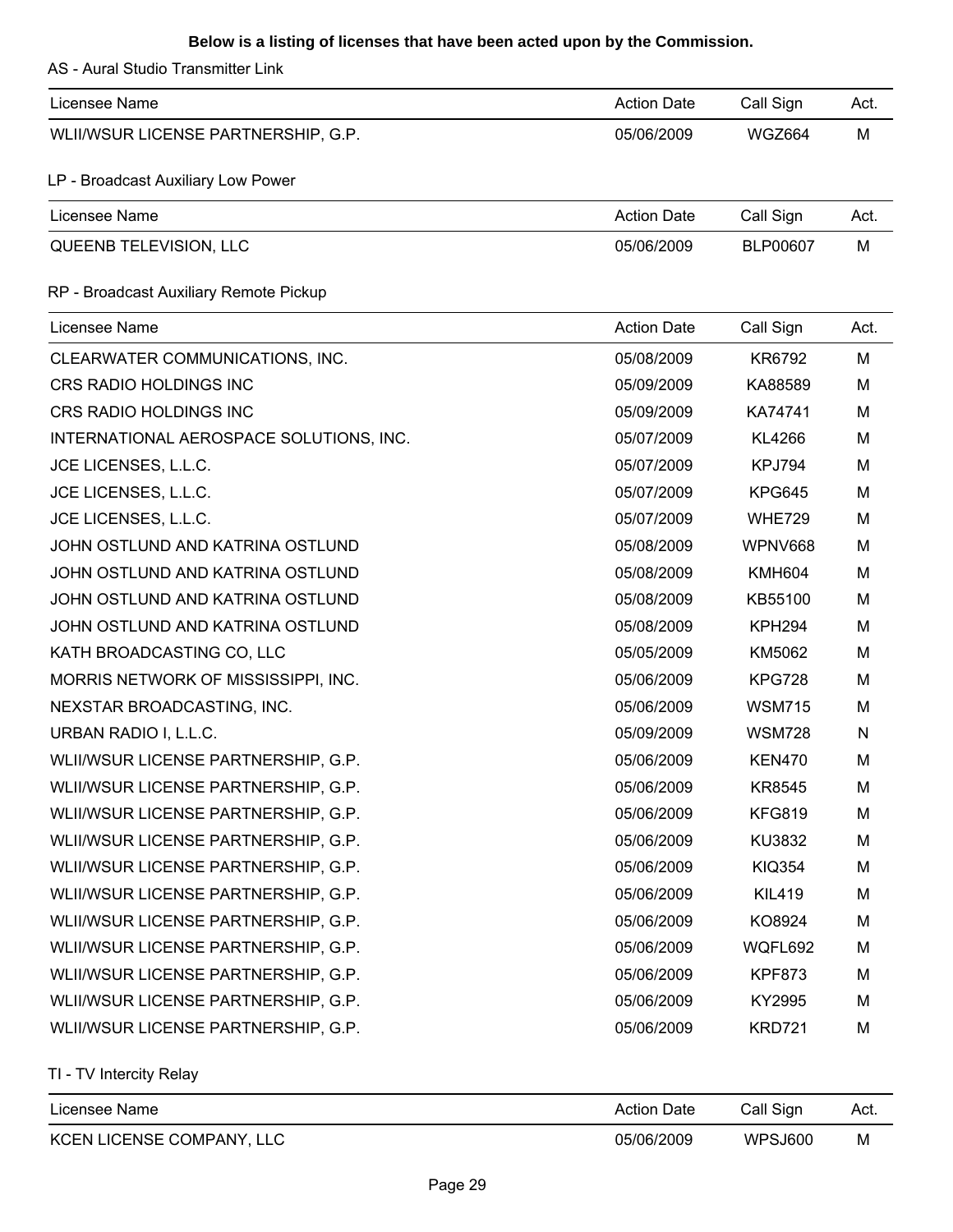| Licensee Name                                        | <b>Action Date</b> | Call Sign     | Act. |
|------------------------------------------------------|--------------------|---------------|------|
| KCEN LICENSE COMPANY, LLC                            | 05/06/2009         | <b>WHY710</b> | M    |
| KCEN LICENSE COMPANY, LLC                            | 05/06/2009         | <b>WHB711</b> | M    |
| KCEN LICENSE COMPANY, LLC                            | 05/06/2009         | <b>WGZ608</b> | M    |
| KCEN LICENSE COMPANY, LLC                            | 05/06/2009         | WQGV307       | M    |
| KCEN LICENSE COMPANY, LLC                            | 05/06/2009         | WPSJ601       | M    |
| QUEENB TELEVISION, LLC                               | 05/06/2009         | <b>WLD310</b> | M    |
| QUEENB TELEVISION, LLC                               | 05/06/2009         | WQCQ838       | M    |
| SAINTE SEPULVEDA, INC.                               | 05/06/2009         | WPTY532       | M    |
| SAINTE SEPULVEDA, INC.                               | 05/06/2009         | WQKA500       | M    |
| SAINTE SEPULVEDA, INC.                               | 05/06/2009         | WPUV506       | M    |
| SAINTE SEPULVEDA, INC.                               | 05/06/2009         | WPTY531       | M    |
| SAINTE SEPULVEDA, INC.                               | 05/06/2009         | WPTY530       | M    |
| SAINTE SEPULVEDA, INC.                               | 05/06/2009         | WPTN557       | M    |
| SAINTE SEPULVEDA, INC.                               | 05/06/2009         | WPTN556       | M    |
| SAINTE SEPULVEDA, INC.                               | 05/06/2009         | <b>WMU290</b> | M    |
| SAINTE SEPULVEDA, INC.                               | 05/06/2009         | <b>WMU286</b> | M    |
| SAINTE SEPULVEDA, INC.                               | 05/06/2009         | <b>WMU284</b> | M    |
| SAINTE SEPULVEDA, INC.                               | 05/06/2009         | <b>WMU289</b> | M    |
| UNIVERSITY SYSTEM OF NEW HAMPSHIRE BOARD OF TRUSTEES | 05/06/2009         | WDB26         | M    |
| UNIVERSITY SYSTEM OF NEW HAMPSHIRE BOARD OF TRUSTEES | 05/06/2009         | KYL54         | M    |
| UNIVERSITY SYSTEM OF NEW HAMPSHIRE BOARD OF TRUSTEES | 05/06/2009         | KYL53         | M    |
| UNIVERSITY SYSTEM OF NEW HAMPSHIRE BOARD OF TRUSTEES | 05/06/2009         | KYL52         | M    |
| UNIVERSITY SYSTEM OF NEW HAMPSHIRE BOARD OF TRUSTEES | 05/06/2009         | WPTP324       | M    |
| UNIVERSITY SYSTEM OF NEW HAMPSHIRE BOARD OF TRUSTEES | 05/06/2009         | WPJE456       | M    |
| UNIVERSITY SYSTEM OF NEW HAMPSHIRE BOARD OF TRUSTEES | 05/06/2009         | <b>WMU510</b> | M    |
| UNIVERSITY SYSTEM OF NEW HAMPSHIRE BOARD OF TRUSTEES | 05/06/2009         | <b>WLP731</b> | м    |
| UNIVERSITY SYSTEM OF NEW HAMPSHIRE BOARD OF TRUSTEES | 05/06/2009         | <b>WLI461</b> | M    |
| WEST VIRGINIA MEDIA HOLDINGS, LLC                    | 05/06/2009         | <b>WGX294</b> | M    |
| WLII/WSUR LICENSE PARTNERSHIP, G.P.                  | 05/06/2009         | WPOM998       | M    |
| WLII/WSUR LICENSE PARTNERSHIP, G.P.                  | 05/06/2009         | WPOM908       | M    |
| WLII/WSUR LICENSE PARTNERSHIP, G.P.                  | 05/06/2009         | WPNF767       | M    |
| WLII/WSUR LICENSE PARTNERSHIP, G.P.                  | 05/06/2009         | <b>WLM575</b> | M    |
| WLII/WSUR LICENSE PARTNERSHIP, G.P.                  | 05/06/2009         | <b>WLM581</b> | M    |
| WXOW-WQOW TELEVISION, INC.                           | 05/06/2009         | <b>WGR758</b> | м    |
| WXOW-WQOW TELEVISION, INC.                           | 05/06/2009         | <b>WGR757</b> | M    |
| WXOW-WQOW TELEVISION, INC.                           | 05/06/2009         | <b>WGR756</b> | M    |
| WXOW-WQOW TELEVISION, INC.                           | 05/06/2009         | <b>WGR755</b> | M    |
| WYDC, INC.                                           | 05/06/2009         | WQFX243       | M    |
| WYOMEDIA CORPORATION                                 | 05/06/2009         | WPOR963       | M    |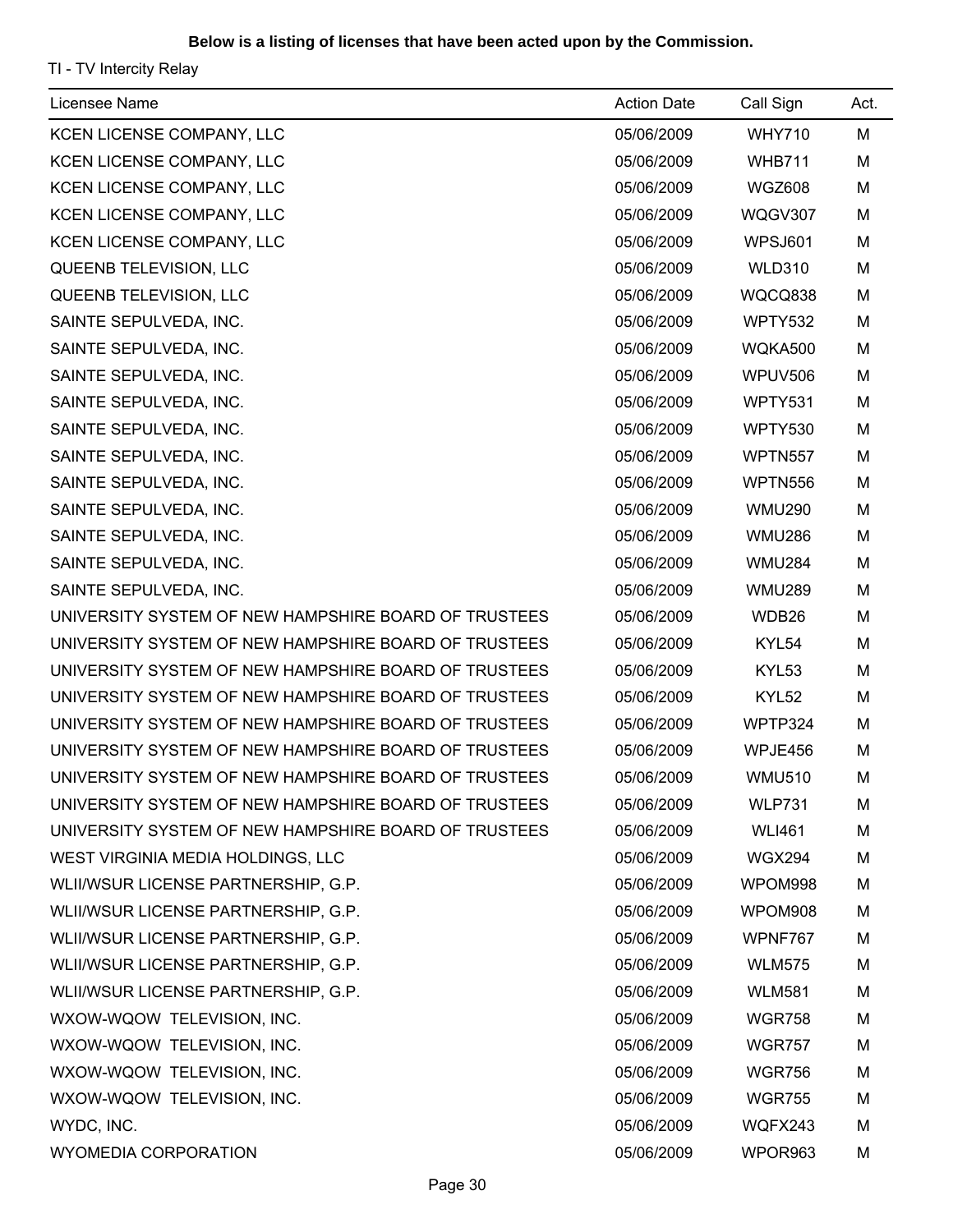# **Below is a listing of licenses that have been acted upon by the Commission.**

| Licensee Name                       | <b>Action Date</b> | Call Sign      | Act. |
|-------------------------------------|--------------------|----------------|------|
| <b>WYOMEDIA CORPORATION</b>         | 05/06/2009         | WPNG667        | M    |
| <b>WYOMEDIA CORPORATION</b>         | 05/06/2009         | WPNG665        | M    |
| <b>WYOMEDIA CORPORATION</b>         | 05/06/2009         | <b>WMV546</b>  | M    |
| <b>WYOMEDIA CORPORATION</b>         | 05/06/2009         | <b>WMU696</b>  | M    |
| <b>WYOMEDIA CORPORATION</b>         | 05/06/2009         | <b>WMU695</b>  | M    |
| <b>WYOMEDIA CORPORATION</b>         | 05/06/2009         | <b>WMU608</b>  | M    |
| <b>WYOMEDIA CORPORATION</b>         | 05/06/2009         | <b>WMF739</b>  | M    |
| <b>WYOMEDIA CORPORATION</b>         | 05/06/2009         | WPNG666        | M    |
| TP - TV Pickup                      |                    |                |      |
| Licensee Name                       | <b>Action Date</b> | Call Sign      | Act. |
| KCEN LICENSE COMPANY, LLC           | 05/06/2009         | KA74879        | M    |
| KCEN LICENSE COMPANY, LLC           | 05/06/2009         | KA74878        | M    |
| NEXSTAR BROADCASTING, INC.          | 05/06/2009         | <b>KS2065</b>  | M    |
| NEXSTAR BROADCASTING, INC.          | 05/06/2009         | KS2063         | M    |
| QUEENB TELEVISION, LLC              | 05/06/2009         | KC24216        | M    |
| RAPID BROADCASTING COMPANY          | 05/06/2009         | KC26279        | M    |
| WEST VIRGINIA MEDIA HOLDINGS, LLC   | 05/06/2009         | KB55372        | M    |
| WLII/WSUR LICENSE PARTNERSHIP, G.P. | 05/06/2009         | KW5940         | M    |
| WLII/WSUR LICENSE PARTNERSHIP, G.P. | 05/06/2009         | KN8615         | M    |
| WLII/WSUR LICENSE PARTNERSHIP, G.P. | 05/06/2009         | KN4979         | M    |
| WXOW-WQOW TELEVISION, INC.          | 05/06/2009         | KC26247        | M    |
| WXOW-WQOW TELEVISION, INC.          | 05/06/2009         | KC26246        | M    |
| WYDC, INC.                          | 05/06/2009         | KC26107        | M    |
| TS - TV Studio Transmitter Link     |                    |                |      |
| Licensee Name                       | <b>Action Date</b> | Call Sign      | Act. |
| JOURNAL BROADCAST CORPORATION       | 05/06/2009         | <b>WMF734</b>  | M    |
| JOURNAL BROADCAST CORPORATION       | 05/06/2009         | <b>WPNI876</b> | M    |
| KCEN LICENSE COMPANY, LLC           | 05/06/2009         | <b>WPXI300</b> | M    |
| KCEN LICENSE COMPANY, LLC           | 05/06/2009         | <b>WPXI299</b> | M    |
| KCEN LICENSE COMPANY, LLC           | 05/06/2009         | <b>WHA808</b>  | M    |
| MORRIS NETWORK OF MISSISSIPPI, INC. | 05/06/2009         | WQGZ780        | M    |
| MORRIS NETWORK OF MISSISSIPPI, INC. | 05/06/2009         | WPJA643        | м    |
| MORRIS NETWORK OF MISSISSIPPI, INC. | 05/06/2009         | <b>WLD682</b>  | M    |
| QUEENB TELEVISION, LLC              | 05/06/2009         | WPWD582        | м    |
| QUEENB TELEVISION, LLC              | 05/06/2009         | <b>KNS75</b>   | M    |
| SAINTE SEPULVEDA, INC.              | 05/06/2009         | WPTH687        | M    |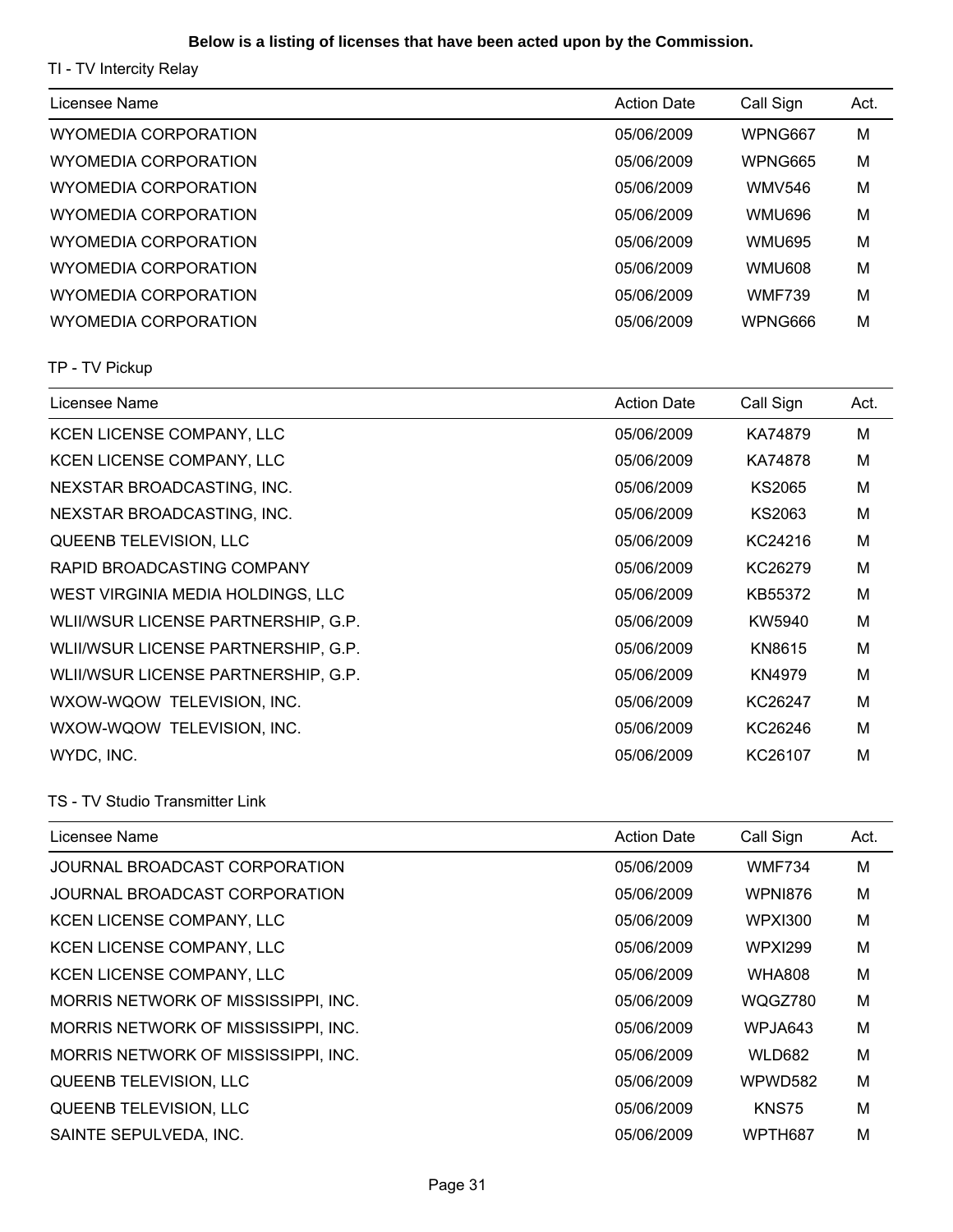#### **Below is a listing of licenses that have been acted upon by the Commission.**

TS - TV Studio Transmitter Link

| Licensee Name                                        | <b>Action Date</b> | Call Sign     | Act. |
|------------------------------------------------------|--------------------|---------------|------|
| SAINTE SEPULVEDA, INC.                               | 05/06/2009         | WPTH686       | M    |
| SAINTE SEPULVEDA, INC.                               | 05/06/2009         | <b>WMU291</b> | M    |
| SAINTE SEPULVEDA, INC.                               | 05/06/2009         | <b>WMU288</b> | M    |
| SAINTE SEPULVEDA, INC.                               | 05/06/2009         | <b>WMU285</b> | м    |
| SAINTE SEPULVEDA, INC.                               | 05/06/2009         | <b>WMU283</b> | M    |
| SPARTAN-TV, L.L.C.                                   | 05/06/2009         | WPVZ553       | М    |
| UNIVERSITY SYSTEM OF NEW HAMPSHIRE BOARD OF TRUSTEES | 05/06/2009         | KCH71         | M    |
| UNIVERSITY SYSTEM OF NEW HAMPSHIRE BOARD OF TRUSTEES | 05/06/2009         | <b>WFD449</b> | M    |
| UNIVERSITY SYSTEM OF NEW HAMPSHIRE BOARD OF TRUSTEES | 05/06/2009         | KYL50         | M    |
| WEST VIRGINIA MEDIA HOLDINGS, LLC                    | 05/06/2009         | <b>KMA53</b>  | M    |
| WLII/WSUR LICENSE PARTNERSHIP, G.P.                  | 05/06/2009         | WPOM997       | M    |
| WLII/WSUR LICENSE PARTNERSHIP, G.P.                  | 05/06/2009         | WPOM887       | M    |
| WLII/WSUR LICENSE PARTNERSHIP, G.P.                  | 05/06/2009         | WPNK607       | M    |
| WLII/WSUR LICENSE PARTNERSHIP, G.P.                  | 05/06/2009         | WPNF885       | M    |
| <b>WTAT LICENSEE, LLC</b>                            | 05/06/2009         | <b>WLQ388</b> | M    |
| <b>WTAT LICENSEE, LLC</b>                            | 05/06/2009         | WLD977        | M    |
| WYDC, INC.                                           | 05/06/2009         | WQFX256       | M    |
| WYDC, INC.                                           | 05/06/2009         | WQFX252       | M    |
| WYDC, INC.                                           | 05/06/2009         | WPNB972       | M    |
| <b>WYOMEDIA CORPORATION</b>                          | 05/06/2009         | <b>WLD707</b> | M    |
| <b>WYOMEDIA CORPORATION</b>                          | 05/06/2009         | <b>WLD703</b> | M    |
| <b>WYOMEDIA CORPORATION</b>                          | 05/06/2009         | WQGH710       | M    |
| <b>WYOMEDIA CORPORATION</b>                          | 05/06/2009         | WQGH707       | M    |
| <b>WYOMEDIA CORPORATION</b>                          | 05/06/2009         | WQGH705       | М    |
| <b>WYOMEDIA CORPORATION</b>                          | 05/06/2009         | WQGH702       | M    |
|                                                      |                    |               |      |

TT - TV Translator Relay

| Licensee Name                                        | <b>Action Date</b> | Call Sign     | Act. |
|------------------------------------------------------|--------------------|---------------|------|
| UNIVERSITY SYSTEM OF NEW HAMPSHIRE BOARD OF TRUSTEES | 05/06/2009         | <b>WMG462</b> | M    |
| UNIVERSITY SYSTEM OF NEW HAMPSHIRE BOARD OF TRUSTEES | 05/06/2009         | <b>WMG461</b> | M    |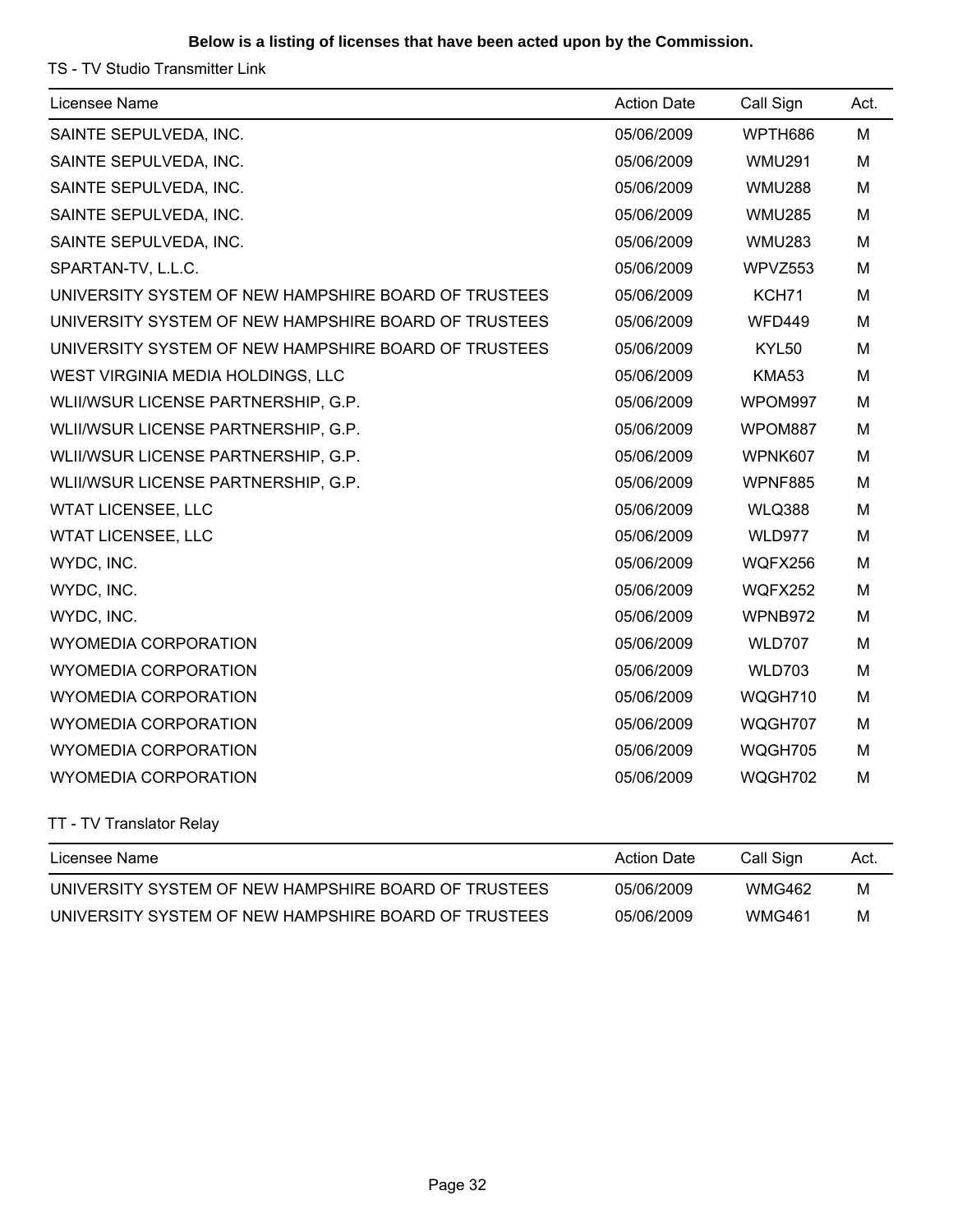Application file number 0003781701, John Casper, listed on this PN, has been granted in part and dismissed in part. The portion of the application requesting renewal of 14.2-14.4 has been dismissed. Excluding the 14.2-14.4 band the renewal of station KC26390 is "GRANTED".